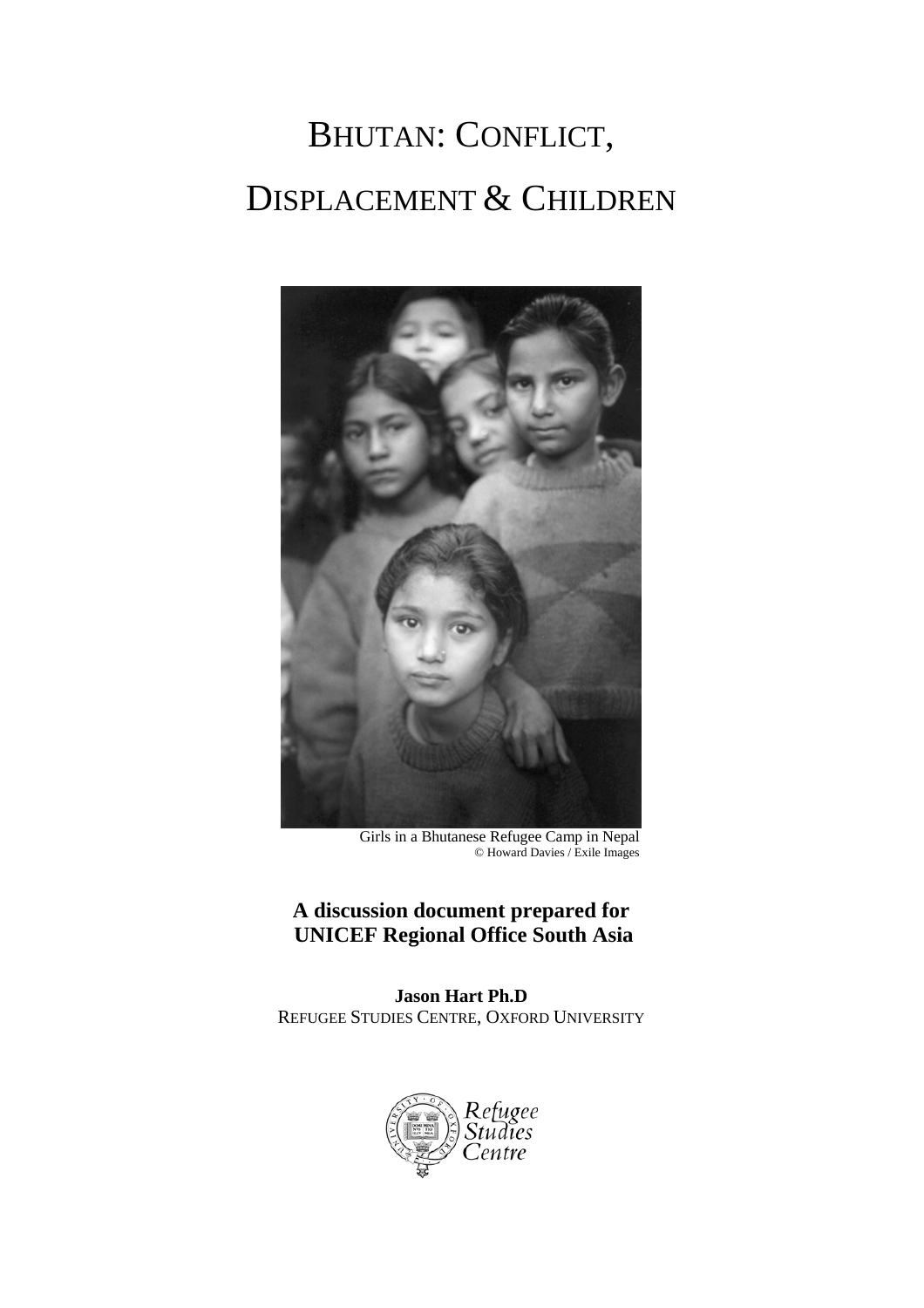#### **ACKNOWLEDGEMENTS**

This report is based upon material collected in Nepal, Bhutan, New Delhi and the United Kingdom. In the gathering, consideration and analysis of this material I have enjoyed the support and assistance of many people. I should here to like to offer my thanks to them.

Firstly, I am indebted to Reiko Nishijima at UNICEF-ROSA who has been responsible for the overall project of which this report is part. I should like to thank Reiko and her assistants, Damodar Adhikari and Tek Chhetri, for their warm support.

At the Bhutan Country Office of UNICEF I was fortunate to be welcomed and greatly assisted by several staff members. My particular thanks go to Guia Mendoza, Runar Soerensen and Bhai Thapa. I am also most grateful to the numerous other individuals and organisations who helped during my week-long stay in Thimpu, including staff members in sister United Nations organisations. Given the great sensitivity of the issues with which I was concerned, I refrain here from mentioning any individuals by name.

In Nepal my visit to Damak was hosted by AHURA-Bhutan. Due to the efficiency and helpfulness of their staff, I was able to meet many Bhutanese refugees and the staff of numerous organisations working in the camps of Jhapa District. I should particularly like to thank Dilip Bishwo and Ratan Gazmere.

I also benefitted greatly from discussions in the UK with Rachel Carnegie, Ingrid Massage, Michael Hutt, and Ashok Sayenju, in New Delhi with Ravi Nair and Suhas Chakma (SAHRDC), and in Kathmandu with Gopal Siwakoti (INHURED) and Rakesh Chhetri (CEMARD-Bhutan).

This document has been produced as part of a research programme on waraffected and displaced children at the Refugee Studies Centre, Oxford University, funded by the Andrew W. Mellon Fund. At all stages I have received support and encouragement from my colleagues at the RSC – Jo de Berry and Tom Feeny – and, most especially, from the project supervisor, Jo Boyden.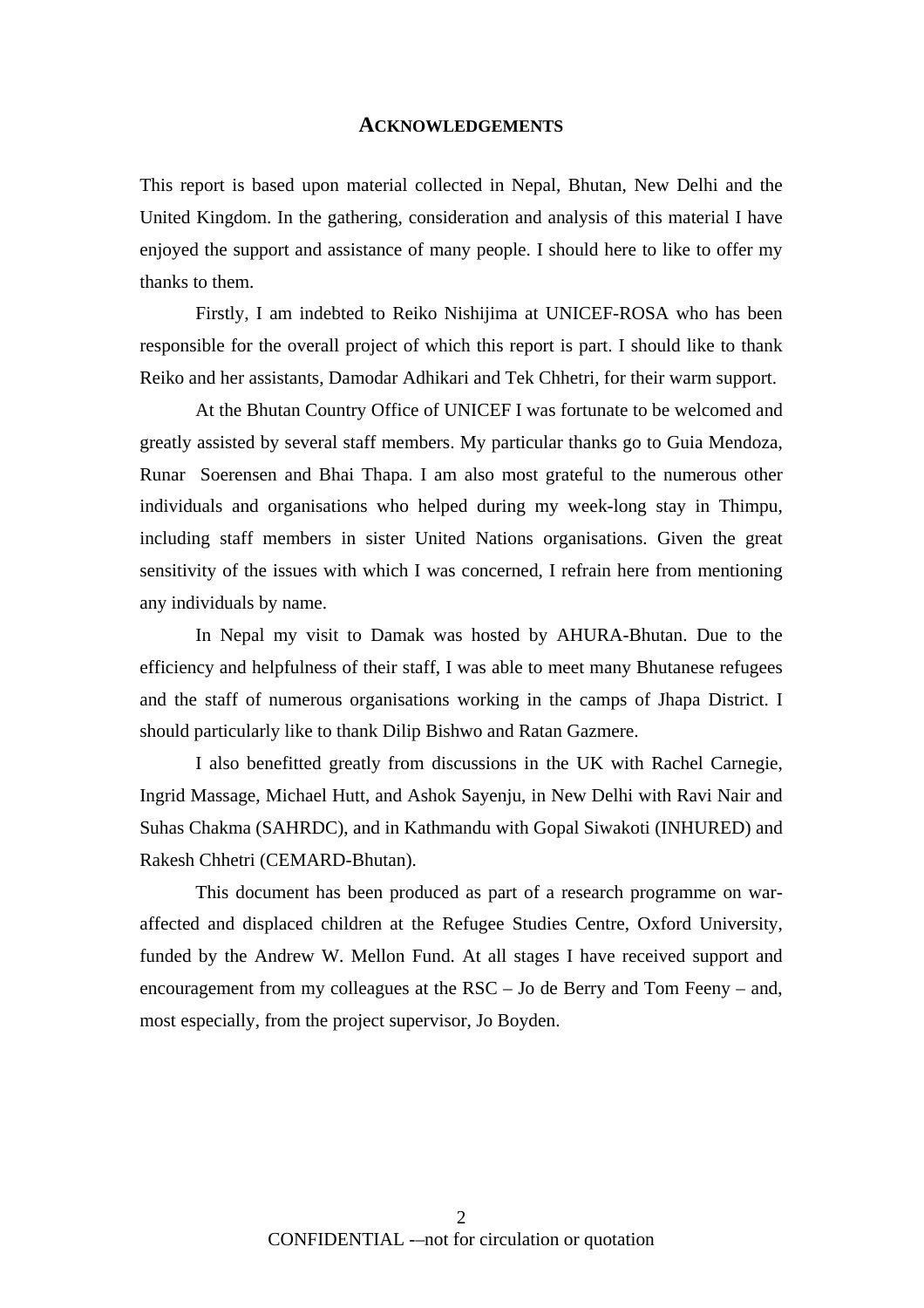# **CONTENTS**

| <b>SECTION 1</b>                                             |  |
|--------------------------------------------------------------|--|
|                                                              |  |
|                                                              |  |
|                                                              |  |
|                                                              |  |
|                                                              |  |
|                                                              |  |
|                                                              |  |
|                                                              |  |
| <b>SECTION 2</b>                                             |  |
|                                                              |  |
|                                                              |  |
|                                                              |  |
| <b>SECTION 3</b>                                             |  |
| <b>CONFLICT &amp; DISPLACEMENT-EFFECTS UPON CHILDREN  24</b> |  |
|                                                              |  |
|                                                              |  |
|                                                              |  |
|                                                              |  |
|                                                              |  |
|                                                              |  |
|                                                              |  |
|                                                              |  |
|                                                              |  |
|                                                              |  |
|                                                              |  |
|                                                              |  |
|                                                              |  |
|                                                              |  |
|                                                              |  |
|                                                              |  |
| <b>SECTION 4</b>                                             |  |
|                                                              |  |
|                                                              |  |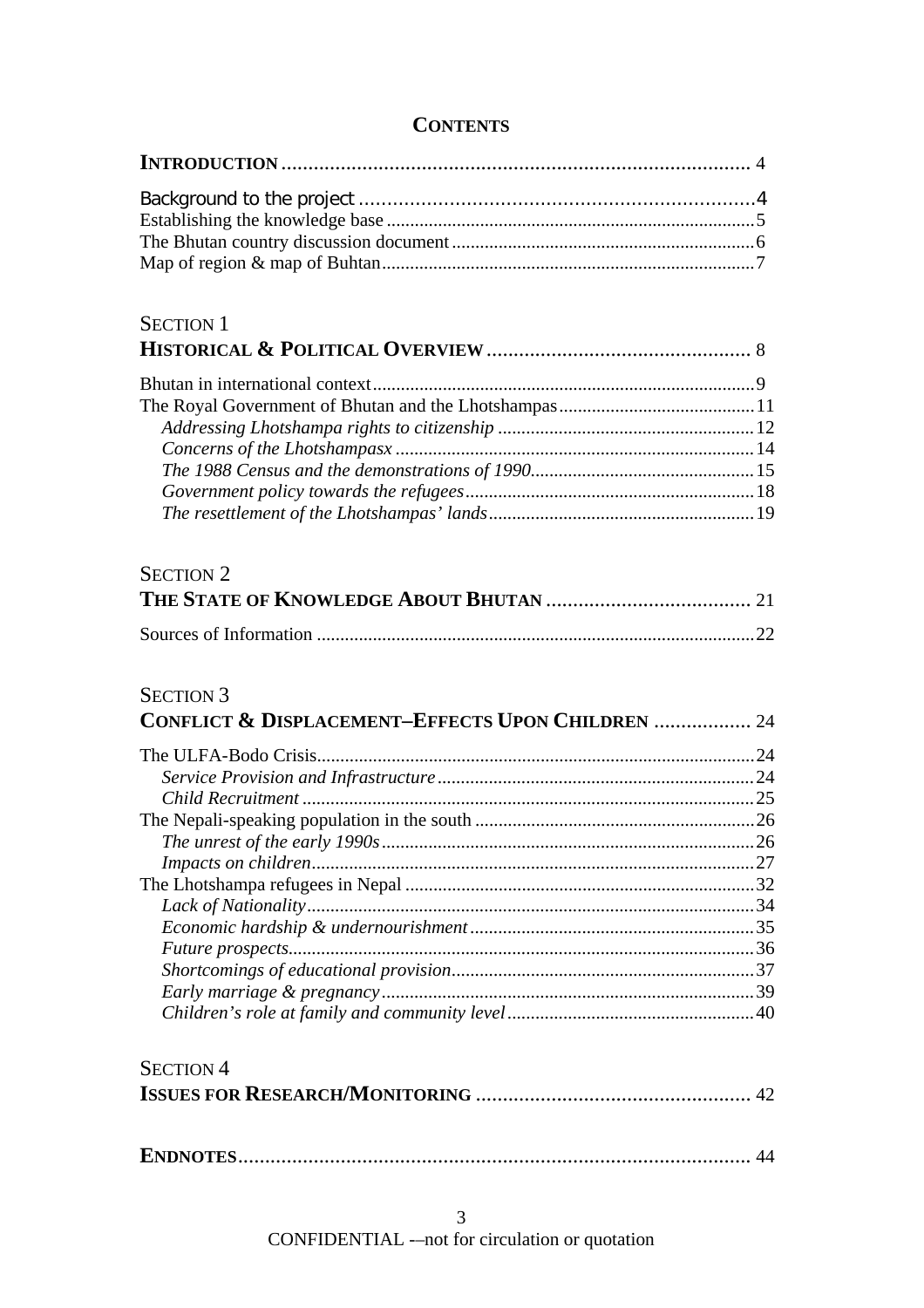#### **INTRODUCTION**

#### **Background to the project**

The Convention on the Rights of the Child (CRC) provides a global charter for the protection of children's survival, development and well being. Armed conflict creates conditions under which many of the rights laid out in the CRC are undermined. As the 1996 Graca Machel/UNICEF report on Children Affected by Armed Conflict pointed out, war increases the threats to children and clearly contravenes the mandate for their protection laid out in the CRC.

The international community has therefore a special duty of care and protection with regard to children exposed to armed conflict, civil strife and displacement. This duty requires agencies involved in preventative and emergency efforts to understand how children are affected by such adversities and to develop measures that mitigate the impact on children. Acknowledging the urgent need to improve child-focused emergency responses in the context of conflict, the UK government's Department for International Development (DfID) has provided financial support to UNICEF globally, through the Children Affected by Armed Conflict (CAAC) Project to raise the capacity of child-focused interventions in armed conflict.

As part of this initiative the Regional UNICEF Office in South Asia (ROSA) has undertaken the Children Affected by Armed Conflict Part One Project. The premises of the project are:

- Child protection during emergencies involves more than simple service delivery. The project seeks to develop a conceptual and practical framework to move forward policy, practice and advocacy on CAAC. This entails the development of new methods of information gathering and analysis, new approaches to programming and policy development and new ways of thinking about and working with children and their families during conflict.
- Working with and supporting children, their families, communities and other local stakeholders implies the need for in-depth understanding of the particular context, dynamics and impacts of armed conflict in South Asia.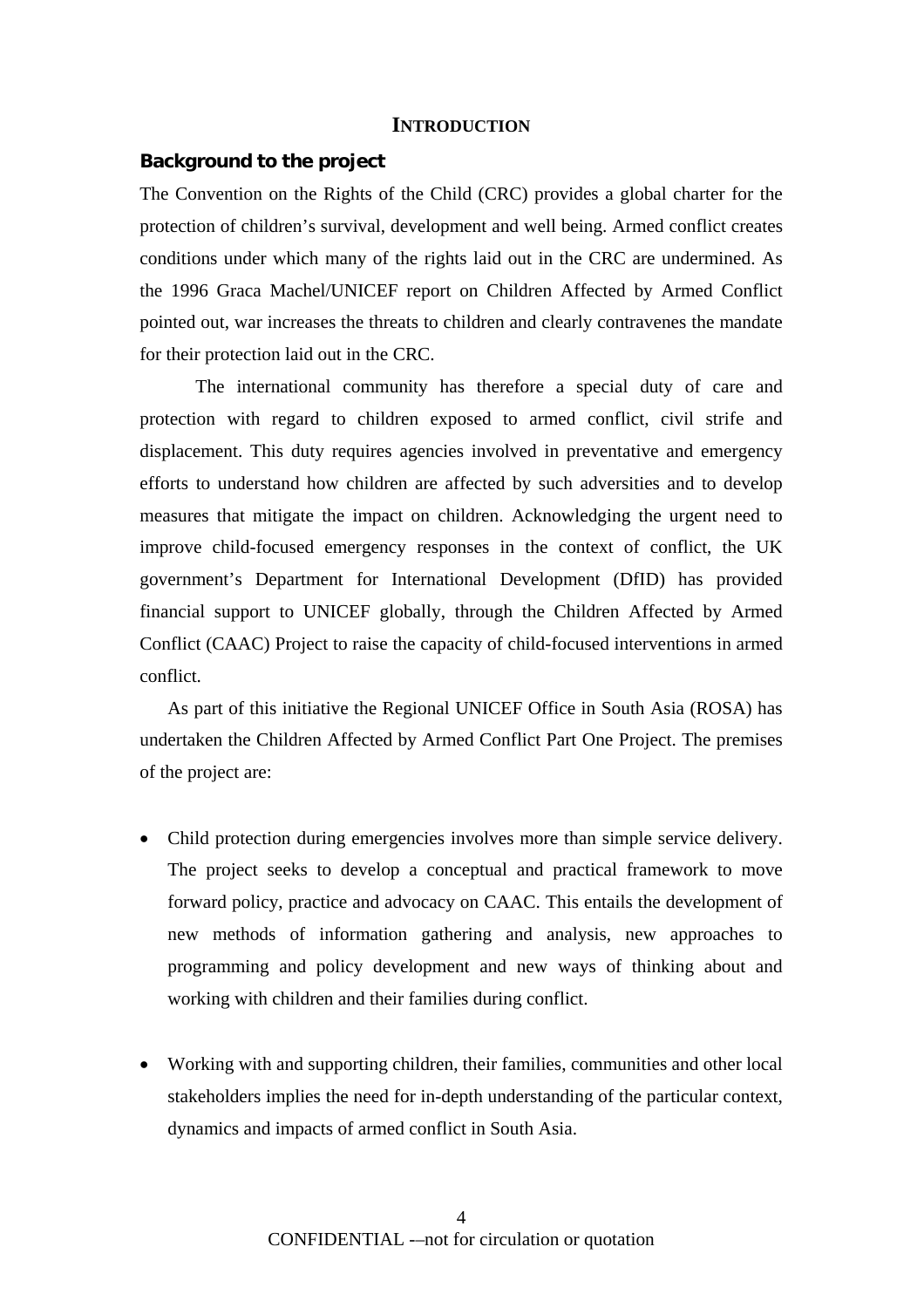- Building the capacity of UNICEF and partner organisations to respond more effectively to war-affected children requires the development of new training approaches that enhance not only individual learning, but also institutional memory. Current training practices that rely on 'training events' and the production of manuals are not the most effective way of meeting these objectives. The Project will therefore develop interactive and distance learning methods and produce learning modules and materials that will be made available on the UNICEF website.
- Children's rights can be protected by promoting leadership and accountability for violations, and by ensuring that internationally agreed standards of child protection become accepted throughout the region and are sustained during conflict. This entails lobbying, advocacy and information dissemination on general human/children's rights instruments, with a focus on principles and issues that are of particular relevance to war-affected children.

# **Establishing the knowledge base**

To initiate the project UNICEF ROSA commissioned consultants at the Refugee Studies Centre, Oxford, to map out: 1) the existing knowledge on children affected by armed conflict in the South Asia region 2) the existing institutional capacity for intervention on CAAC. Between January and April 2001 two consultants travelled in India, Nepal, Bhutan, Sri Lanka, Pakistan and Afghanistan collecting existing secondary information on CAAC and meeting informed experts, particularly those involved in child-focused intervention in areas of conflict. The UNICEF country offices provided logistical support in Bhutan, India, Nepal and Sri Lanka. In Pakistan and Afghanistan the project was facilitated by the UNICEF Pakistan Country Office and Afghanistan Country Office in partnership with Save the Children Fund (US) Pakistan and Afghanistan Field Office. A complementary study on children in the Chittagong Hill tracts and Cox's Bazaar of Bangladesh was funded by the British Council Bangladesh.

The findings of the research will constitute two regional discussion papers to be presented at a workshop in Kathmandu  $9-13<sup>th</sup>$  July 2001. Country specific discussion documents have also been compiled. These use existing material and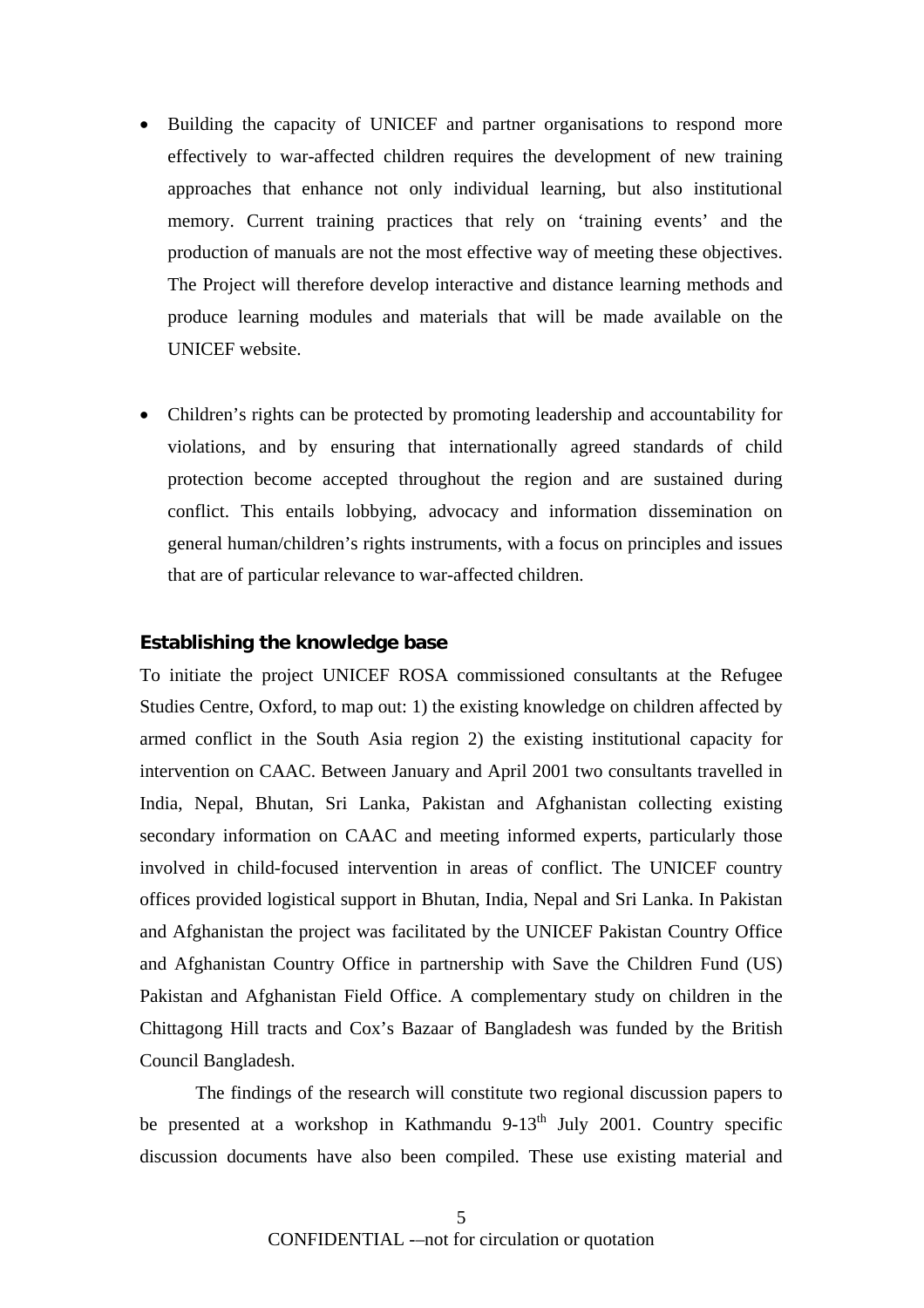insights from interviews with informed experts to promote conceptual and practical frameworks to move forward policy, practice and advocacy on children affected by armed conflict.

#### **The Bhutan country discussion document**

This document represents a first effort to create an overview of the conflict and displacement-related issues which have emerged in Bhutan in recent decades. The intention is to consider, in particular, how young people may be affected by the developments involving the Nepali-speaking population of the south and the ULFA-Bodo crisis in the south-east.

There is only a limited resource of material that provides a reliable historical account of events in Bhutan since the middle of the  $20<sup>th</sup>$  Century. However, even this small amount far exceeds the data on the situation of children in areas affected by conflict. This author's own attempts to visit the areas of the country concerned were unsuccessful due to government insistence that it would be unsafe to travel to such places.

Given the lack of reliable, independent documentation and my own inability to see first-hand the situation, this report has had to rely on a good deal of anecdotal evidence and the accounts provided by Amnesty International. Wherever possible, I have sought to cross-check reports with a number of further sources. Nevertheless, much of this document remains, necessarily, speculative. It might best be considered as a prompt to those who are concerned with children's rights and welfare in Bhutan to conduct a thorough and sustained investigation into the issues raised herein.

In Nepal, the problems of access to the Lhotshampa population were comparatively few. Here I was able to hear first-hand about the experiences of refugees from Bhutan and to talk with children and their teachers and parents about the conditions and challenges of life in the camps. It was also possible to learn about young people's aspirations for the future, aspirations which have only become more focussed due to the recent commencement of the verification process.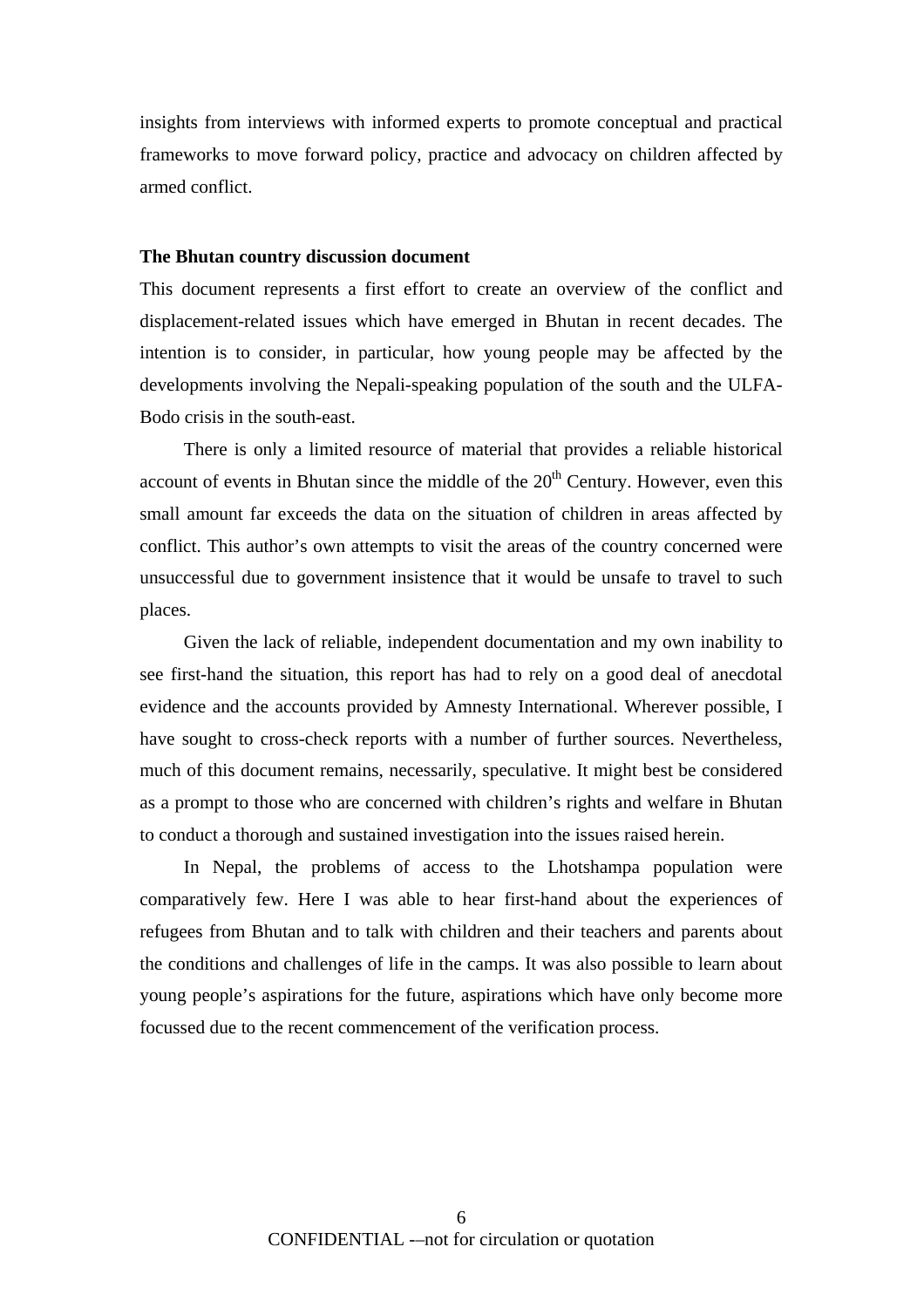# **Map of region**



**Map of Bhutan, showing 18 Dzonkhags (Districts)** 



Source: Amnesty International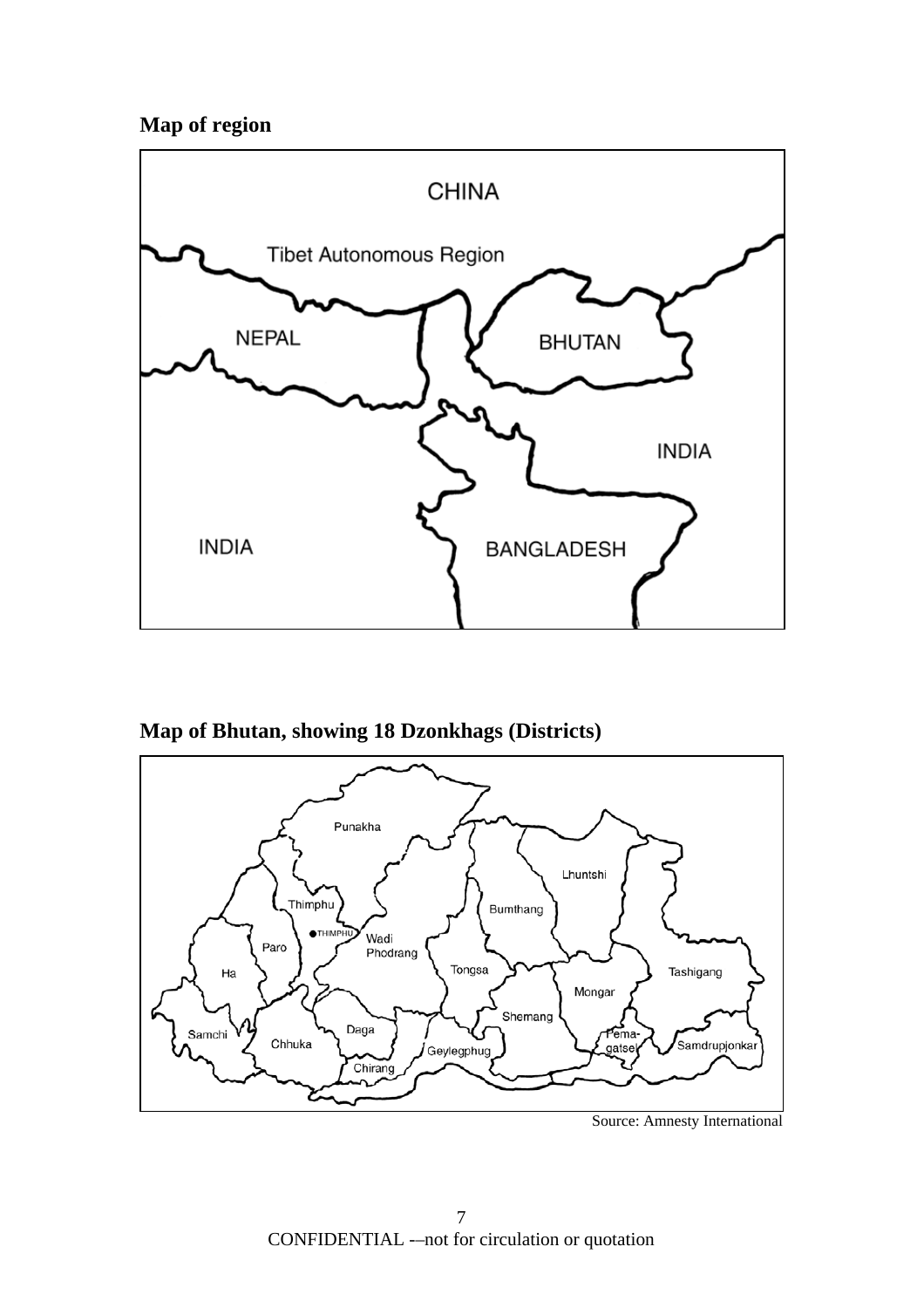# SECTION 1

# **HISTORICAL & POLITICAL OVERVIEW**

"…we are a small country between giant and powerful neighbours; we have no resources, we have only our culture and identity."

His Majesty, King Jigme Singye Wangchuck<sup>1</sup>

Looking at the map of Asia, one is immediately struck by Bhutan's geographical position: a small landlocked enclave sandwiched between two looming giants – China and India. Aside from hydro-electric energy created by fast-flowing rivers which descend from the mountains, there are few natural resources that can be used to earn foreign currency without causing threat to the environment.<sup>2</sup> The Himalayan mountains greatly hamper communications within Bhutan and, even today, the roads running east-west across the country are regularly closed due to heavy snow and landslides. Furthermore, the rugged terrain, which extends for most of the country's total land area of 46,500 square kilometres, is not able to support more than a scattered rural population without risk of damage to the fragile ecosystem. In terms of its population, the country consists of numerous ethnic groups, the most significant of which are Ngalong (estimated between 10-28% of the population), Sharchops (30- 44%) and Nepalese (25-53%).<sup>3</sup> Thus the challenges faced by Bhutan's leaders in seeking to maintain the country's independence, territorial integrity, as well as the unity and well-being of its citizenry, are not to be underestimated.

In spite of these immense challenges, Bhutan has survived and flourished as a sovereign nation since the  $17<sup>th</sup>$  Century. In 1652 the country was united under a theocratic system of rule established by Shabdrung Ngawang Namgyal, a religious figure originally from Tibet. Noteworthy for later discussion is the fact that, during his primacy, the Shabdrung established a set of customs and ceremonies that formed the basis of Bhutan's assertion of cultural distinctiveness, particularly in relation to neighbouring Tibet. For example, the Kagyu Buddhist religious teachings were codified by the Shabdrung to give them a specifically Bhutanese flavour. He also devised a style of national dress and initiated the *tsechu* festival, for which Bhutan is now famous.

The country remained under theocratic rule for more than 250 years. Throughout this period there was tension between various factions which, at times, manifested in civil war. Change came in 1907 when the penlop ('governor') of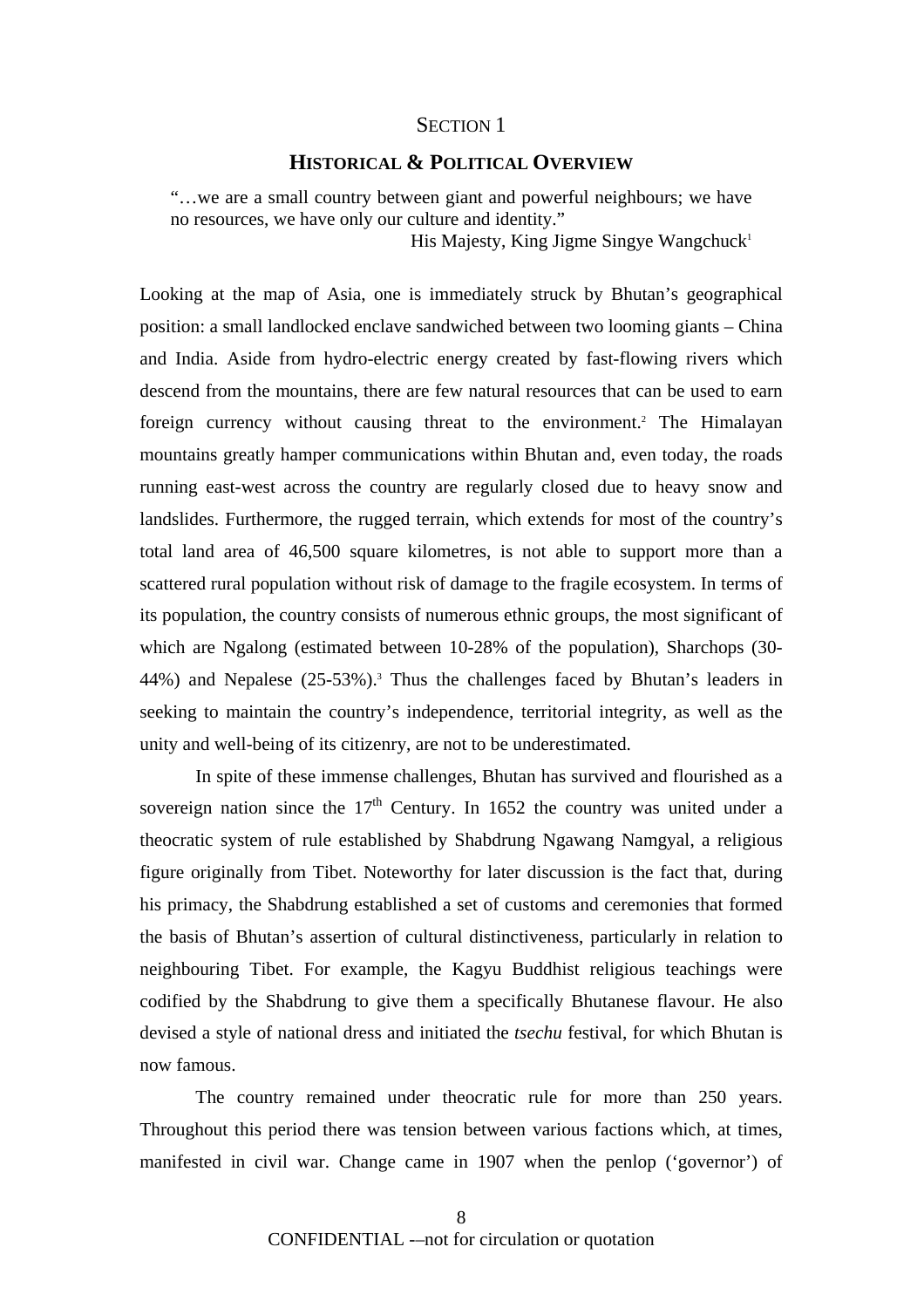Tongsa District, Ugyen Wangchuck, reunited the country under his own leadership. The establishment of a system of hereditary monarchy was a departure from the theocracy of the Shabdrung but it has proven effective for the maintenance of unity and order over the past century.

Since this change in the form of government, the Bhutanese people have been ruled by four kings: Ugyen Wangchuck (1907-1926), Jigme Wangchuck (1926- 1952), Jigme Dorji Wangchuck (1952-1972) and the present king, Jigme Singye Wangchuck (1972-). In 1953 the third king and the present monarch's father, Jigme Dorji Wangchuck, created the National Assembly as the legislative organ of the country.4 However, it was not until 1968, when the king relinquished his right of veto, that the assembly began to enjoy any form of sovereignty. Even today, critics argue that it is little more than a rubber stamp for the orders of the monarch: a view supported by the historical absence of opposition in this forum.

# **Bhutan in international context**

To the north of the country are the Himalayan mountains. This range creates a natural border and some degree of obstacle to the free flow of people and goods with the People's Republic of China. The south, in contrast, consists of plains continuous with the Indian states which surround it on three sides. The consequent ease of access between the two countries has clearly served Bhutan's immediate needs and interests while, at the same time, raising concerns about the country's security internally and internationally.

In recent years this ease of access and the lack of formal controls on the movement of Indian and Bhutanese nationals between the two countries has enabled a potentially explosive situation to develop involving Assamese separatist groups. In 1991-1992 militants fighting with the United Liberation Front of Assam (ULFA) and the National Democratic Front of Bodoland (NDFB / 'Bodos') entered South East Bhutan and established bases there.<sup>5</sup> Although they were clearly taking refuge from Indian Army operations against them, there are also claims from some Bhutanese human rights activists that they were welcomed into Bhutan by the government who sought their help in expelling Nepali-speaking citizens.<sup>6</sup>

The presence of the ULFA-Bodo militants has placed the government in an increasingly uncomfortable position. On one hand, there is pressure from the Indian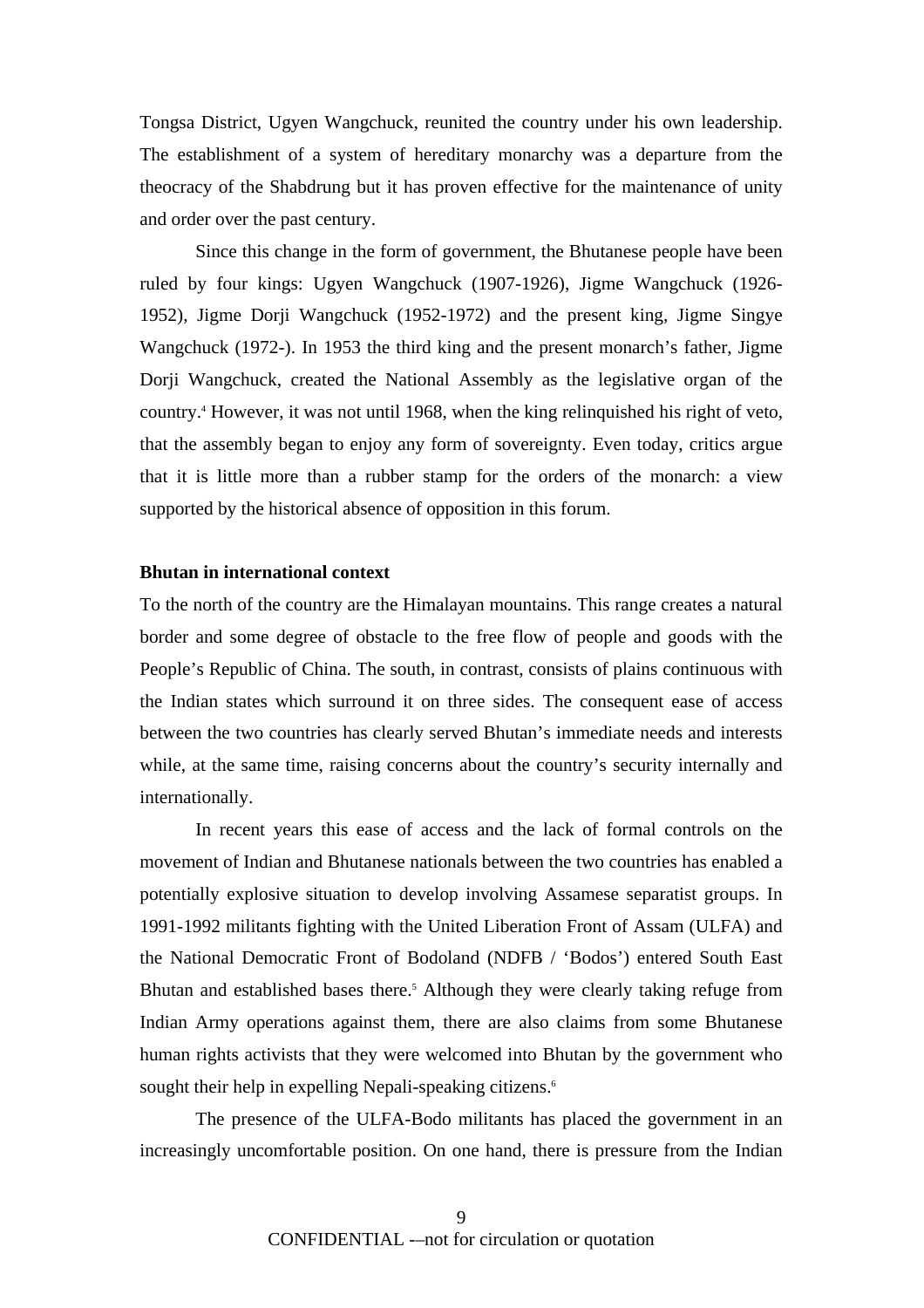government to flush the militants out from their bases. On the other, rival groups in Assam, most notably the Bodo Liberation Tiger Force (BLTF), have allegedly carried out attacks on Bhutanese civilians passing through Assam. The aim behind this, it is believed, is to exert their own pressure on the authorities of Bhutan for the same end.<sup>7</sup> The most notable such attack occurred in December 2000 when 15 civilians were massacred on Indian soil. This led to restrictions on the movement of people and goods from south east to south west Bhutan via Assam. Given the great difficulty of traversing the country internally, the threat to this route is a matter of great consequence.

Since 1999, the attitude of the Bhutanese government towards the ULFA-Bodo militants has hardened as a consequence of these pressures and in response to intermittent attacks on Bhutan's security forces. According to all reports, the authorities are preparing the way for military engagement: there has been a build-up of troops in the affected area, while emergency food and medical supplies have been stockpiled. Furthermore, during the winter months of 2000-2001 the King voiced his belief publicly that the country may have to undertake such action. According to articles carried in the national newspaper, Kuensel, in meetings to discuss the government's Eighth Five Year Plan, his Majesty elicited pledges of support from citizens throughout the country for pursuance of a military option.<sup>8</sup>

In the estimation of observers, the Bhutanese forces are a poor match for the highly-experienced, well-equipped militants who have been tested by many years of guerrilla-style warfare. Should the government choose to fight, it seems likely that this will be a drawn-out and costly conflict for the Bhutanese.

There are a large number of Indian forces in the area which could be mobilised to assist the Bhutanese Army. However, the authorities apparently fear that, by allowing these forces into the country, Bhutan's sovereignty could be put at risk. In this regard, the example of neighbouring Sikkim is highly pertinent. In 1975, this small kingdom became a state of India, losing its independence largely as a result of internal discord and the inability of the ruler to maintain control.<sup>9</sup>

As Michael Hutt has observed:

After Indian independence, Bhutan and its neighbour, Sikkim, were the only two states in the subcontinent that continued to be ruled by kings and associated elites of Tibetan origin and to maintain a national culture based on Tibetan Mahayana Buddhism. 10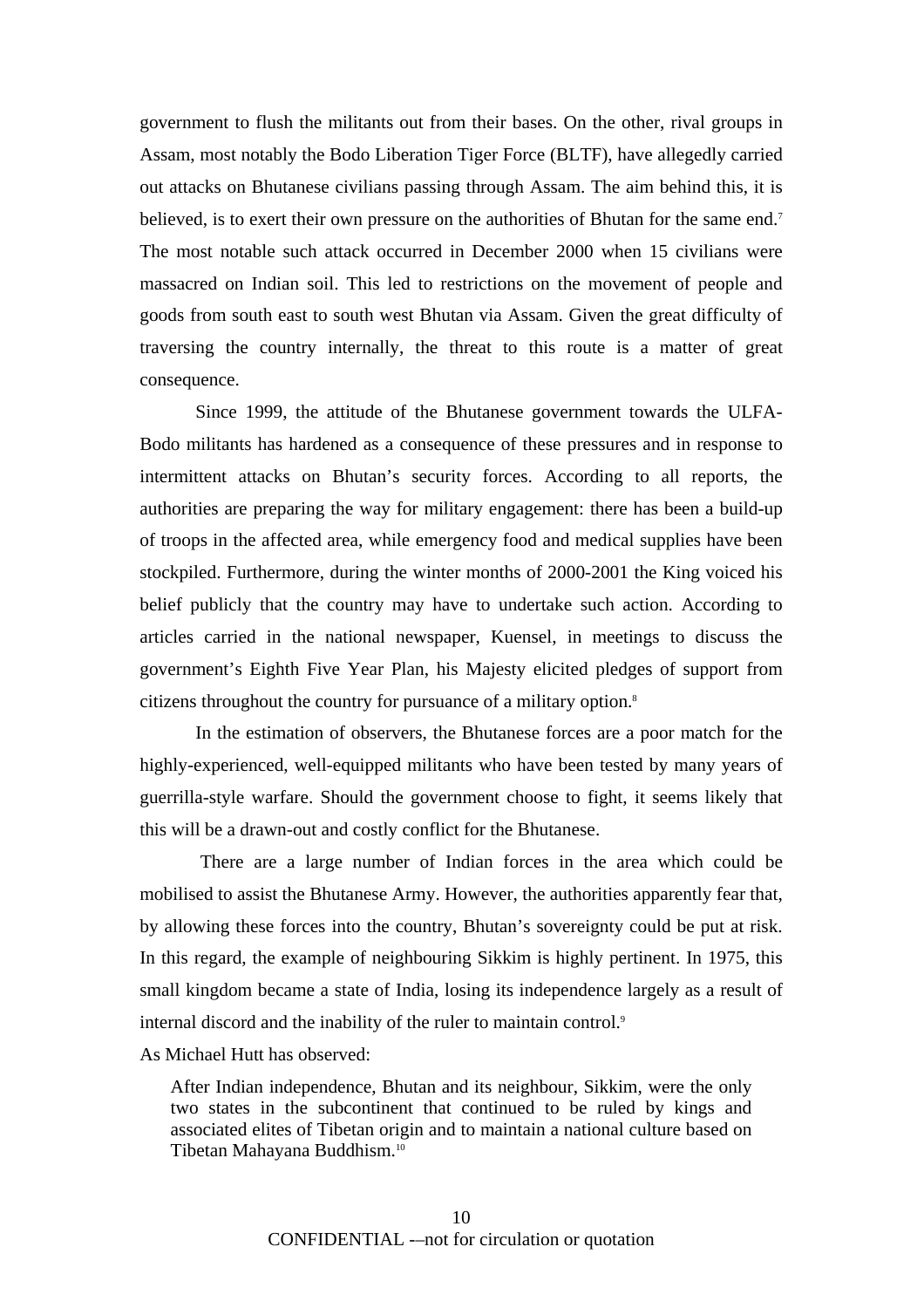More than a quarter of a century later, the end of Sikkimese independence remains a potent symbol for the Bhutanese authorities, evidently reminding them of the fragile nature of sovereignty for a small state located in the midst of regional superpowers.

#### **The Royal Government of Bhutan and the Lhotshampas**

The overriding concern of the authorities thus lies with the maintenance of the country's independence and its internal status quo. This is particularly relevant to the situation of the Nepali-speaking Lhotshampas (literally, "people of the south") since the Nepali-speaking immigrants to Sikkim are generally considered by the Bhutanese authorities as responsible for the loss of that country's independence. Kinley Dorji, editor of Kuensel, has expressed the Bhutanese concerns as follows:

Put into a regional perspective, Bhutan is cringing at what it sees as a demographic invasion as the Nepali population pans the entire Himalayan belt. Highlighting a ratio of one Drukpa to seventy Nepalis in the region and looking at the migratory habits of the rapidly-expanding Nepali population, Bhutan sees its very survival as a distinct nation threatened.<sup>11</sup>

Although the Nepali-speakers in Bhutan constituted a minority of the population, there were evidently great fears that they would continue to arrive in large numbers and ultimately take over the country. One government minister, describing the Nepalese as "aggressive" and "colonising", has claimed that "beyond the simple, economic reasons, the(ir) large scale infiltration was conceived to change the demographic character of an unsuspecting people."<sup>12</sup>

The perceived threat to Bhutanese unity and sovereignty has been principally articulated in terms of culture and identity. As the single remaining Buddhist kingdom in the region and the only state within which the particular Kagyu form of Mahayana Buddhism flourishes, there is a strong concern to protect Bhutan's uniqueness. During the 1970s and the early 1980s the perceived threat to Drukpa cultural identity from the Nepalese-speaking population was addressed through measures aimed at integration, most notably through encouragement of Drukpa-Nepali marriage and through the compulsory relocation of students and teachers to districts away from their own homes and communities. At the end of the 1980s, however, this policy changed to one that was more akin to imposed cultural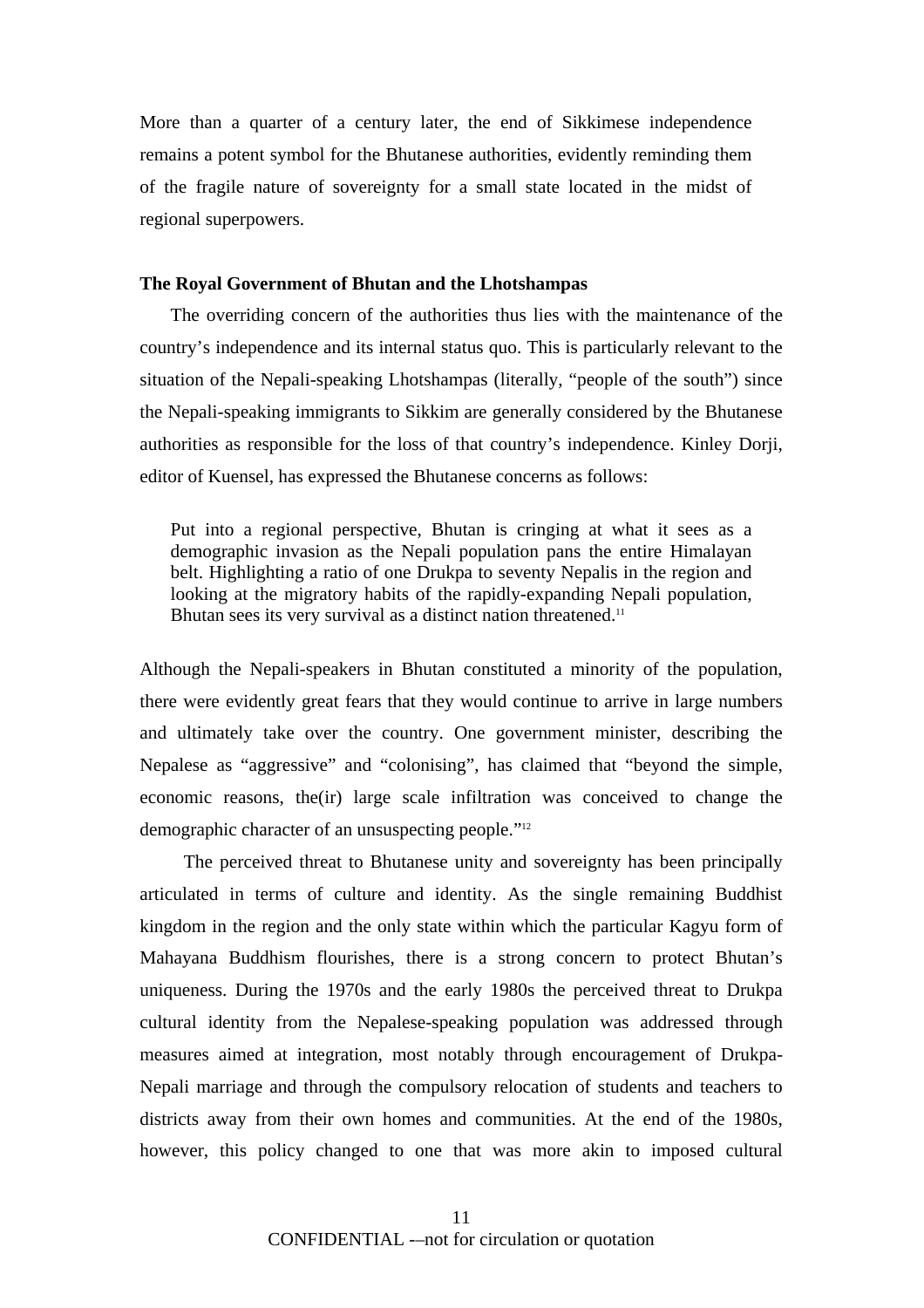uniformity as demonstrated in the greater insistence on Driglam Namzha ('traditional values'), the removal of Nepalese from the curriculum of schools in the south and the inclusion of a clause in the 1985 Citizenship Act concerning fluency in Dzongkha for all applicants for citizenship.

#### *Addressing Lhotshampa rights to citizenship*

The history of the Nepali-speaking Lhotshampas in their relationship with the Bhutanese state is a complex one in which the smallest details are imbued with immense political importance. Basic facts are disputed by the main protagonists in their endeavours to validate or dismiss the claims of the Lhotshampas to full Bhutanese nationality and citizenship.

The first point of contention concerns the original arrival of Nepali-speakers into the country. According to government narratives, there were only very small groups of settlers until the early years of the  $20<sup>th</sup>$  Century. Furthermore, it was not until the 1950s that mass immigration and large-scale settlement began in earnest.<sup>13</sup> Alternative sources, in contrast, claim that Nepalese people began to move into Bhutanese territory in the late  $19<sup>th</sup>$  Century and that, by 1905, their numbers were "substantial and well distributed."14

This difference in accounts of the scale and history of immigration by Nepalispeakers has inevitably become vital to current debate about the legitimacy of Lhotshampa claims to nationality. Put briefly, government policy in denying nationality to many thousands of Nepali-speakers is largely justified by claims that many of the would-be citizens were, in fact, very recent arrivals taking advantage of Bhutan's open border with India and its generous hospitality. On the other hand, the Nepali-speakers themselves point to more than a century of continuous residence in Bhutan to justify their claims to nationality.

The tension between the government and the Lhotshampas reached its climax in the early 1990s when an estimated 80 - 90,000 people left the country, taking up residence predominantly in camps in South East Nepal. This mass exodus should be seen as the direct result of fear and distrust which grew steadily through the 1970s and 1980s.15 It is important to consider government measures during this period as both cause and consequence of such fear and distrust. These measures may be summarised in chronological order as follows: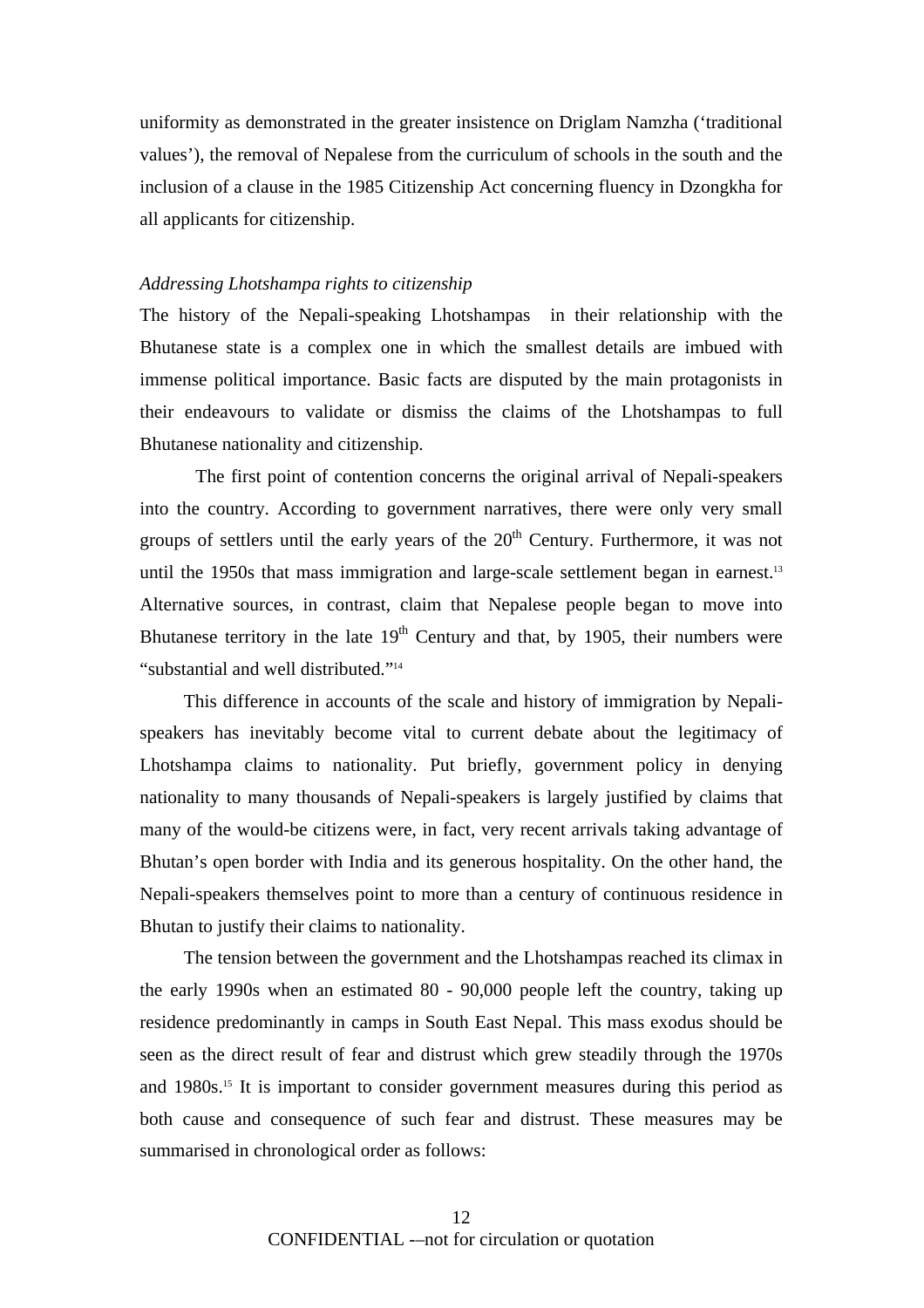# **1958 Nationality Law**

Affirms Bhutanese citizenship of all whose fathers are Bhutanese nationals

Affirms possibility of applying for citizenship by the following:

- i. those who have been resident in the country for more than ten years **and** own agricultural land within the Kingdom
- ii. women married to Bhutanese nationals
- iii. foreigners who have been resident for 10 years **and** engaged in government service for at least 5 years

# **1977 Citizenship Act**

Amends conditions concerning applicants as follows:

- i. in the case of government servants, applicants require 15 years of service
- ii. other applicants should have resided in Bhutan for at least 20 years
- iii. applicants should have some knowledge of Dzongkha language (spoken & written) and the nation's history
- iv. applicants must pledge an oath of allegiance to the King, swear to observe all customs and traditions, and not to commit any act against the *tsa-wasum* (the country, the people and the king)

# **1985 Citizenship Act**

Amends conditions concerning automatic citizenship as follows:

– residence in Bhutan prior to  $31<sup>st</sup>$  December, 1958

Amends conditions concerning applicants as follows:

- those born after 1958 of only **one** parent who is a Bhutanese national must apply for citizenship
- applicants must demonstrate fluency in Dzongkha (speaking, reading  $\&$ writing)<sup>16</sup>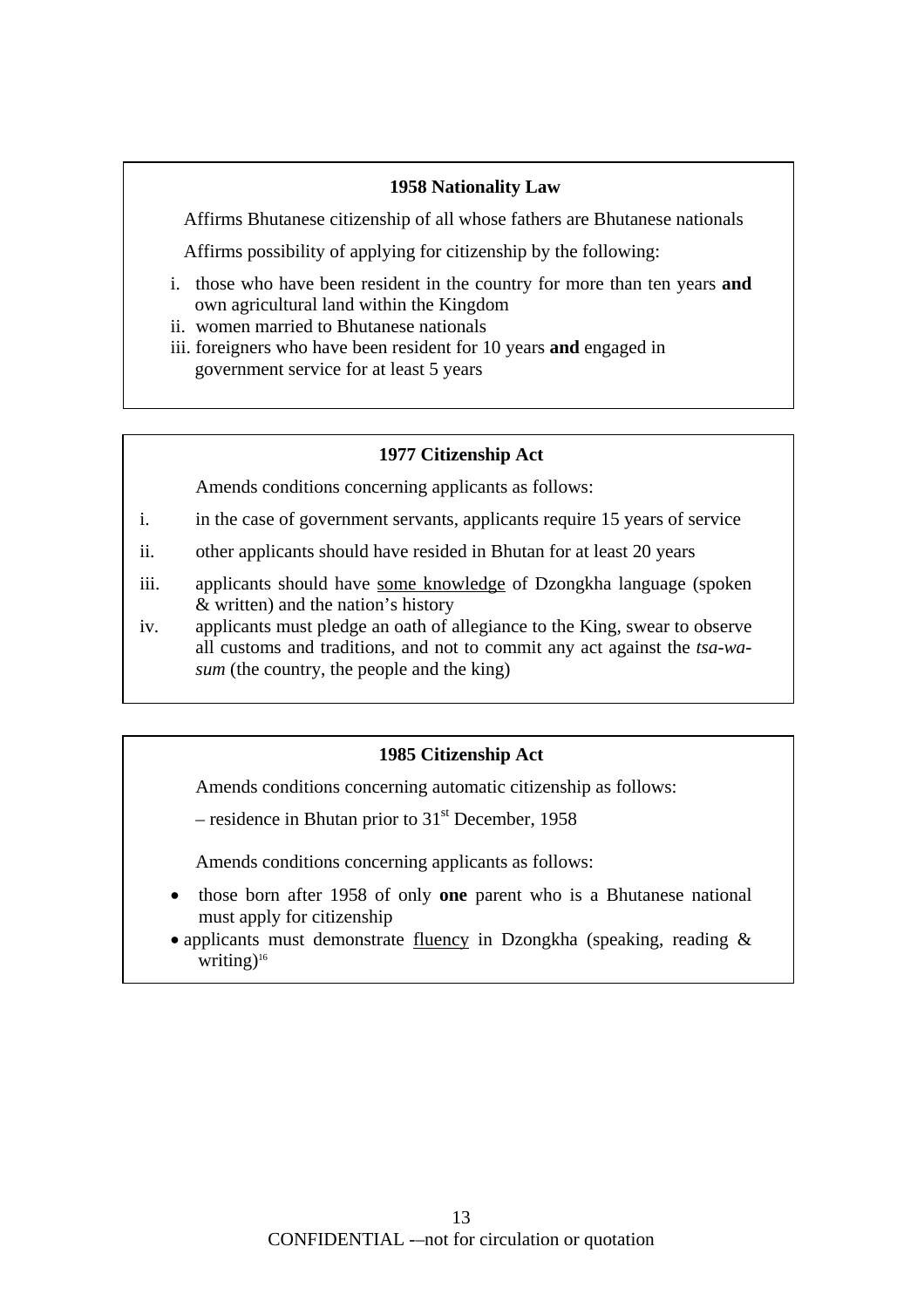The 1985 Act, in particular, caused great consternation amongst the Lhotshampa population for the following main reasons:

- i. It was seen as targeting the Nepali-speakers alone.
- ii. It effectively revoked the assurances of citizenship granted under the 1958 Law and 1977 Act to all those who had been resident in Bhutan for a period of years *regardless of the date of first arrival.*
- iii. It demanded a level of proficiency in Dzongkha that was beyond the capability of many people in the south, amongst whom this language was not necessary for the conduct of daily life. Until the 1970s the Nepalispeaking population of the south had not been allowed to travel to the Dzongkha-speaking north. In any event, many members of the older generations were illiterate.
- iv. It called into question the nationality of people who had been included as citizens in national censuses conducted in 1969 & 1979.

#### *Concerns of the Lhotshampas*

This Act did not, however, provoke a strong reaction until its terms began to be implemented through the 1988 Census. By then, feelings of insecurity and threat amongst the Lhotshampa population had been exacerbated by a series of practical measures introduced by the government over the course of the 1980s which were considered highly inimical to the Nepali-speaking population of the south. These included the following:

#### *i. Decentralisation Policy*

Although, in theory, this policy, introduced in 1981, was intended to devolve power away from Thimpu towards the local level, it effectively consolidated the power at the intermediate level of the district governors ('Dzongdas') at the expense of village block headmen ('Gewogs') and village leaders ('Mangiaps'). Prior to this development, the village leaders had been able to exercise some measure of authority in assisting their co-villagers with such matters as establishing their eligibility for citizenship. These powers were, allegedly, removed by the decentralisation policy.17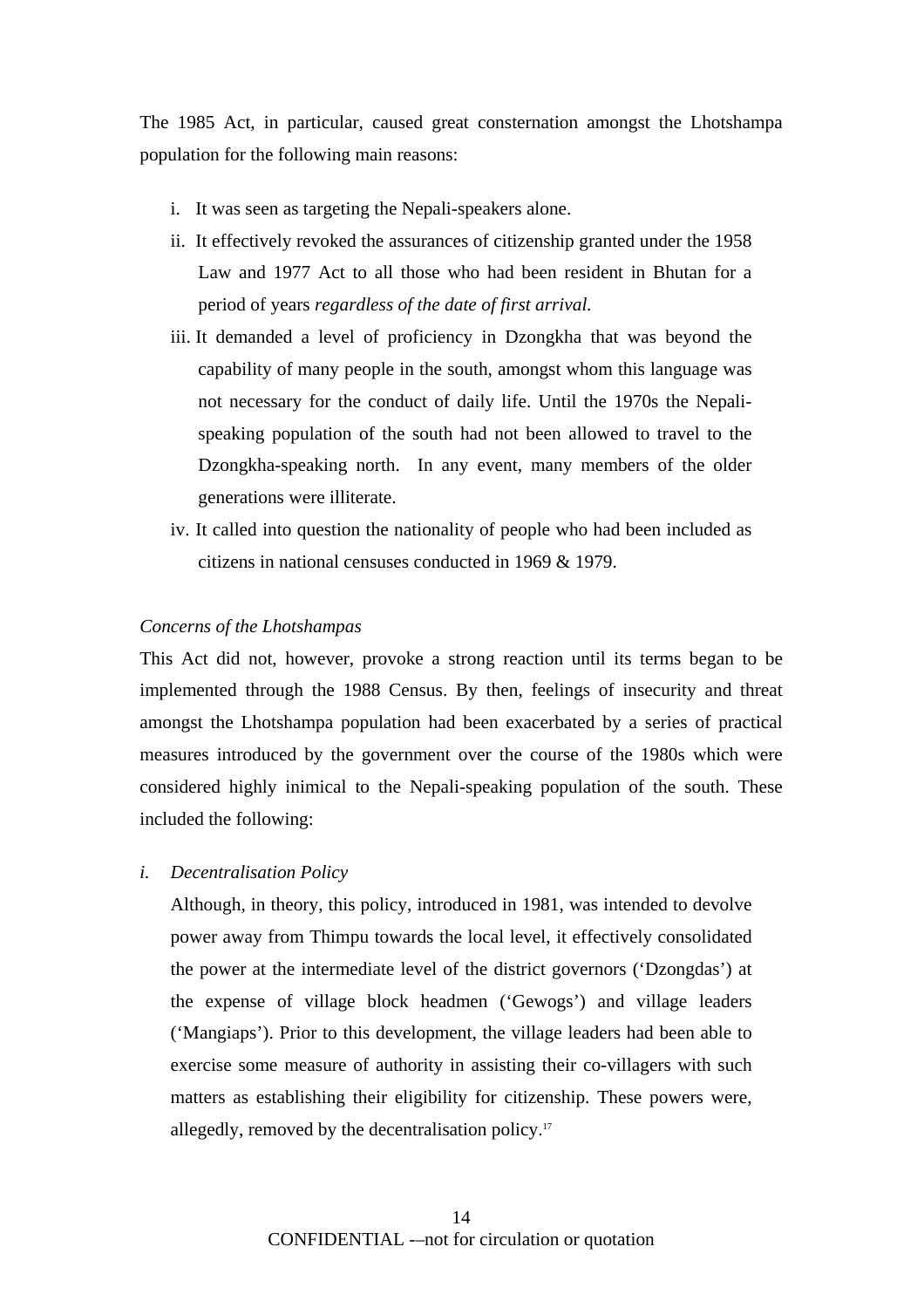#### *ii. Green Belt Proposal*

This plan, first mooted in 1984, was intended to create a one kilometre-wide band of territory across the southern border devoid of human settlement. Since this area was predominantly populated by Nepali-speakers, it appeared to be a deliberate manoeuvre to disperse the Lhotshampas and encourage their emigration. According to some estimates, had it been implemented it would have led to the displacement of up to one third of the total Lhotshampa population.18 The plan was abandoned in the early 1990s after India withdrew its support.

*iii. The introduction of 'Driglam Namzha'* 

This term, which literally translates as 'traditional values', was used to refer to a policy which included the enforced wearing of "national dress" and the speaking of Dzongkha. In the early 1980s it was applied only to government officials. However, possibly due to zealous officials at the district level, it was, in practice, imposed upon wider sections of the populace. This was notably the case amongst Lhotshampa communities, for whom the "national dress", which originated with the Tibetan-born leader Shabdrung Ngawang Namgyal, was alien to their own tradition and largely unsuitable to the climate and way of life in the southern plains of Bhutan.

- *iv. Removal of Nepali language instruction from the school curriculum*  Until 1988 the Nepali language had been an important part of the curriculum for children up to grade five in schools of the south. The removal of this medium of instruction has been justified on the grounds that it added to the burdens of these children and was divisive.19
- *v. Incentive scheme for Drukpa-Nepali intermarriage*  The financial inducement for such marriages was increased from 5,000 Ngultrum in 1978 to 10,000 in 1989. The policy was abandoned in 1991.<sup>20</sup>

#### *The 1988 Census and the demonstrations of 1990*

The 1988 census and the explicit policy of 'Bhutanisation' of the Lhotshampas which followed confirmed the worst fears of the Lhotshampa population. The census exercise itself created great insecurity and panic amongst people, many of whom now faced the prospect of losing their citizenship rights. The allocation of Nepali-speakers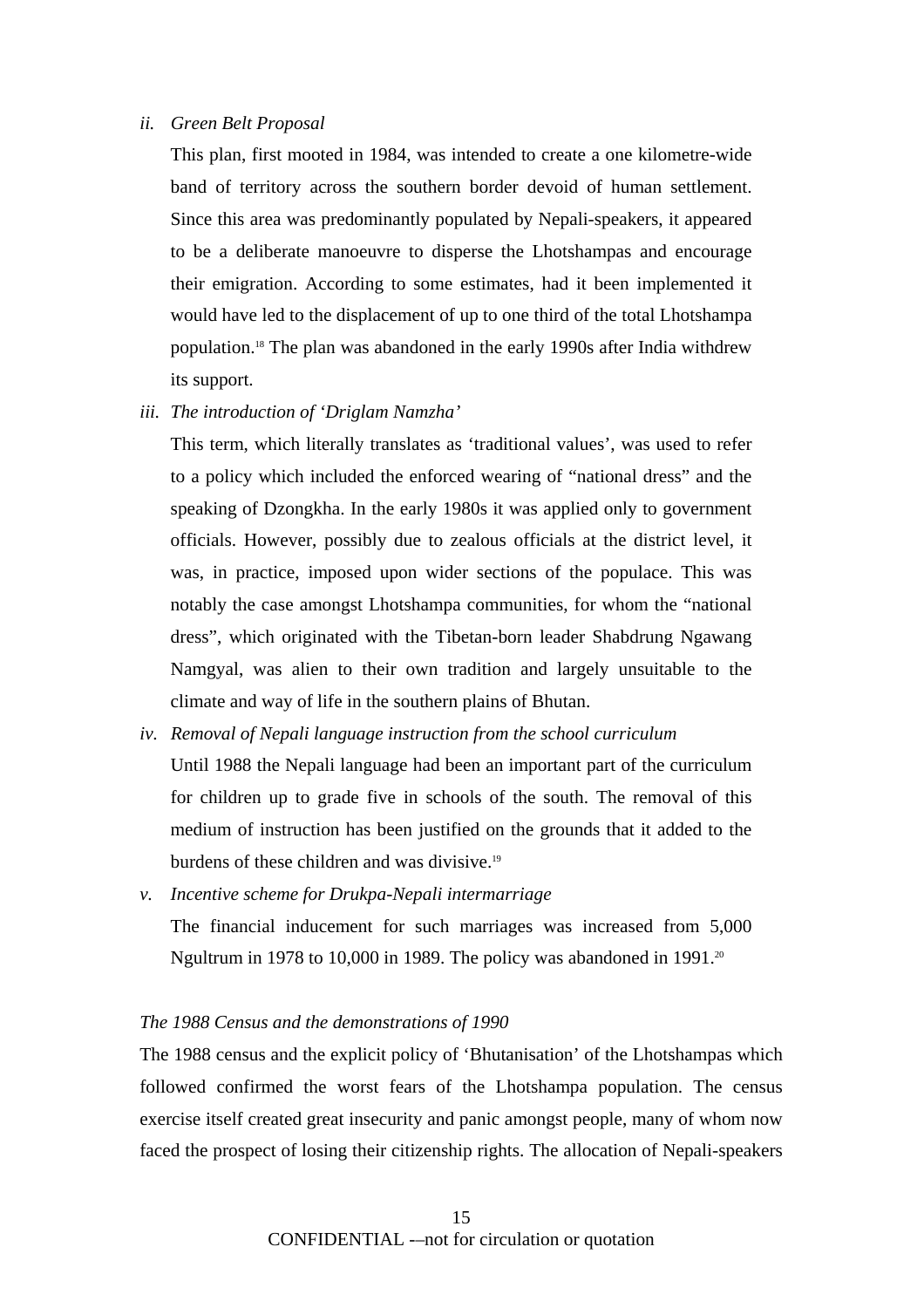into 7 separate categories (F1-F7) of which only the first, F1, applied to "Genuine Bhutanese", was seen as a highly discriminatory and iniquitous exercise, since it was not as strictly or pervasively applied to other population groups in the country. In particular, the categories of F4 [non-national married to a Bhutanese man], F5 [nonnational married to a Bhutanese woman] and F7 [migrant and illegal settlers] were hugely resented. In one well-known case, a woman categorised as F4, and thus facing effective denial of her nationality and that of her children, committed suicide, sending shock-waves throughout southern Bhutan.

One measure that particularly engendered fear and resentment was the insistence that the Lhotshampas produce a receipt from 1958 showing that they had paid tax for their land holdings. In 1988 this became the only acceptable means of demonstrating citizenship. Failure to produce this 30 year old document was grounds for immediate classification as F7.

In the wake of this census exercise, further measures aimed at the 'Bhutanisation' of the Lhotshampas were instituted. These took the form of training in Driglam Namzha; restrictions on the use and teaching of the Nepali language; obstacles to the free practice of the Hindu religion; and the enforced wearing of "national dress" by the whole population within all activities of daily life.

One incident which conveys the mood at this time occurred at Kanglung College in eastern Bhutan in October 1989. This involved a dispute between the college authorities and a group of Lhotshampa students who were compelled to wear "national dress" during a Hindu celebration normally conducted in Nepali costume. Jamie Zeppa, a Canadian volunteer working as an English lecturer in the college, describes events following this incident which, itself, marked a more stringent approach to the enforcement of dress codes.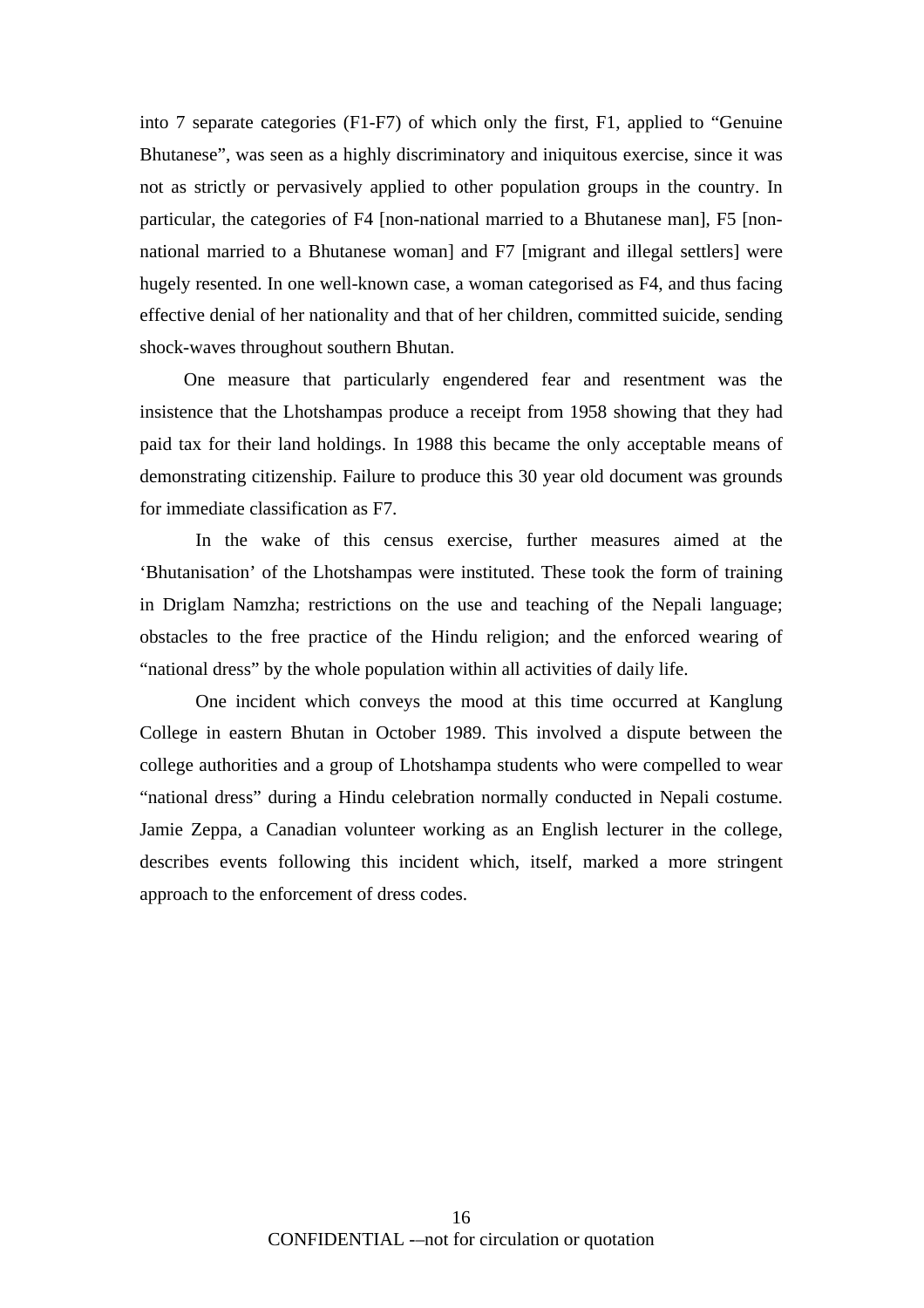#### ACCOUNT 1: **Tensions in Kanglung College**

Dil and his friend are arrested and taken to Tashigang for not wearing national dress outside the campus. They were on their way back from Pala's when the police picked them up. Many students, northern and southern, wear jeans to Pala's. The arrest seems malicious and provocative. Dil and his friend return to school but a few days later, they disappear again. …I hear they have run away. They have gone to join unnamed others across the border after they were beaten up by northern students for wearing Nepali dress under their ghos. And then, five more southern students disappear. They are taken at night. Arrested, gone, delivered to Thimpu for questioning, I hear from the other lecturers. The students will not talk about it; they look terrified at the mere mention of the five who are gone. This is the most frightening thing. $21$ 

The tensions that had been growing throughout the 1980s eventually found expression in the form of mass demonstrations in southern Bhutan during September and October, 1990. These came in the wake of the arrest and imprisonment of leading figures in the Lhotshampa community responsible for the production and dissemination of oppositional material. Although most prisoners were soon released, six remained in jail and were adopted by Amnesty International as prisoners of conscience. These included Tek Nath Rizal, a former member of the Royal Advisory Council who was dismissed from his position after presenting a petition expressing the concerns of the Nepali-speaking population to the king.<sup>22</sup>

According to Lhotshampa sources, the demonstrations themselves were intended as peaceful protests against the perceived injustices of the government. In the view of the Bhutanese authorities, however, these were violent, anti-national activities aimed at damaging the harmony and well-being of the country. Indeed, there are independently-corroborated reports that people wearing *gho* and *kira* were physically abused and their clothes burned.

Whatever the nature and intention of these demonstrations, they provided the impetus for a chain of events which led to the mass exodus of Nepali-speakers during the early 1990s. While some sought refuge in India, the vast majority made their way to South East Nepal where they were eventually accommodated in camps established by UNHCR.

Until today, the bulk of this refugee population have remained in the Nepalese camps, waiting for diplomatic endeavours to enable them to return to their homes in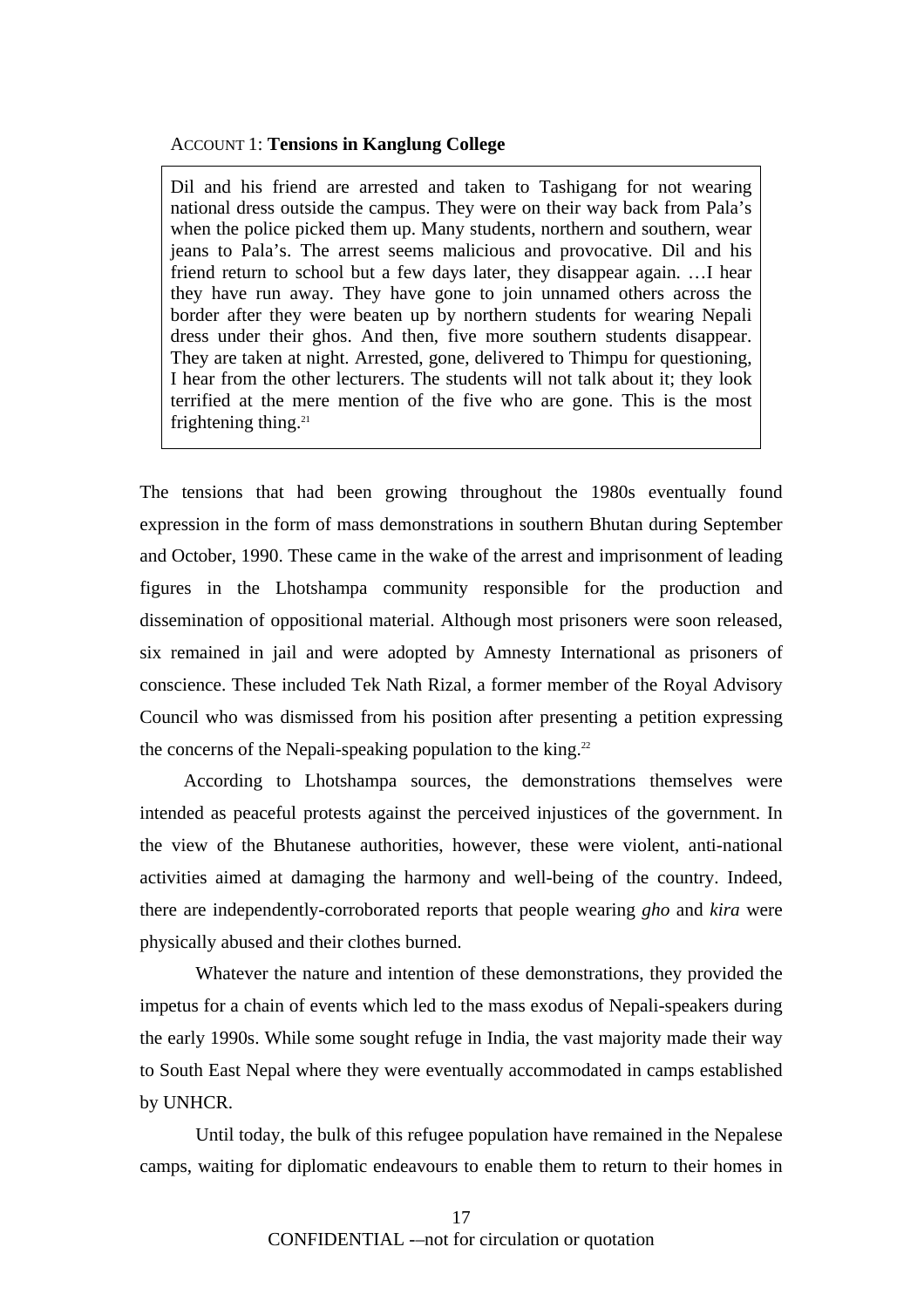Bhutan. In the meantime, small groups of Lhotshampas have allegedly re-entered Bhutanese territory in order to conduct raids on people living in the south. It is claimed that fellow Nepali-speakers have been the particular targets of the attacks, possibly in revenge for their collaboration with the authorities at the time of the exodus. The incidence of these actions appears to have diminished since the mid-1990s, partly as a consequence of greater control from within the Bhutanese refugee community and partly due to tighter security at the border. In the apparent estimation of the Bhutan government the threat of raids has not ended altogether. However, caution should be exercised in evaluating the scale of this phenomenon since it has arguably been used by the government as a means of discrediting the Lhotshampa refugees as a whole. According to witness reports, in the early 1990s booklets showing horrific pictures of people beheaded by the returning Nepali-speakers were distributed through schools across the country as part of a propaganda exercise.<sup>23</sup>

For the government, the census conducted in 1988 was needed in order to identify illegal immigrants who had entered via the open border with India and who were enjoying, illegitimately, the benefits of Bhutanese citizenship. According to an official report, it had taken the government almost three decades to become fully cognizant of the scale of this problem and act accordingly.

The measures adopted by the authorities in the wake of this census, notably the classification of many southerners as 'non-nationals' and their subsequent expulsion, as well as the efforts at Bhutanisation already mentioned, were intended to safeguard the identity and integrity of the kingdom. The demonstrations that such measures provoked were characterised as "anti-national" and the Bhutan People's Party which spearheaded them was branded a "terrorist" movement, backed by Indian sympathisers.<sup>24</sup>

#### *Government policy towards the refugees*

The government does not deny that a mass exodus took place. However, it contests the fact that large numbers of genuine citizens were compelled to leave by Bhutanese security forces, as claimed by the Lhotshampas and many human rights observers.<sup>25</sup> In the original view of government spokespeople, those who left did so for two main reasons: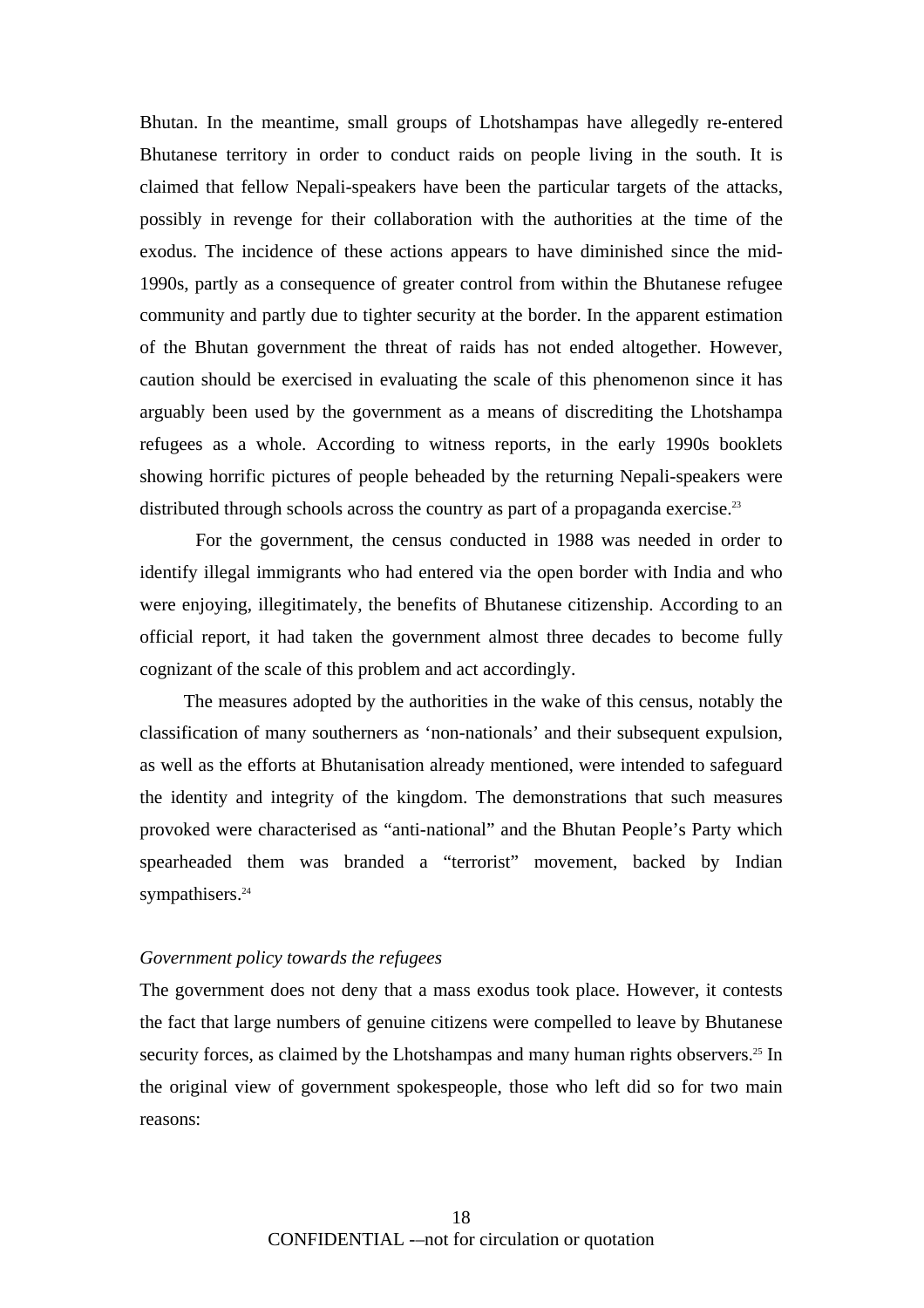- i. They were illegal immigrants who agreed to depart after receiving full compensation for land which they had "illegally occupied".26
- ii. They were persuaded or coerced by "anti-national organizations" which sought to mobilise international support by creating a bogus image of expulsion and mass displacement.<sup>27</sup>

Since 1993 the government's position has been articulated rather differently. After discusions with the Nepalese authorities it now officially recognises that those who left and took up residence in the camps in south east Nepal may be allocated to one of the four following categories:

# **Four-fold Classification of Residents of Refugee Camps in SE Nepal**

- Bonafide Bhutanese who were forcibly evicted
- Bhutanese who emigrated voluntarily
- Non-Bhutanese
- Bhutanese who have committed criminal acts

A process of verifying the status of the refugees in the camps, conducted by a joint team of Bhutanese and Nepalese government officials, began in March 2001. This process employs the four categories above - a cause for great concern amongst Bhutanese refugee and international human rights groups. In particular, they strongly object to the notion of voluntary migration, arguing that:

- i. Many refugees were forced into signing migration forms under severe threat and physical coercion, thereby rendering the notion of 'voluntarism' irrelevant.
- ii. The automatic forfeiture of citizenship by people who choose to emigrate is out of keeping with international human rights conventions to which the government of Bhutan is bound.

# *The resettlement of the Lhotshampas' lands*

While the claims of the refugees to Bhutanese nationality and the right of return are being verified, the government of Bhutan continues with its policy of resettling citizens from other parts of the country on the refugees' former lands. This raises questions about the government's intention towards the refugees and their aspirations for return to their original homes. In the event that large numbers of refugees do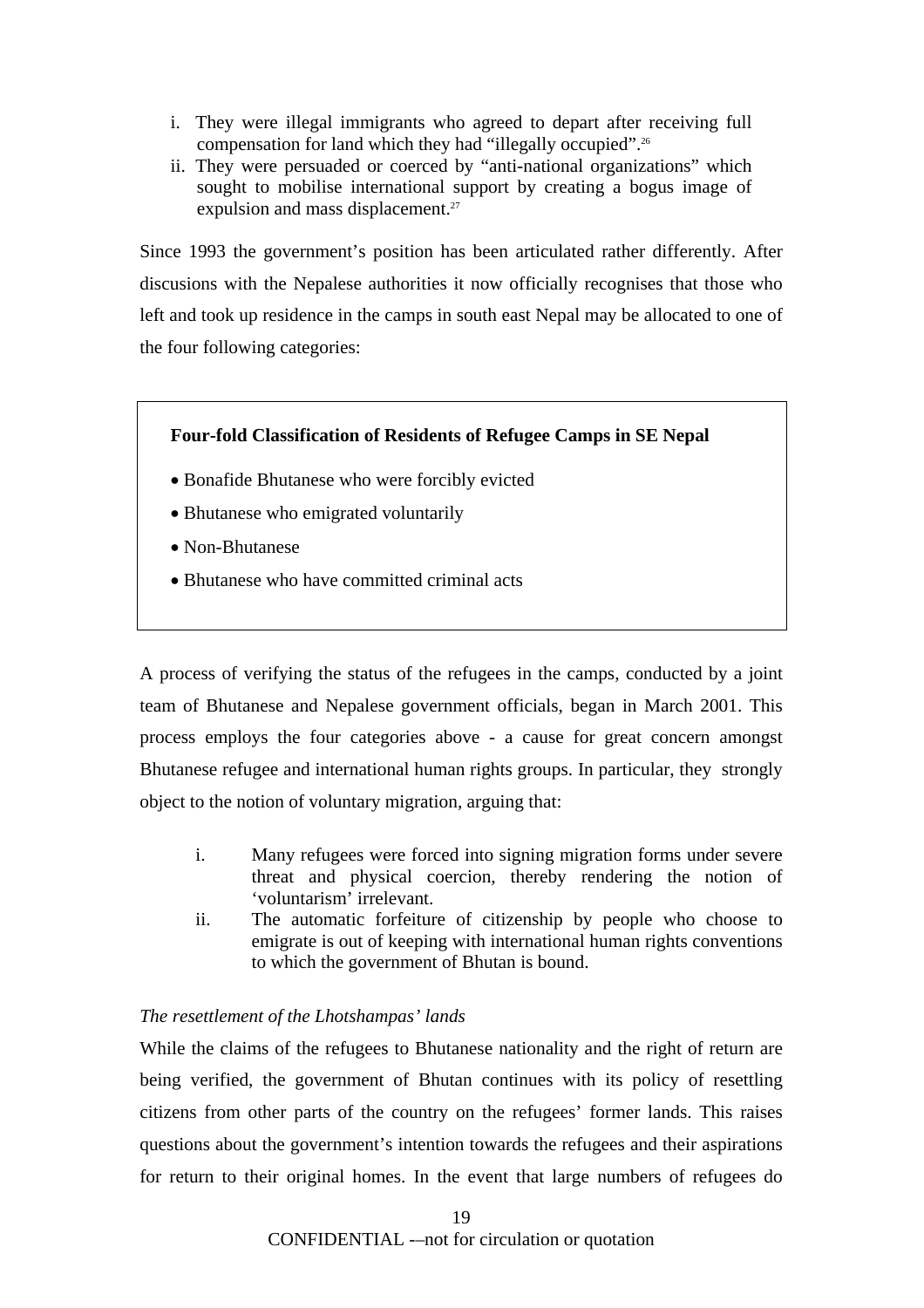return, the presence of the newly-settled Bhutanese from the north and east would appear highly provocative. It is not hard to imagine a tense and potentially hostile atmosphere soon developing. This is a concern expressed by the European Parliament, which in a statement given in September, 2000 stated that it:

"regrets the officially instituted and illegal occupation of the homes and lands of those who have been driven out, as this complicates possible future repatriation and makes a just settlement more difficult to achieve."28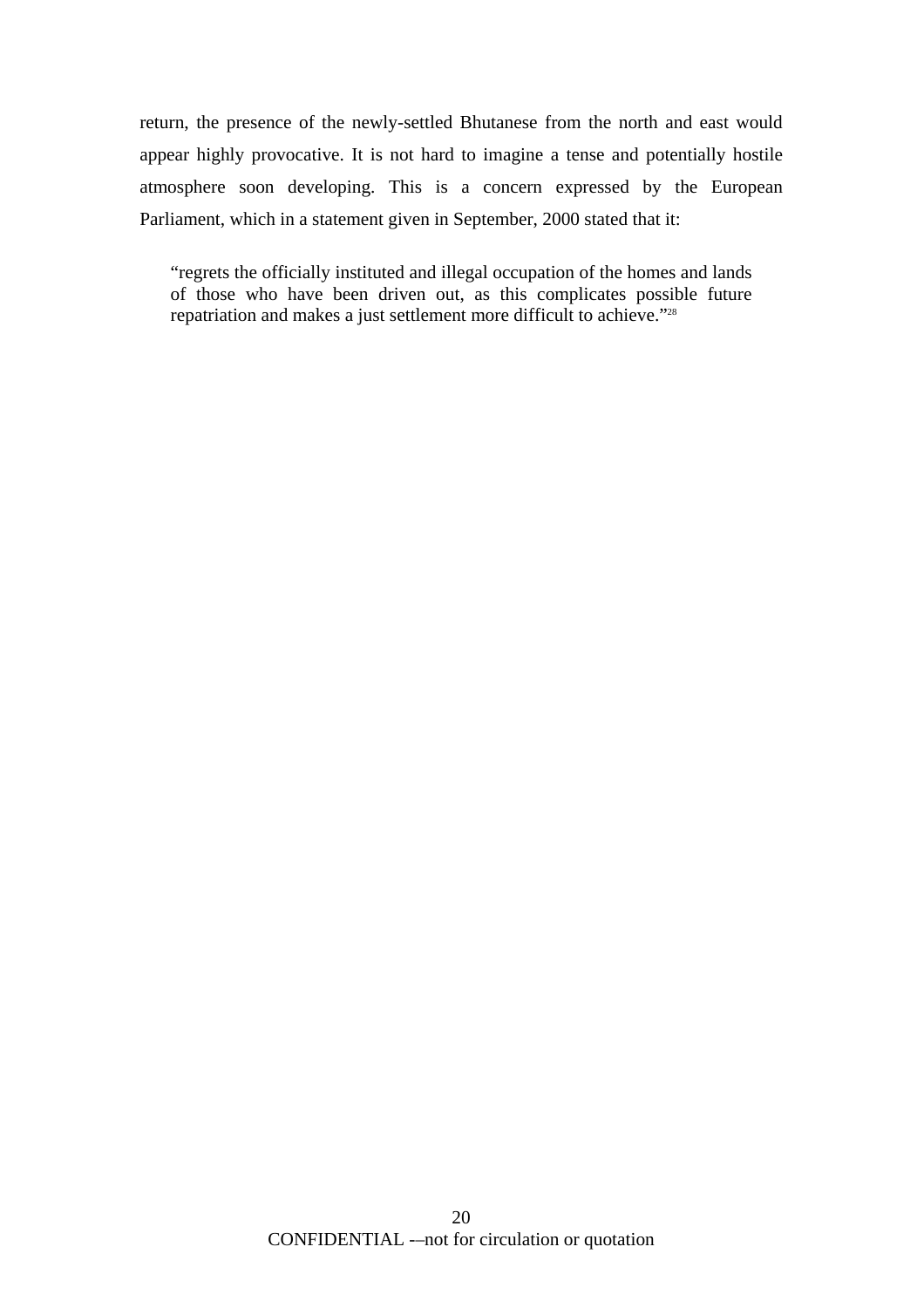#### SECTION 2

# **THE STATE OF KNOWLEDGE ABOUT BHUTAN**

According to historian Leo Rose, Bhutan is "about as 'data-free' as it is possible for a polity over three hundred years old to be."29 The practical reasons for the shortage of reliable information are apparent and include the following:

- i. the **physical challenges** of moving around the country for the purposes of data collection
- ii. the **lack of local researchers** with the requisite training and experience
- iii. the historical **isolation** of Bhutan and current **restrictions on visitors**  which have severely limited the opportunities for research by foreigners

All of these practical obstacles could, in theory, be overcome if there were the official will to do so. However, it would appear at present that the government is extremely wary of any independent efforts at monitoring and research. Clearly recognising the political implications of revealing even basic data about the country, the authorities have, moreover, exercised tight control of information compiled under its own auspices. The prospect of researchers producing reports over which the government may not have full ownership is evidently a source of great concern.

Given the lack of independent research and monitoring, the small amount of knowledge which the government has shared over the years should, necessarily, be treated with caution. If we consider the example of population statistics we can see the extent to which government data may be subject to re-formulation in light of political aims. Prior to 1969, estimates of the total population varied between 300- 800,000. The census conducted in that year, however, established that there were over one million Bhutanese citizens in the country. Not coincidentally, it was necessary for Bhutan to have a population of at least one million in order to apply for membership of the United Nations. Once membership had been secured (formalised in 1971), these figures were revised to 930,614. However, in an interview given in 1990 the King stated that the population was only 600,000 and, as Michael Hutt notes, "Although some school textbooks still give totals of over a million, the new figure (of 600,000) has become the conventional wisdom…".30 This figure was re-affirmed in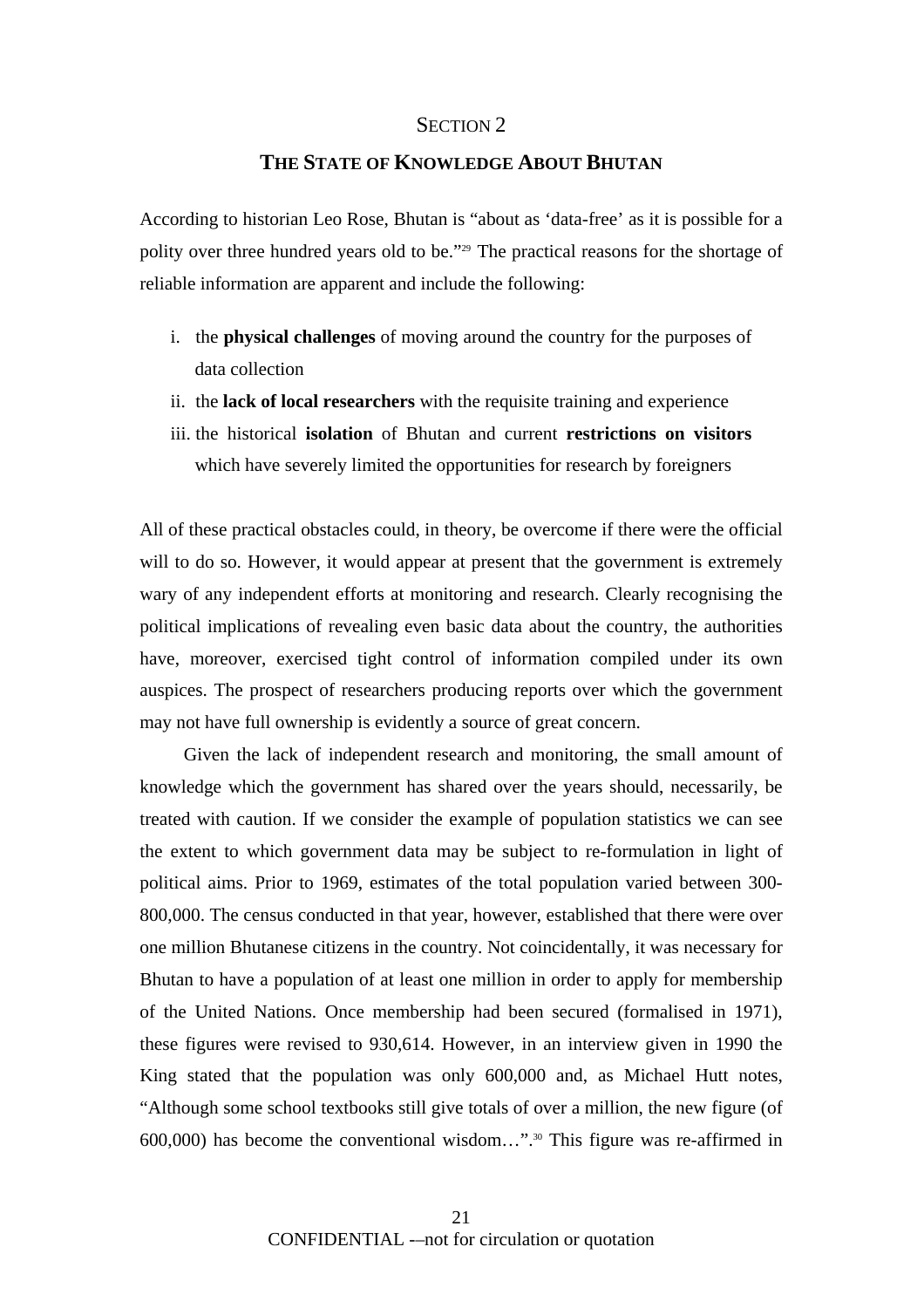the National Assembly in June 1997. Somewhat confusingly, the government has also given population growth estimates at 2.5% per annum. 31

The figure of 600,000 is disputed by Nepali-speaking dissident groups who claim that the government systematically underreports the numbers of Lhotshampas. According to these sources, the figure for the population as a whole is between 650,000 and 700,000.32 Certainly, the government is best aware of the true figure since it has, for several years, conducted an annual census exercise. However, the results of this are never disseminated publicly.

#### *Sources of Information*

Given the government's tight control over research and the distribution of data, those seeking to understand the social, economic and political realities across the country are obliged to rely on impressionistic and anecdotal sources. The opportunity to check on reports through personal visit is hampered by the government's restrictions on movement, particularly for foreigners and particularly within districts in the south and east. In the capital, Thimpu, information is spread by word-of-mouth with considerable caution due to the perceived presence of government informers in many social and work situations.

Outside the country, reports are compiled by numerous human rights organisations and campaigning journalists, many of them Bhutanese in origin. These reports rely upon the help of individuals within the country who pass news about conditions and recent abuses through established networks. Such information suffers from an unavoidable lack of consistency in collection and cannot be verified independently. As a consequence, the reports compiled by these means are liable to be dismissed as unreliable or as propaganda.

Amnesty International were allowed to visit Bhutan for the first time in 1992. This visit and the report which was published later in the same year, have been cited frequently by the Bhutanese authorities to demonstrate their own openness to monitoring and to the discussion of human rights. However, following dissemination of this report, the government suspended dialogue with Amnesty until 1998, effectively preventing any further visits until that time. ICRC personnel have been visiting the country regularly in recent years but, due to that organisation's mandate, their findings are not made available to the public.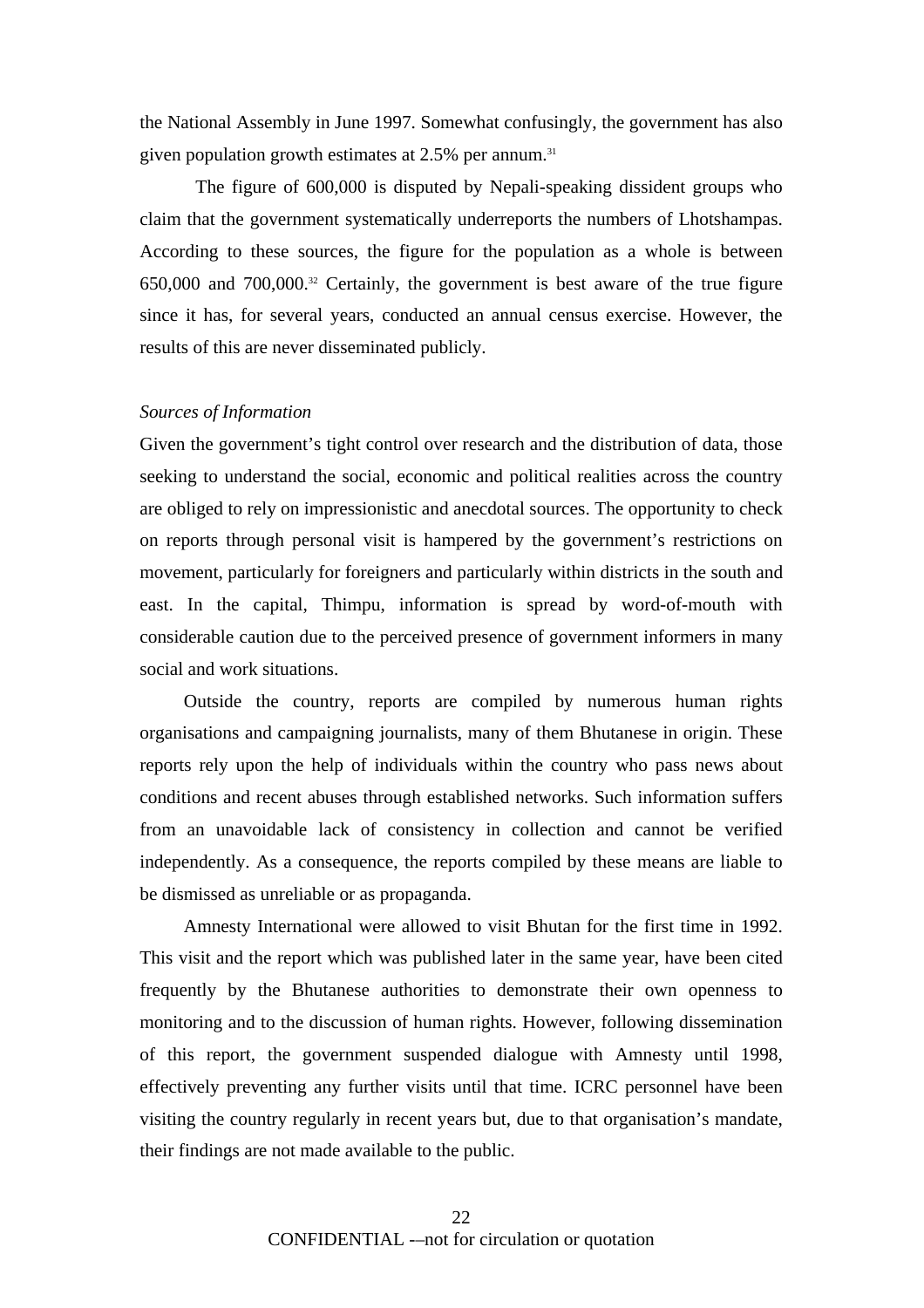It would appear that some donor organisations based in Thimpu are able to gain access to areas of the country otherwise off-limits, provided that this is related to a particular project which they are supporting. In general, it seems that Bhutanese nationals are more likely to be granted such access with the justification from the authorities that it may be particularly unsafe for foreigners to enter certain districts of the south and east. This argument does not appear fully justified by events, particularly with regard to the south west of the country where reported incidents of violence are few and attacks on foreigners unknown.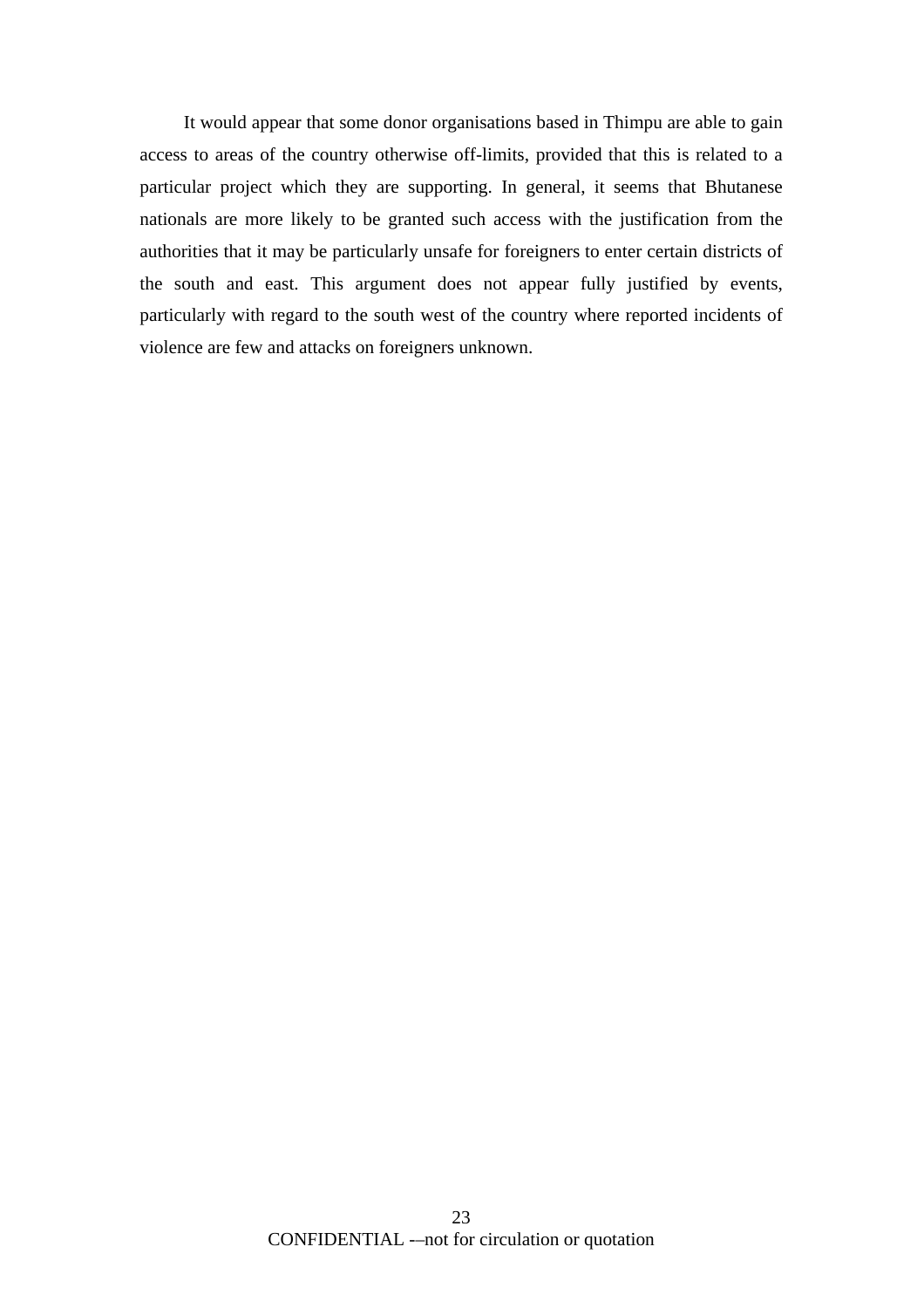#### SECTION<sub>3</sub>

# **CONFLICT & DISPLACEMENT – EFFECTS UPON CHILDREN**

#### *Issues to be addressed*

- **The ULFA-Bodo Crisis**
- **The Nepali-speaking population in the south**
- **The Lhotshampa refugees in Nepal**

#### **The ULFA-Bodo Crisis**

To date, the effects of this crisis upon children and their families living in the southeastern districts have seemingly been limited. That said, there have been occasional bombings and attacks on civilians within the country which have generally been downplayed by the authorities. The attack on buses passing through Assam which resulted in the deaths of 15 men, women and children in December 2000 was discussed more openly. Although this attack may not have been the work of the ULFA-Bodo militants, it was clearly related to the current crisis.

#### *Service Provision and Infrastructure*

Aside from the immediate effects of violence, a more long-term concern resulting from the crisis is with the provision of services and the development of local infrastructure. Reportedly, some educational facilities have been closed due to security concerns, most notably a large, new polytechnic in Deotang which was relocated to Phuentsholing. The empty facility was apparently converted into an army camp.

According to government sources there are currently 7,000 school children in this area attending 22 schools.<sup>33</sup> Government officials suggest that these schools may be subject to swift closure in the event of armed conflict, which appears quite likely at present.

The south-eastern districts of Bhutan are, in any event, amongst the poorest in the country according to a recent assessment conducted by the government in conjunction with the Asian Development Bank. So far, the findings of this exercise have not been made available for quotation but informal reports suggest that these districts are low in the national league tables according to key indicators such as household income, access to basic facilities, and health. This situation will certainly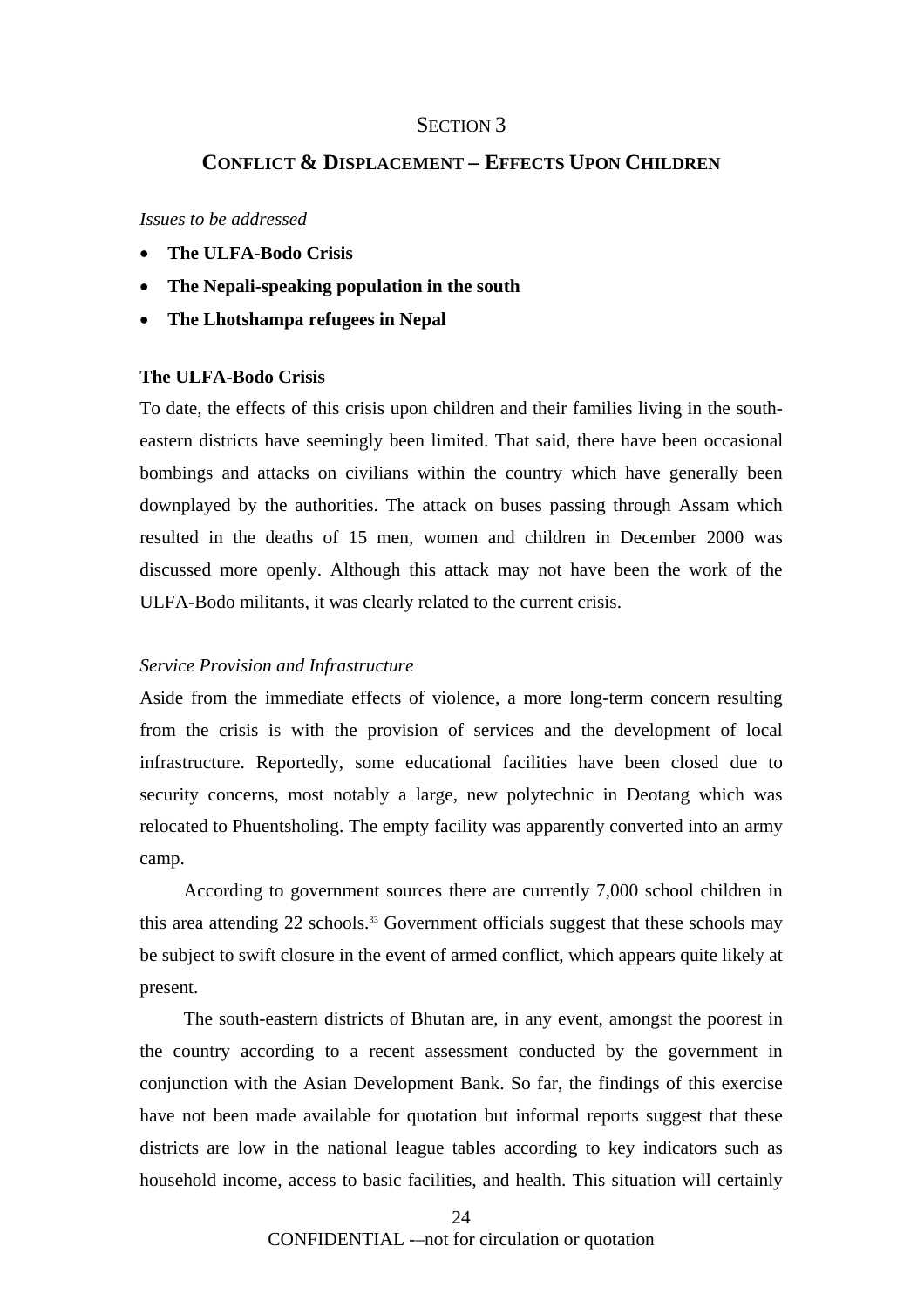have been exacerbated for many residents of this area by the heavy floods in August 2000 which caused over thirty deaths, damaged and destroyed bridges, factories, homes and public facilities across the south of the country.<sup>34</sup>

The current tension between the government and the ULFA-Bodo militants is already affecting efforts to improve the infrastructure and services in the southeastern districts. One development agency reported that, as a consequence of the perceived unrest, it has now become harder and much more expensive to recruit contractors from outside the area to conduct engineering work in the south-east.<sup>35</sup> There is, in any case, concern that new facilities provided may become a target for the combatants. Efforts to offer needed direct assistance are also being hampered. For example, in 2000 Save the Children (US) were obliged to cancel a nutrition programme in the area.

Officials openly acknowledge that this current crisis is adversely affecting their own measures to improve conditions in the south-east. Furthermore, should the government decide to engage in a full military operation, it is likely that the country's development budget will be redirected to the war effort. This is a prospect already being contemplated by government officials.<sup>36</sup> The effects of such a redirection of funds would likely be felt by children throughout Bhutan due to consequent decreases in support for education and health provision.

#### *Child Recruitment*

The prospect of large-scale military action against the ULFA-Bodo militants raises concerns about the possibility of child recruitment to the security forces, potentially involving young people from all parts of the kingdom. In a recent document, the Coalition to Stop the Use of Child Soldiers cites several sources which indicate that underage recruitment has taken place in the past, notably during the security mobilisation of the early 1990s.<sup>37</sup> In addition, there is a system of village defence committees which provides support for local patrols. Children have reportedly been used in these on a regular basis.

At present, most observers agree that the government is abiding by its own decision not to recruit males under 18 years of age, even though it has retained 15 as the official age from which it may be possible to commence voluntary recruitment.<sup>38</sup> However, the government representative to the United Nations in Geneva stated in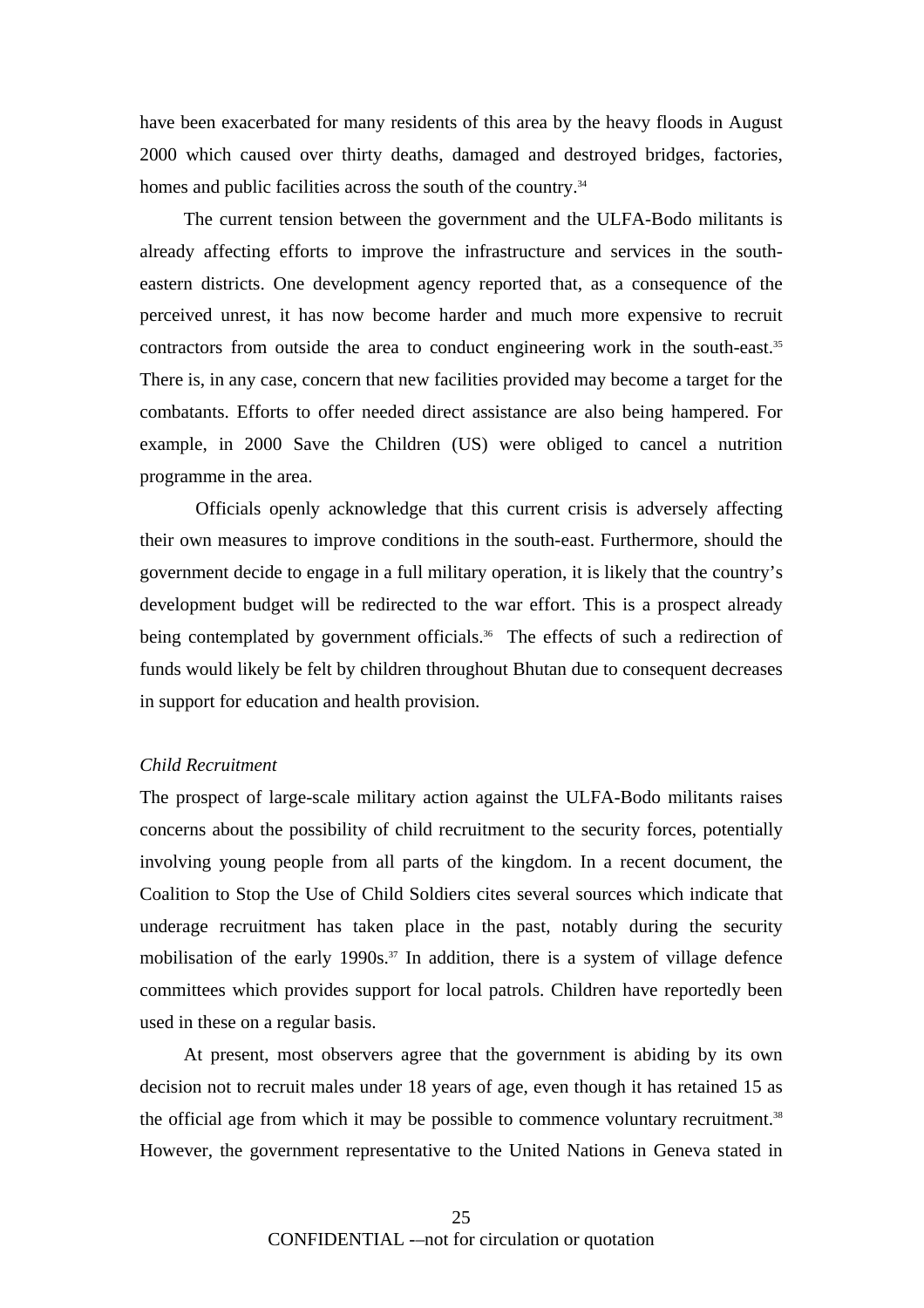September 2000 that "a war like situation does not prevail in Bhutan. As such the question of the use of children as combatants...does not arise".<sup>39</sup> This statement seems to suggest that, should armed conflict take place, the government might well reconsider its position with regard to the recruitment of children.

#### **The Nepali-speaking population of the south**

#### *The unrest of the early 1990s*

Unsurprisingly, accounts of the situation in the south of Bhutan in the early 1990s vary greatly between the government and the Lhotshampas who left the country. For the former, this was a period of violent and terrorist attacks by anti-national elements on innocent civilians, local officials and public facilities.40 Speaking at a public meeting in January, 2001 the home minister, Lyonpo Thinley Gyamtsho, recalled one incident at this time in the following terms:

#### ACCOUNT 2: **A Bhutanese official recalling the events of 1990**<sup>41</sup>

We can never forget the ngolop uprising in Tsirang in 1990 when, on September 25, 1990, a large mob, many men armed with Khukhuris and other weapons marched to the Tsirang Dzong shouting anti-Bhutan slogans. The mob forced the people to strip their ghos and kiras which were then set on fire before they entered the Damphu Junior High School. At the school, they threatened and abused the headmistress, teachers and students at knife-point, thus forcing the closure of the Damphu Junior High School along with others.

For their part, the southern Bhutanese who left the country at this time have consistently claimed that they were subjected to a wide range of abuses by the security forces. These included arbitrary arrest and imprisonment without trial, torture, intimidation, rape of women and girls, and house demolition. In reported cases, those who left the country claimed that they did so as a result of some form of threat or assault. The following account is typical of many cited by Amnesty and other human rights organisations: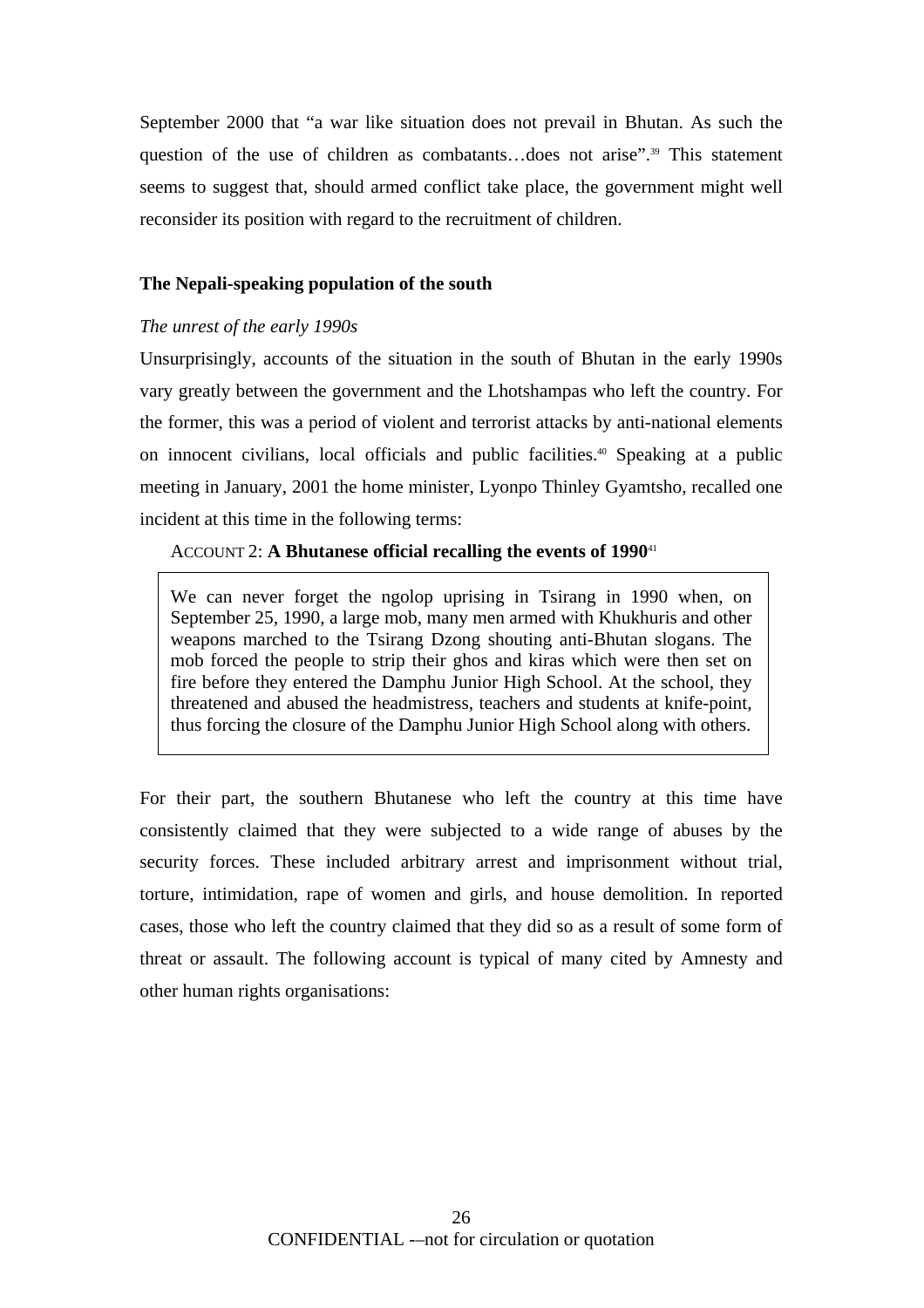#### ACCOUNT 3: **A 23-year old woman from Sarbhang District** <sup>42</sup>

My husband and I had heard that the army were coming to confiscate our goods so we both went to take our valuables to my parents' house. On the way back we were arrested on the banks of the Thulopinkhwa River, by about 10 army personnel. The soldiers started beating us, asking us if we had gone to see the party people and where the leaders were. They asked us about the campsites of the party people. We said we didn't know. The soldiers tied our hands behind our backs and dragged us along….We were taken to Sarbhang, about 30km away, and kept in the school which had been turned into an army barracks, for about a month. I was locked inside a room…every night two or three soldiers came and raped me. I saw the men being made to fight each other like bulls. The old people and children were made to clean the compound and latrines…On release I went home and stayed there for one month until I realised I was pregnant. I was so ashamed that I couldn't face the other villagers so I left Bhutan in early 1991. I left my children with my mother-in-law in Bhutan… As a result of the rape, I had twins, one of which died and one survived. I do not know if I will see my husband again.

#### *Impacts on children*

It is within this context of violence, fear and infrastructural damage that we should consider the situation of Nepali-speaking children still living in the southern districts of Bhutan. Here the principal issues suggested by informants and by the documentation of human rights organisations appear to be the following:

> *i. Access to Education ii. Family Separation iii.Child Domestic Labour/Work iv. Cultural Life*

Underlying all of these issues is the question of national identity and citizenship. It has been widely alleged that even those Lhotshampas who were classified as F1 ('genuine Bhutanese') in the 1988 Census became subject to a range of discriminatory practices and even expulsion during the 1990s. One means by which such discrimination is seen to operate is through the system of No Objection Certificates (NOCs).43 This was introduced by the government in 1990 following the demonstrations. These certificates, which are necessary for accessing educational services, government employment and obtaining business licences and passports, are granted only to those individuals who have no connection to so-called 'anti-national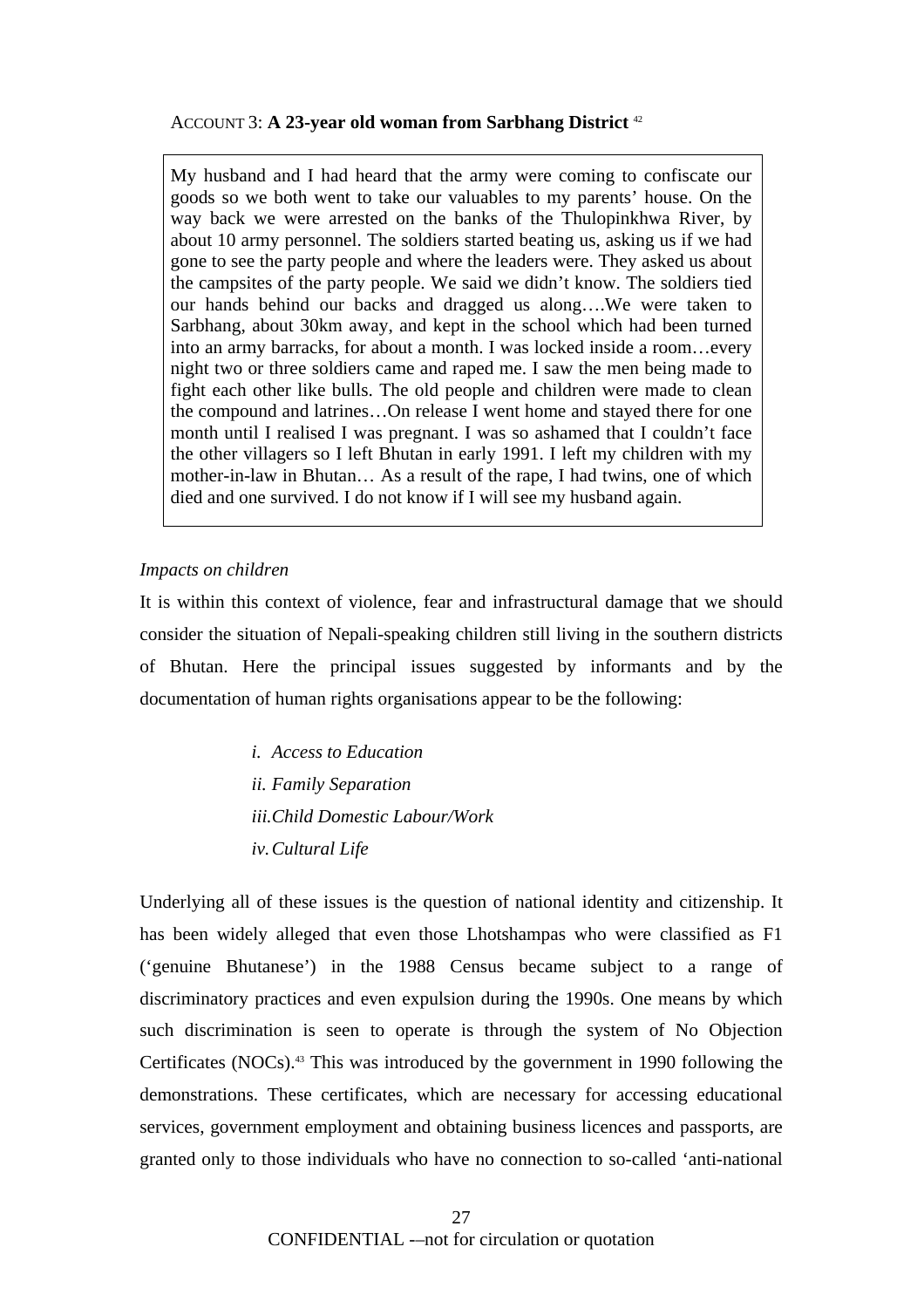activities'. In effect, this means that members of the same household may be held responsible for the actions of relatives and denied a certificate. According to a government report of 1992, the NOCs, which were introduced as "a necessary interim measure to screen out students who were involved in anti-national activities or whose parents were directly responsible for the closure and destruction of schools and other service facilities" had been discontinued.<sup>44</sup> However, human rights observers contest this claim, and the recent testimonies of Lhotshampa citizens of Bhutan suggest that the NOCs are still used, albeit in an inconsistent and unpredictable manner.

#### *i. Access to Education*

*CRC: Article 28, paragraph a* 

States Parties recognize the right of the child to education, and with a view to achieving this right progressively and on the basis of equal opportunity, they shall, in particular: make primary education compulsory and available free to all.

As suggested, the most immediate way in which the NOC system affects children is in the access to education. Given the lack of independent, ongoing monitoring in the south of the country, it is hard to assess the total number of children denied schooling by this means. However, the frequency of personal accounts of exclusion is such to suggest that there is a widespread problem resulting from government policy at the local, if not the national, level. This is an issue which affects not only Lhotshampa children but also, reportedly, Sharchop children in the east of the country following the activity of political dissidents, mostly in 1997.45

Government personnel acknowledge that there are problems of accommodation for children in the south of the country. This, they claim, is part of a nationwide challenge to provide sufficient educational facilities and trained teachers to meet the ever-growing demand for schooling.46 The situation in the south has been particularly exacerbated by the "anti-national activities" of the early 1990s which included the destruction of educational and health establishments and which necessitated closures throughout the area. The government is currently working hard to re-open these facilities in order to meet demand.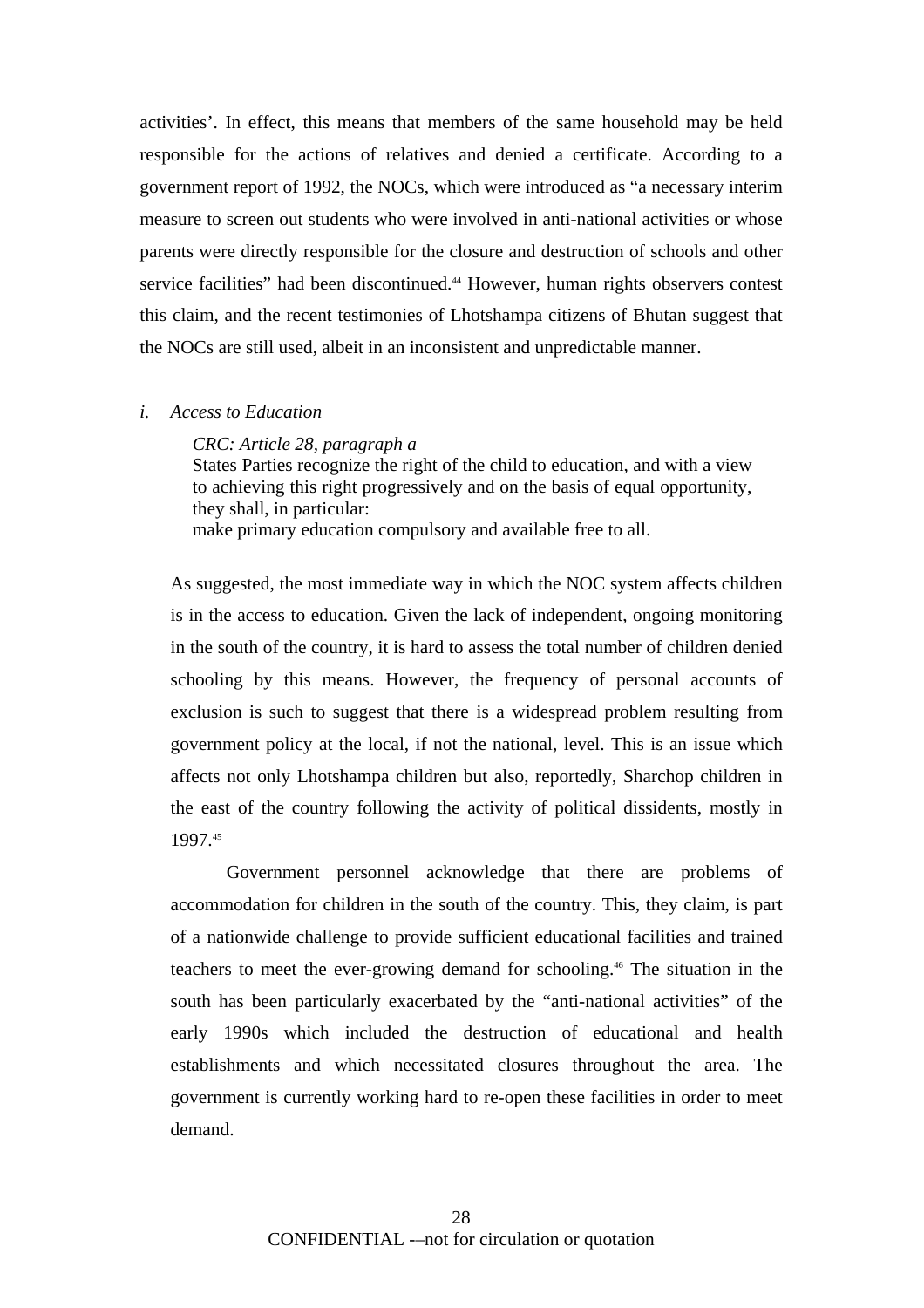There are two main objections to this argument:

- Many schools were not, as claimed, destroyed by dissident Lhotshampas but appropriated by the security forces for sole use as barracks and police stations. This is a view expressed clearly by Amnesty International and in the accounts of Lhotshampa residents of the south.<sup>47</sup> Even today, some of these buildings are still being partially or fully occupied by the security forces.
- Children of security personnel and of northern Bhutanese now resettled in the south enjoy priority of access to the limited school places available.

These two points have led observers to question the government's underlying intention. Could it be, they wonder, that the authorities are deliberately limiting the educational access of the remaining Lhotshampa population in order to encourage more citizens to leave the country? Or, is this part of a policy to deliberately de-educate a section of the population in order to render them less of a threat to the ruling Ngalong elite? Once again, in the absence of independent, systematic monitoring it is difficult to discern the true facts of the situation.

#### *ii. Family Separation*

*CRC: Article 7, paragraph 1* 

The child shall be registered immediately after birth…and shall have…, as far as possible, the right to know and be cared for by his or her parents.

As a consequence of alleged discrimination, Lhotshampa families are under continual pressure to separate. The desire to provide education for their children has led parents with sufficient means to send their offspring into India for schooling, either as day pupils or, more commonly, as boarders. Some Lhotshampa children who have been granted school places in Bhutan are obliged to travel to other districts in the country, compelling them to become boarders.<sup>48</sup> Furthermore, the economic difficulties created by the NOC system, which excludes most Lhotshampas from government employment and from running their own businesses, has increased the pressure on migration in pursuit of employment. There are, for example, large groups of Nepali-speaking Bhutanese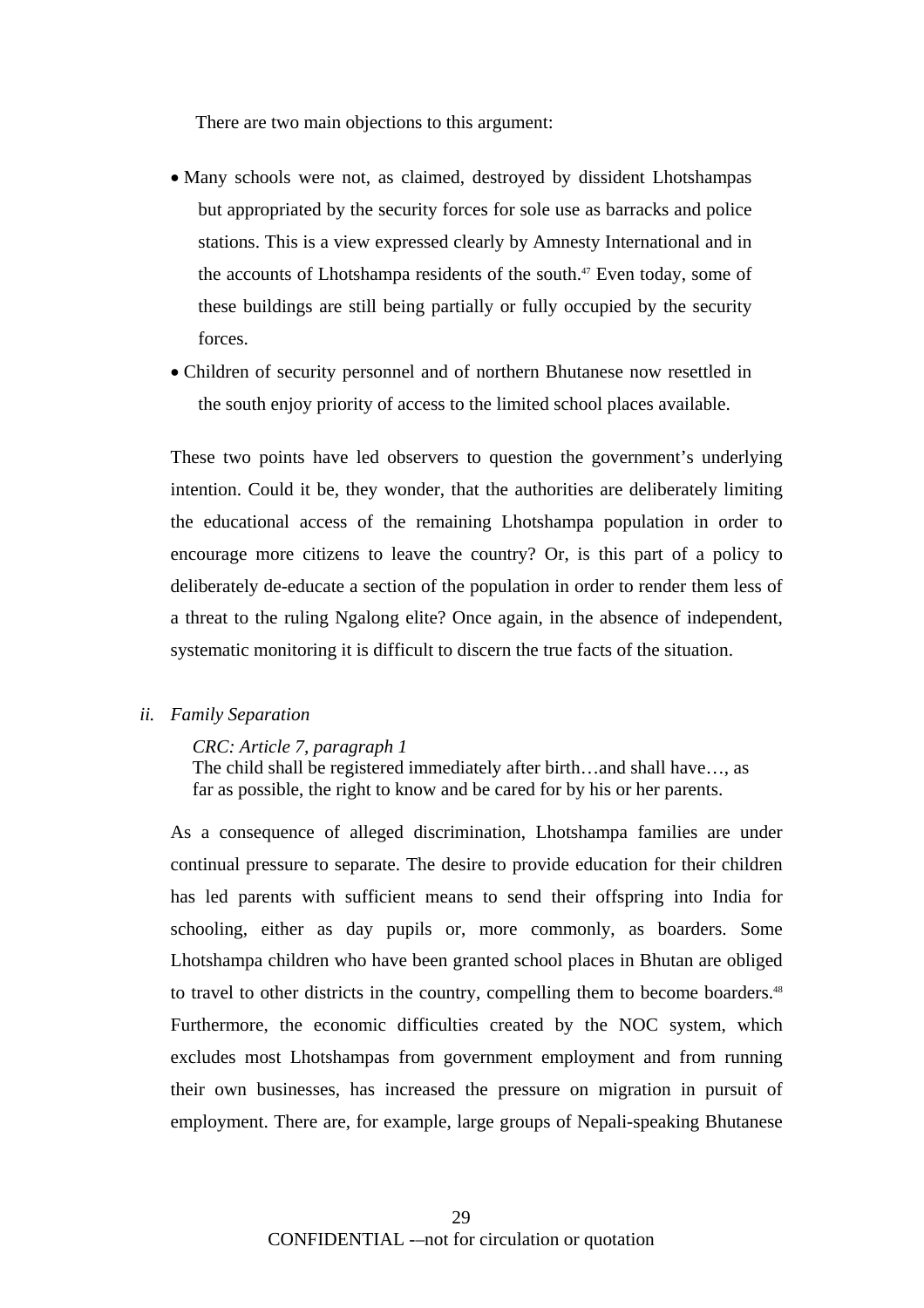engaged in road construction in the north of the country. Some, but by no means all, are accompanied by their families who live in makeshift camps.

The separation of family members which these circumstances have occasioned, should be seen as additional to the widespread separation resulting from the displacement of the early 1990s. Although there were incidents of communal displacement by village,<sup>49</sup> and in spite of the pressure brought to bear upon relatives to follow those who left, it is still the case that many close family members remain separated from one another. This includes parents and children. Inevitably, having left their homes and businesses in Bhutan, the Lhotshampas have had to contend with further forces, principally economic, which encourage further separation.

#### *iii. Child Domestic Labour/Work*

#### *CRC: Article 32, paragraph 1*

States Parties recognize the right of the child to be protected from economic exploitation and from performing any work that is likely to be hazardous or to interfere with the child's education, or to be harmful to the child's health or physical, mental, spiritual, moral or social development.

In Bhutan there is a well-established, if informal, system whereby children from remote, rural areas come to live in households in the larger towns, notably Thimpu. Here they are required to assist with various domestic tasks for which, in return, they receive food, accommodation and, ideally, access to schooling. In many cases, it seems, both boys and girls are placed with members of the extended family, arriving around the age of 10 and returning to their own villages at 16 or 17. Although this practice is commonplace, there is no formal system of checking and monitoring the welfare of children involved. Inevitably, this raises concerns about maltreatment and abuse.

 Bhutanese human rights activists have claimed that the incidence of Lhotshampa children entering into this system of domestic service has increased greatly in recent years.<sup>50</sup> This is a direct consequence of both the exclusion of these children from schools and the impoverishment of their families due to the measures outlined above.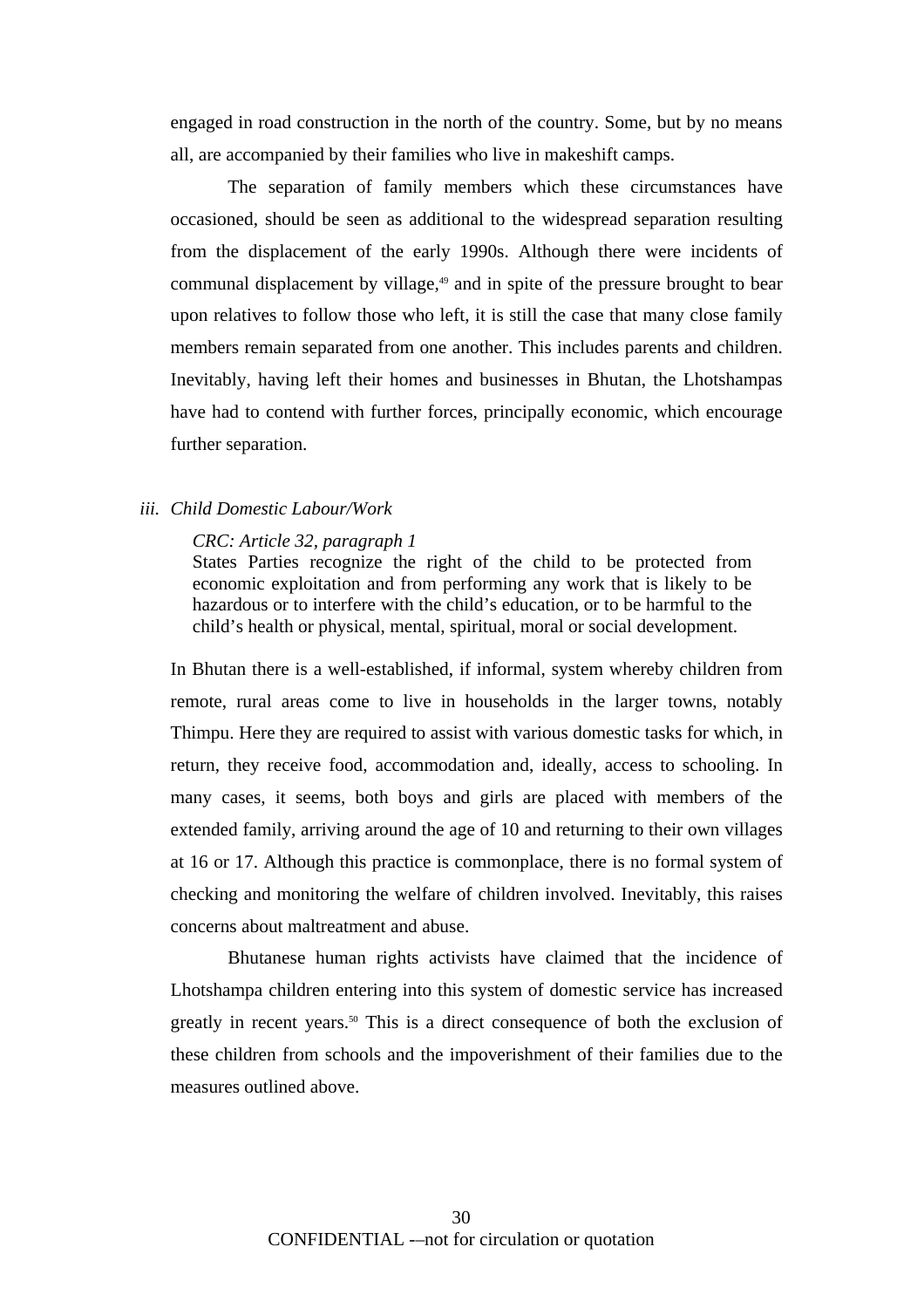#### iv. *Cultural Life*

# *CRC: Article 30*

In those States in which ethnic, religious or linguistic minorities or persons of indigenous origin exist, a child belonging to such a minority or who is indigenous shall not be denied the right, in community with other members of his or her group, to enjoy his or her own culture, to profess and practise his or her own religion, or to use his or her own language.

Christopher Strawn has commented as follows on the government's cultural policy since the late 1980s:

"What is clear is that prior to 1988 the government was moving away from simply letting the southern Bhutanese live as they pleased, continuing their cultural traditions. After 1988, all tolerance of Nepali Bhutanese cultural freedom disappeared."51

This alleged intolerance has impacted in various ways on Lhotshampa children's cultural lives:

- As already mentioned, since 1988 children have not been able to study the **Nepali language** as part of the school curriculum. The government points out that Nepali is still included as one of the official languages of Bhutan and that the national newspaper and radio broadcasts are still available in this language.
- The vast majority of the Lhotshampas are Hindus and, as such, many maintain that they are subject to **religious oppression**. Although temples exist in the south they are not allowed in the capital and other parts of the country. In these areas practising Hindus who do not wish to use the local Buddhist temple are obliged to conduct their prayers at home, except at the time of major festivals when permission has been granted for the construction of tents. It is alleged that in Thimpu Hindus are not allowed to use the funeral facilities available to the majority Buddhist population. Instead, they utilise areas of public land away from the city.

The government now appears to have turned its attention to the tiny Christian population of the country. According to one member of this community: "Christians are asked either to leave their religion or leave the country. In some places they are beaten very badly…Christians now face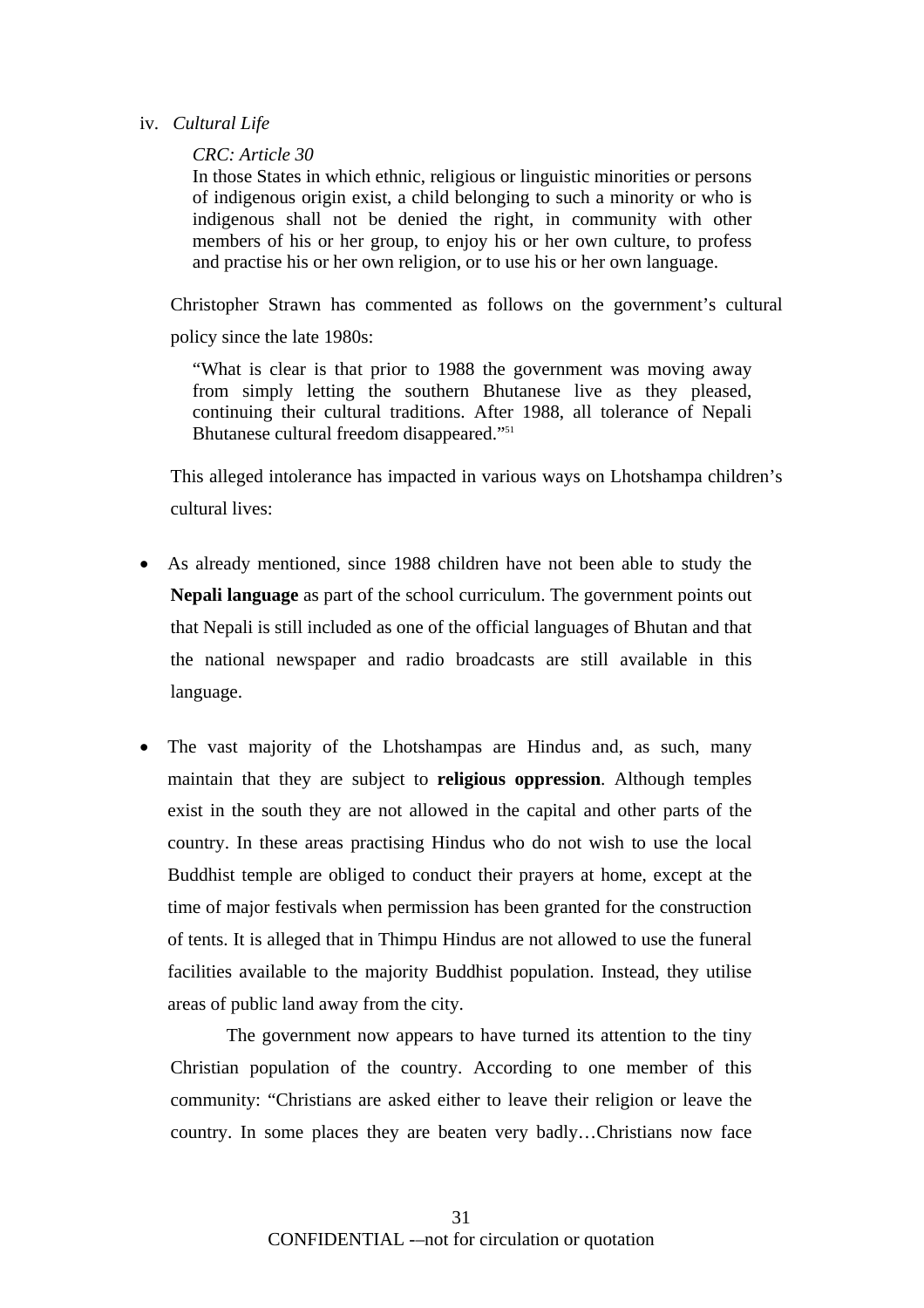termination of employment, expulsion from the country, cancellation of trade licenses, and denial of all state benefits."52

- **Restrictions on socio-religious gatherings** have also occurred. This was the case with a ban in 1988 on the *kirtan sangh* (devotional singing groups) that spread from India in the 1970s.<sup>53</sup> More recently Christians in Thimpu have been forbidden from gathering for socio-religious purposes.
- Since the late 1980s there has been a **more pervasive enforcement of dress codes**. Whereas in the early years of the decade only those engaged on official business were obliged to wear the *gho* (men) and *kira*(women), there is effective enforcement of such attire for all citizens in most activities of daily life, including schooling. As already explained, this "national dress" is not part of the tradition of the Nepali-speaking population of the south, nor does it necessarily suit the climate or way of life in this area.

#### ACCOUNT 4: 17 year old boy, Sarbhang District<sup>54</sup>

The army came from Gaylephug Police Station and took out all the Nepali books from the school…and made a big fire. At that time I was in the class. The army marched towards a pile of (Nepali) books… Some of the students did not want to return their books…but returned them to escape from beating. I was not allowed to read Nepali in Bhutan. As Dzongkha is the national language, the Government of Bhutan wanted to stop the use of Nepali. The Nepali language was banned there after in our school.

Later the school was closed…and turned into an army camp. In school we had to wear Bakhu (Northern Bhutanese dress)… since 1989.

#### **The Lhotshampa refugees in Nepal**

There are currently seven camps in South East Nepal, housing 98,000 refugees. A further 20-30,000 refugees are estimated to reside in North East India, principally in West Bengal and Assam.<sup>55</sup> The vast majority left Bhutan in the early 1990s but small numbers still continue to come, alleging that they have been forced out by government repression.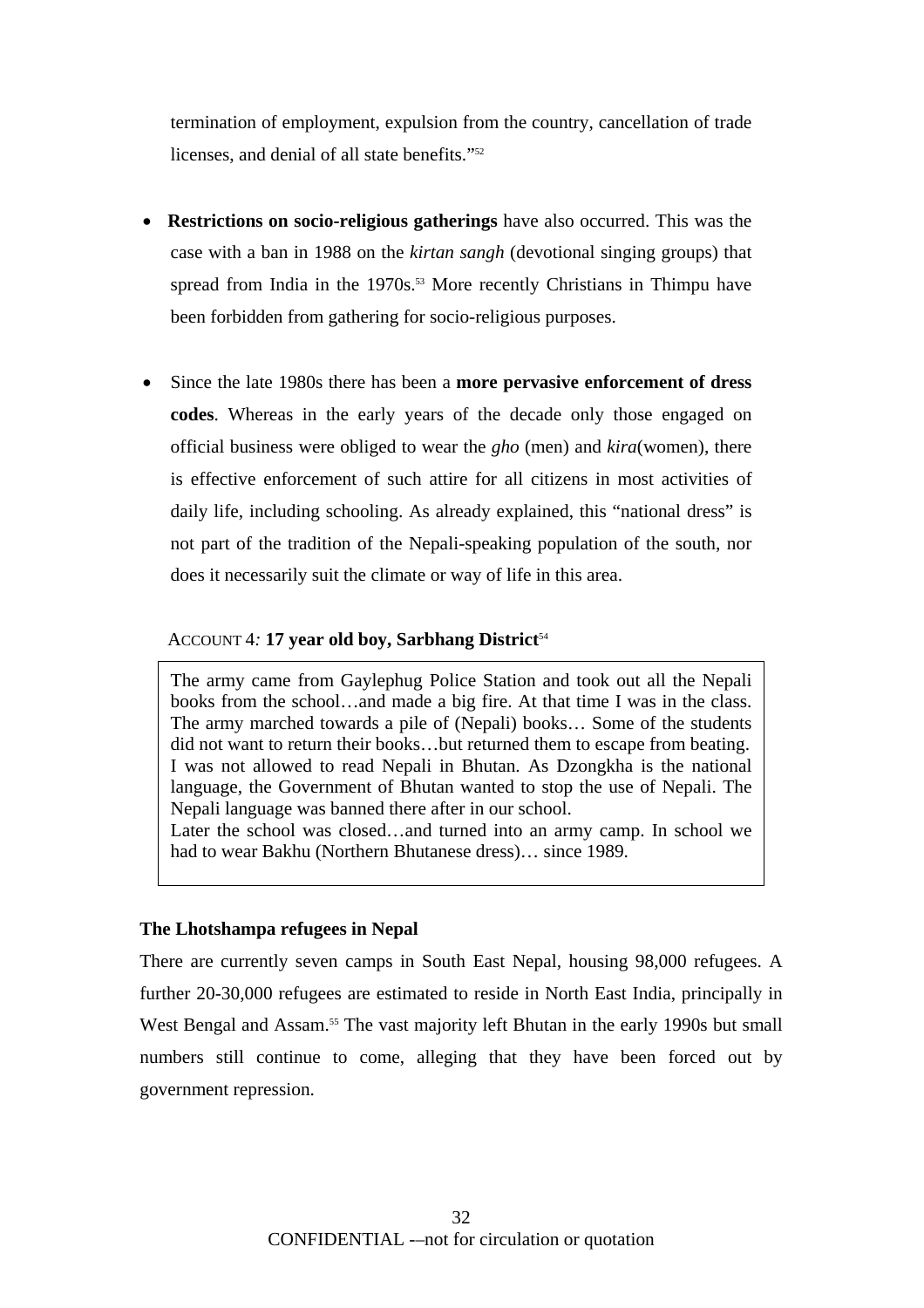

Board displayed in one of the refugee camps in Jhapa District, SE Nepal © Howard Davies / Exile Images

Within the camps, UNHCR is responsible overall for the welfare and protection of the refugees. However, food distribution, health, education and other basic services are delivered by a number of INGOs and local NGOs, most of whom have been working in the camps since the early 1990s.

Despite the passing of more than a decade, during which time many children have been born who know no life other than that of the camp, the residents all claim that their highest priority is to return to their homes in Bhutan. It would seem that every refugee, from teenagers to the elderly, is able to relate a story of forced expulsion at the hands of the Bhutanese security forces and to recall their arrival in Nepal. Here is the account of one young woman given in 1995:

ACCOUNT 5: **15 year old girl, Beldangi Refugee Camp, Nepal56**

One afternoon when I was doing English and I was sitting in the front row, soldiers came to the school. They caught our books and threw them out of the door. The army lived in my school from that day. They used to beat people and rape girls. We were told to leave the country. The refugees came to Nepal, where they built their first shelters from sticks and plastic.

My house has been destroyed by the Bhutanese army. What will happen to us if UNHCR stop giving us rations? In Bhutan we had everything. I want people not to think that what I am saying is lies. I want you to feel our pain.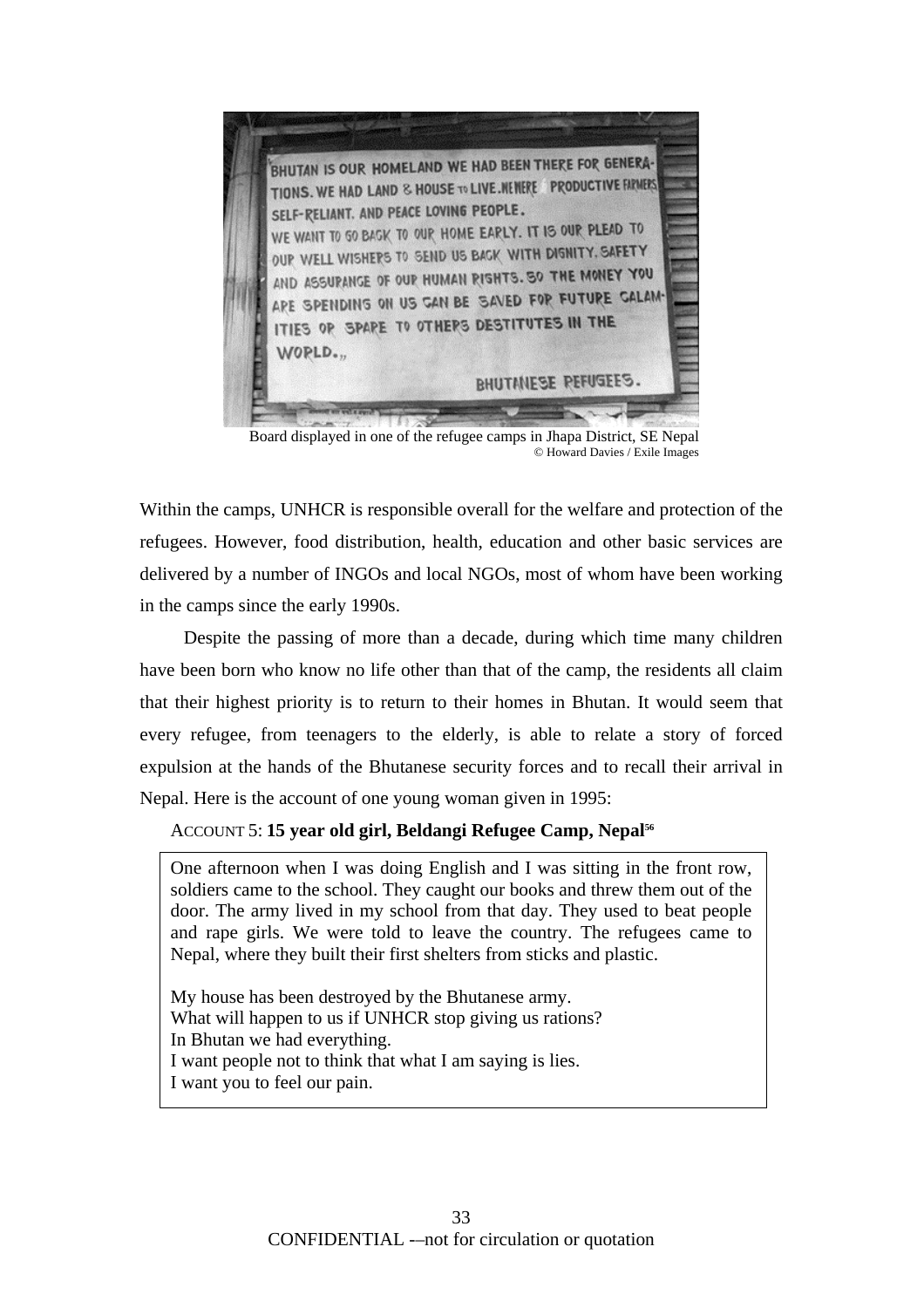Children living in the camps encounter a range of challenges resulting directly from the displacement of their families in the early 1990s. The main issues appear to be the following:

# **Main issues concerning children in the Bhutanese refugee camps**

- *i. Lack of Nationality*
- *ii. Economic hardship & undernourishment*
- *iii. Future prospects*
- *iv. Shortcomings of educational provision*
- *v. Early marriage & pregnancy*
- *vi. Children's role at family and community level*

# *i. Lack of Nationality*

*CRC: Article 8, paragraph 1* 

States Parties undertake to respect the right of the child to preserve his or her identity, including nationality, name and family relations as recognized by law without unlawful interference.

After a decade of deliberation by the governments of Nepal and Bhutan, a process of verifying the claims of the refugees to Bhutanese nationality and right of return commenced in March, 2001. Theoretically, this would appear to be a progressive development, offering some measure of hope to the camp residents. However, the process itself, which is conducted by two teams, one Nepali and the other Bhutanese, has so far been slow and cumbersome. On average only ten families a day have been interviewed, at which rate the process will take an estimated 5 - 6 years to complete.<sup>57</sup> Until this has been achieved, no-one will be allowed to return. This is a point taken up in the report of the UN Committee on the Rights of the Child, in response to the presentation of its first official report by the Bhutanese government. The committee made the following recommendation:

"In accordance with the best interests of children residing in the camps, their right to a nationality, and preservation of identity (articles 3, 7 and 8 of the Convention), and with a view to reaching a just and durable solution, the Committee recommends the State party to:

make greater efforts to expedite the verification process, and consider the possibility of repatriating individuals within a reasonable time following individual verification;"58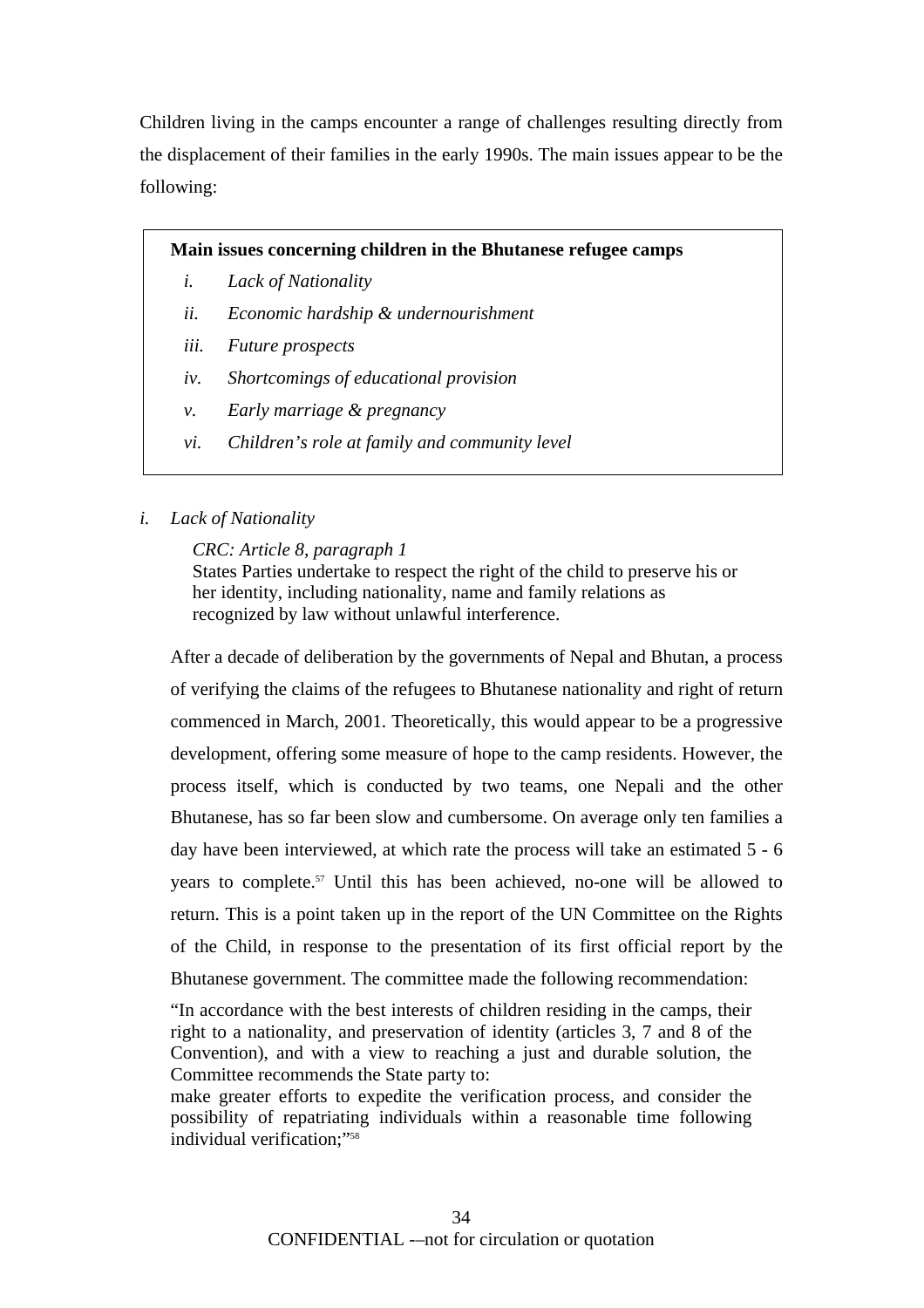In the meantime, children in the camps are effectively denied citizenship and nationality. In its 1997 report on *The State of the World's Refugees,* UNHCR observes that "citizenship provides the legal connection between individuals and the state, and thus serves as the basis for the realization and enjoyment of all other rights."59 This point is most important in respect of Bhutanese refugee children: their lives in social, economic and political terms are profoundly affected by the lack of citizenship and nationality.

Intermarriage between residents of the camp and Nepali citizens of the surrounding areas has not been especially frequent to date. However, such cases, when they do occur, raise particular concerns regarding the nationality of any offspring. Under the 1985 Citizenship Act of Bhutan both parents must be nationals in order for the children to qualify for automatic citizenship. In Nepal, it is only necessary for the father to hold nationality. Children of a Nepali man and a Bhutanese woman would, therefore, qualify for Nepalese nationality but not that of Bhutan. In the reverse situation – a Bhutanese man wed to a Nepalese woman – there is the apparent danger that the children would not be able to claim nationality of either country, rendering them permanently stateless.

#### *ii. Economic Hardship & Undernourishment*

#### *CRC: Article 27, paragraph 1*

States Parties recognize the right of every child to a standard of living adequate for the child's physical, mental, spiritual, moral and social development.

As refugees, the residents of the camps are formally prohibited from pursuing paid employment in Nepal. It is assumed, instead, that their immediate survival needs will be met by UNHCR and the agencies currently working within the camps. This situation exposes many families to great hardship economically.

Residents speak of undernourishment due to the insufficiency of rations. Since all refugees receive the same quantity of rations, regardless of age, it is reported that only those families with a number of small children can manage properly with the total amount provided. The effects of insufficient nourishment are believed to manifest in micro-nutrient deficiency. Seemingly young women are most affected: they describe frequent stomach pains due to hunger and associated problems such as an inability to concentrate for more than short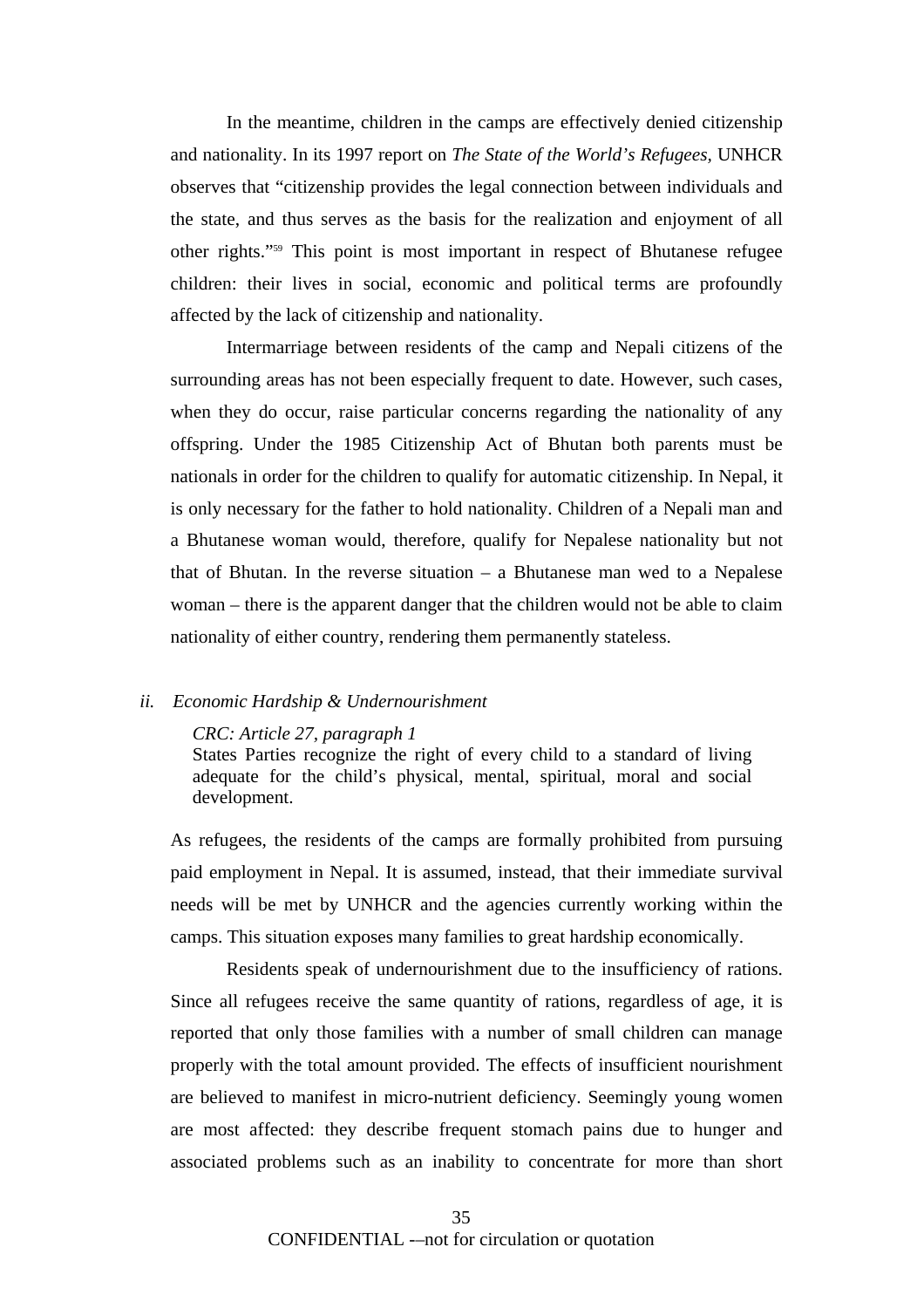periods of time. There is also great concern that the rations themselves, which have been reduced in quantity twice in recent years, may soon be stopped altogether due to a lack of donor support.<sup>60</sup>

Economic hardship in the camp not only affects nutritional status. There are other, less obvious, ways in which residents suffer due to their inability to provide for themselves in a normal manner. For example, it is hard for many families to make offerings at religious festivals or to organise a wedding according to custom. According to research undertaken in 1997, one 17 year old youth remarked that, "In Bhutan we used to invite a lot of guests for the ceremony, whereas here we cannot provide food for the guests." A number of teenage girls also told the researcher that "they would prefer to return to Bhutan before they got married, so that they could have a "proper wedding"."<sup>61</sup>

This same report also notes the frustration that teenagers in the camps feel due to their inability to purchase new clothes The sense of disadvantage is heightened by the sight of their peers from the neighbouring communities dressed in the latest styles.<sup>62</sup> This is undoubtedly one factor which contributes to a sense of inferiority amongst the refugees – especially girls – in relation to the local Nepali citizens.

A particularly unhappy consequence of economic hardship is the reported trafficking of girls and young women. Although the numbers involved are hard to assess, not least because of the shame involved for the girl and her family, many local community workers believe that this practice is on the increase. Currently, MAITI-Nepal – a local  $NGO -$  is working on this issue, and has had some success in bringing back to the camps girls who had been trafficked to Bombay, Poona and other Indian cities for the purposes of enforced sex work.

# *iii. Future Prospects*

Under present circumstances, the prospects for young people in the camps seem highly constrained. Most are not able to continue their education beyond the ten grades of schooling provided within the camps. Of those that wish to continue, some receive support from Caritas for their studies in schools outside the camp. Others must find some alternative means to obtain the funds necessary to pay the fees as well as for transportation.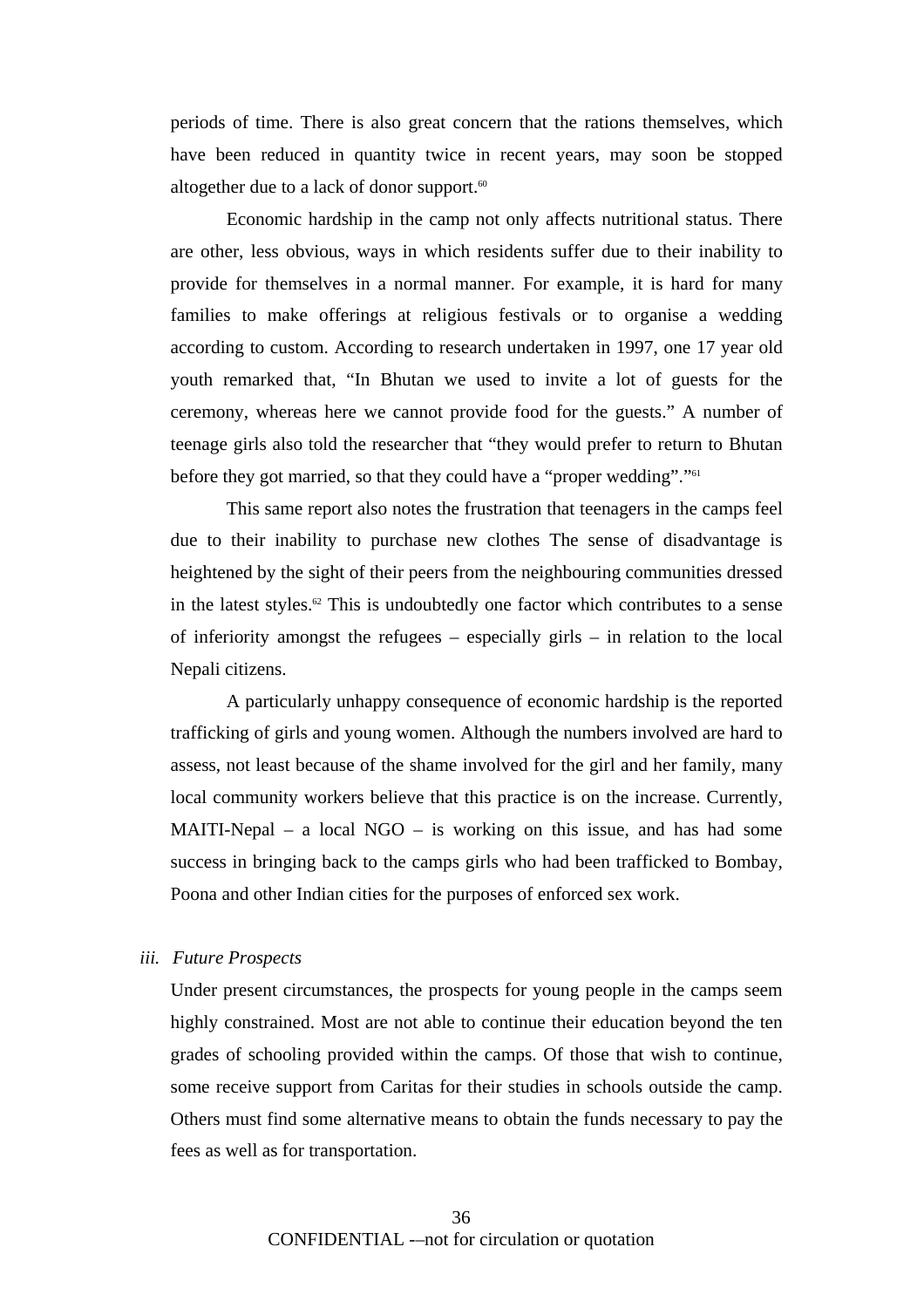Recently there have been reports of young people with secondary school diplomas who have found employment as English teachers in private schools outside the camps. Most of these are males who have an advantage over their Nepali peers in that their own schooling is conducted, as in Bhutan, in English. Nevertheless, the total numbers who are able to earn some income in this way are very small and the wages are not good – often lower than those paid to Nepali citizens. This, however, is the only possibility of formal, paid employment that school students in the camps may reasonably imagine for themselves: other professions are generally inaccessible due to both the residents' lack of citizenship status and the already-saturated labour market. Thus, for the overwhelming majority, the notion of return to Bhutan represents not only the fulfilment of a family and communal dream but the possibility of a brighter individual future.



Children learning deaf sign language at a disability project in Beldangi II Camp © Howard Davies / Exile Images

#### *iv. Shortcomings of educational provision*

A good deal has been said about the quality of education provision offered to children in the camps. It has been suggested by several sources that this compares very favourably with the government schools attended by neighbouring Nepali children. However, it is still the case that their experience of school is frustrating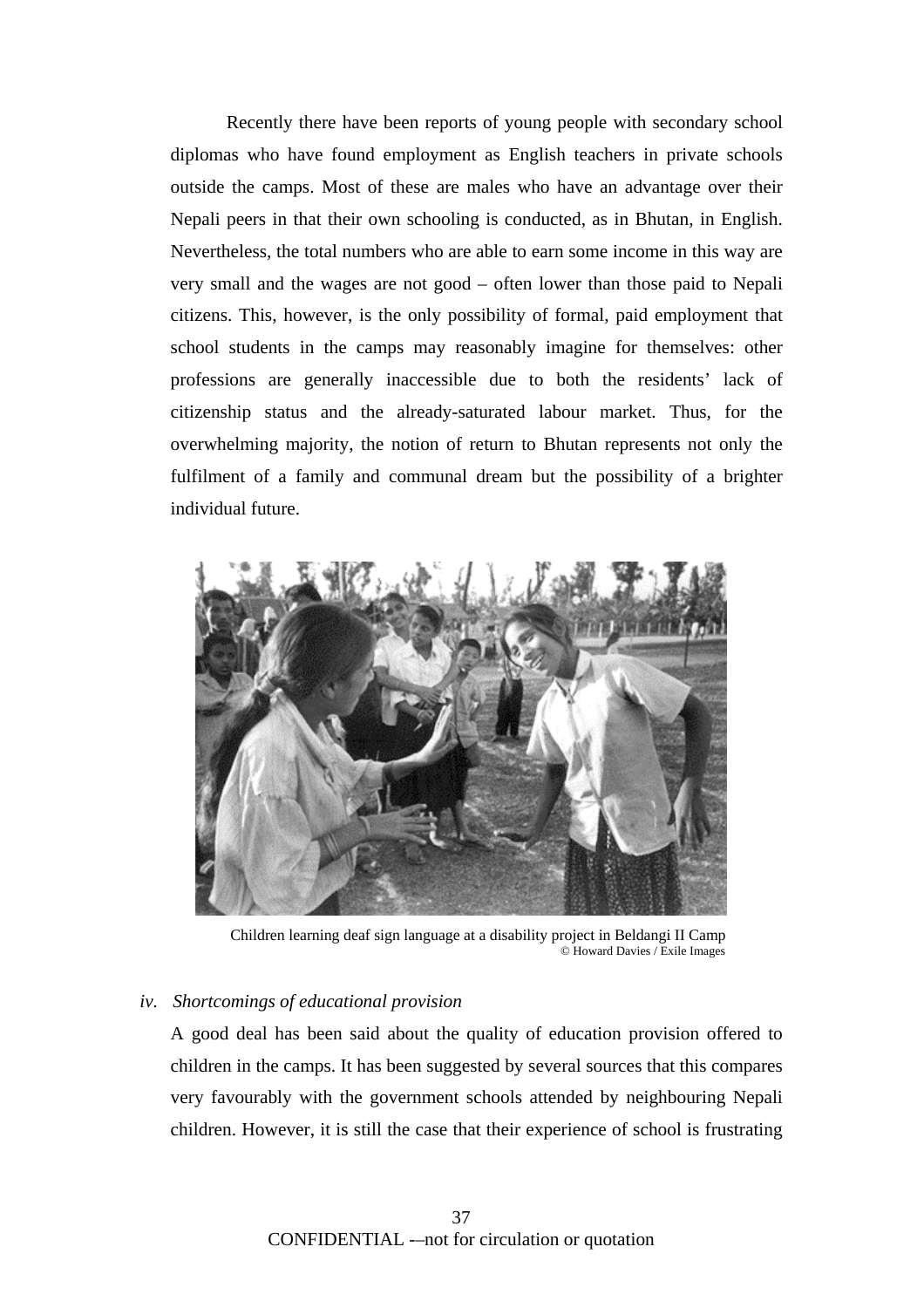for many young refugees. The older children, in particular, compare the education received not with Nepal but with Bhutan, and find the current provision wanting. There are several reasons for dissatisfaction and frustration:

#### *a. Class sizes*

According to the estimates of local education officers the ratio of teachers to students in the camps compare unfavourably with former schools in southern Bhutan. Although in early grades, the Bhutanese schools had large classes, sometimes in excess of 100 students, the dropout rate was high and in later grades, as a consequence, class sizes were small indeed, often as low as 10 or 20. In comparison, the classes in the camps remain full through much of the primary and secondary cycle, with an average of 50-60 students per teacher.

In addition, the facilities available have not grown in line with the natural increase in the school-going population. There is currently an intake of approximately 3,500 children per annum, while the graduation rate from all levels is only 1,000. Although the birth rate is believed to have slowed down in the last few years, there are still challenges to accommodate those children who are now reaching school-going age.

#### *b. School buildings*

Due to building restrictions imposed by the Nepali government, most schools are housed in structures made from bamboo and thatch. These are far from ideal both in terms of their resilience to the monsoon rains as well as the problems of noise and disturbance due to the use of bamboo screens to section off classroom space.

 *c. Teaching standards* 

Some of the teachers working in the camp schools are continuing careers started in Bhutan. However, the majority are new teachers, a growing number of whom are themselves graduates of these same schools. The new teachers are often as young as 18 and trained only at a basic level. Furthermore, given that they receive a small amount of pocket money, there is sometimes concern about their motivation, particularly the younger ones who, in many cases, would prefer to work in one of the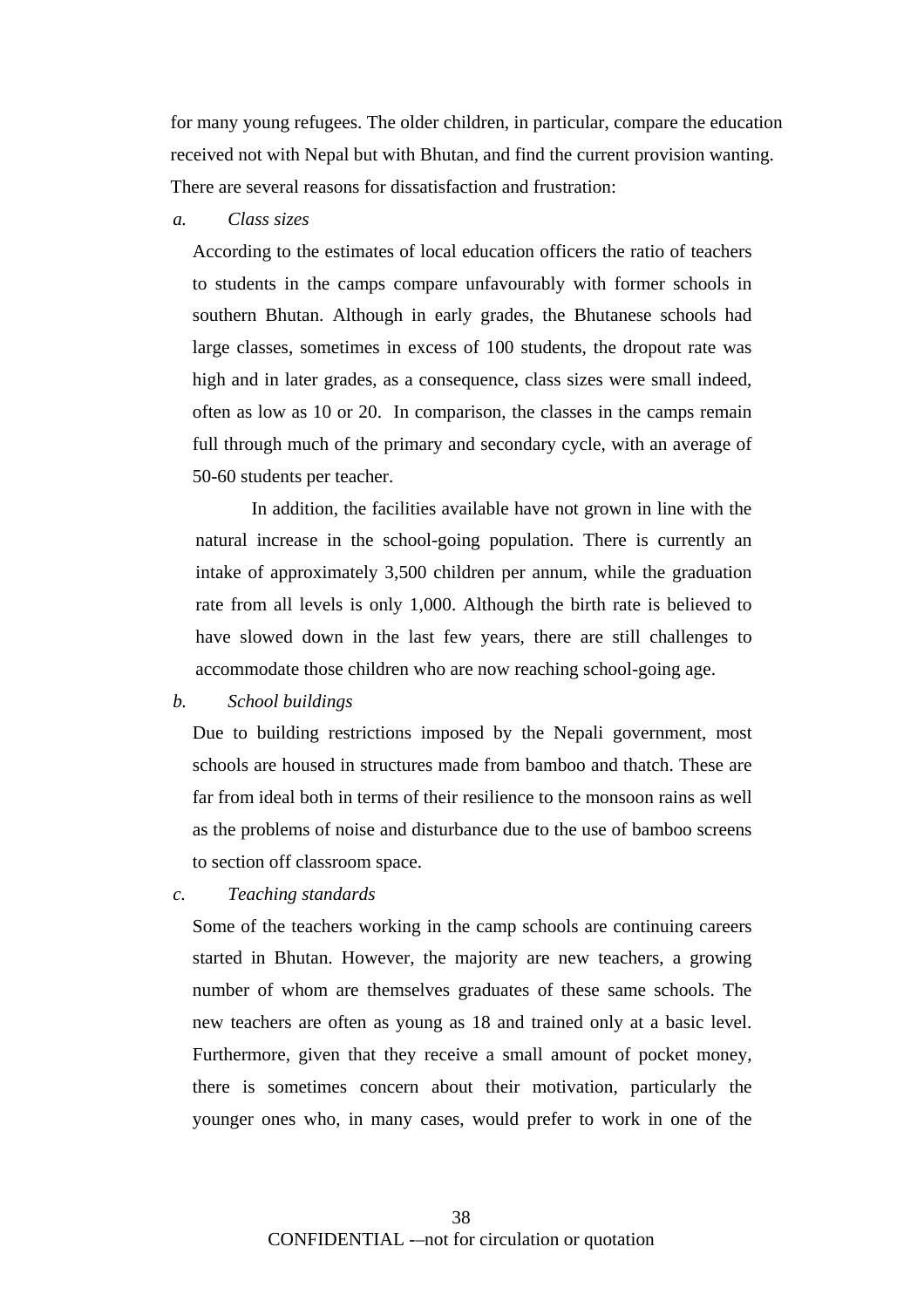private schools in the area. The result is a very rapid turnover of teaching staff with the resulting disruption to the students.

There also appears to be a challenge in recruiting women teachers which may reflect the fact that far fewer girls than boys remain at school into the higher grades.

*d. Space for home study* 

Housing in the camp consists of bamboo and thatch huts, each one housing up to eight persons. These huts have no electricity and only screens to partition the internal space. The kerosene which is used to provide light and heat is expensive and, therefore, often unavailable. In addition, the close proximity of homes in the camp adds to the noise and general disturbance. Such conditions reportedly create great problems for many children who endeavour to study after school.

#### *v. Early Marriage and Pregnancy*

This is an issue of apparently great concern to many residents of the camps and to NGO personnel. According to these sources, there is a high incidence of girls as young as 12-14 years of age marrying and occasionally eloping. In some cases, couples wed at such a young age due to the fact that the girl has become pregnant. More generally, girls enter into early motherhood subsequent to marriage in their mid-teens.

Given that married couples tend to drop out of school, early marriage is seen by women and youth activists as highly damaging to the welfare of the young, most especially to girls. The health implications for both mother and child are immense, with danger of low birth weight and other obstetric problems.

The main reasons given for the occurrence of early marriage and pregnancy focus on (a) living conditions in the camp: the close proximity of housing, boredom and lack of social & leisure facilities, and (b) the inability of parents to exercise effective discipline. It should be noted, however, that there is also a role here for tradition since, according to one researcher, many teenagers in the camps reported that their own parents had married in Bhutan at the age of 12- 13.<sup>63</sup> The current concern with early marriage should thus be seen also as a response to changing social conditions and values.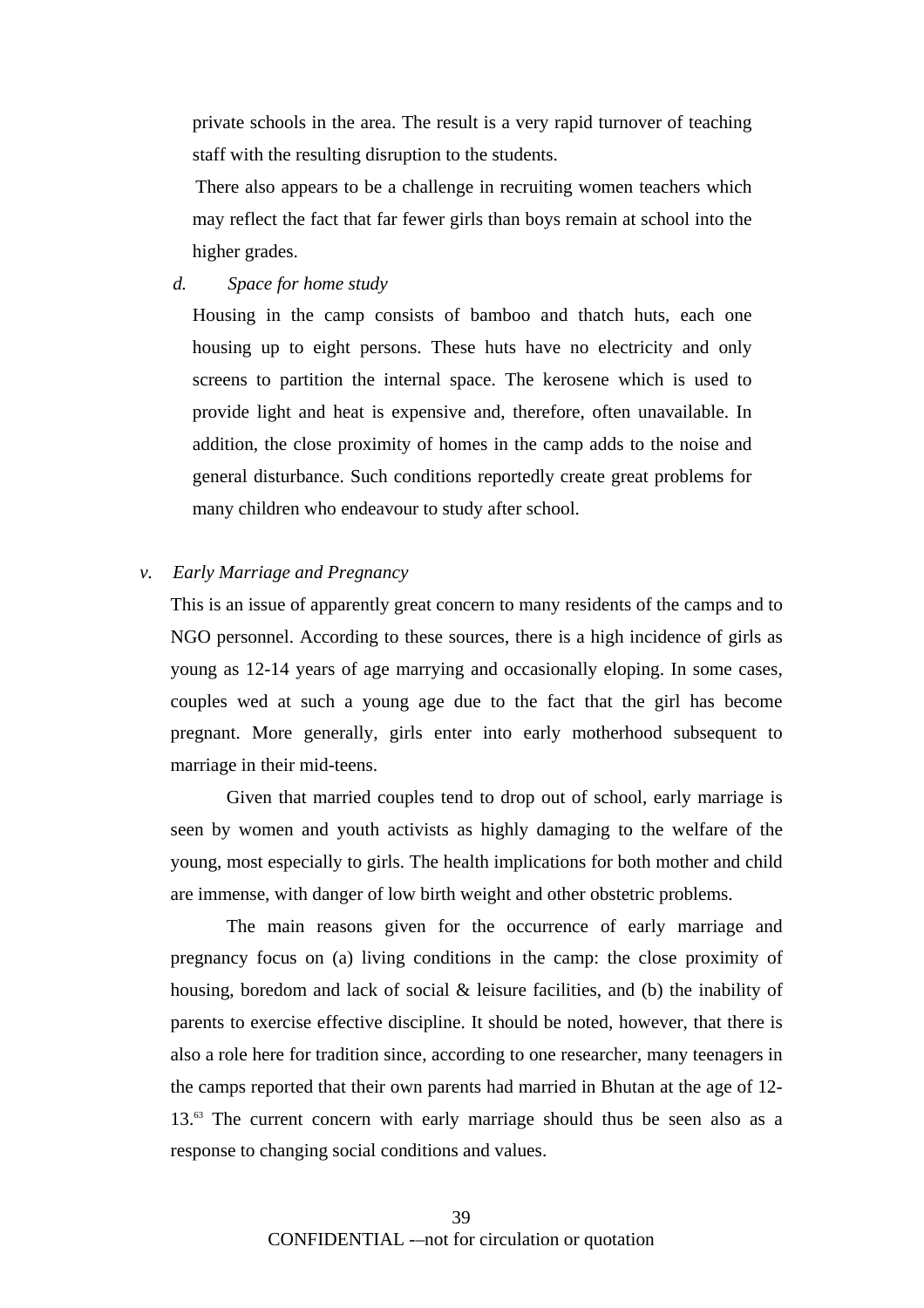#### *vi. Children's role in the family and community*

In such a situation of displacement and ongoing exile, children in the refugee camps appear to play an important role in mitigating the psychological and emotional strains of their elders. Writing of the situation she found while researching in the camps, Rachel Hinton observed that "children, often without a full awareness of the history of the trauma suffered by adults, tended to internalize problems and to feel personally responsible for their parents' emotional state."64 This author then offers the example of a five year old boy who adopted dependent behaviour, including breastfeeding, at times when his mother was in a depressed state. She also quotes the words of a thirteen year old girl, as follows:

"Sometimes I play at being a child, I am grown up now, but my mother likes to have babies, and it makes her happy when I sit by her and she gives [spoon-feeds] me food."65

This observation also hints at the resourcefulness and resilience of children in a situation in which they are generally considered by outside agencies to be merely passive victims in need of support and care.

On a practical level, it is apparent that children are also very active in support of their households and the community at large. Girls, in particular, play an important role in domestic tasks which include the fetching of water. Some of the boys assist their households by engaging in work as day labourers in the local area. Several refugees reported that they knew of families that were supported entirely or even headed by young people under the age of eighteen. In some cases these young people are orphans but there were also reports of children who had been separated from their parents, some of whom were in prison in Bhutan.

Various initiatives by INGOs and local organisations have brought children together to discuss issues of concern and to generate small-scale community actions. There are also informal networks of support which particularly embrace those children who are currently taking responsibility for their household. In such ways, young people are expanding their role and challenging some of the conventions which surround the normal hierarchies of age and gender.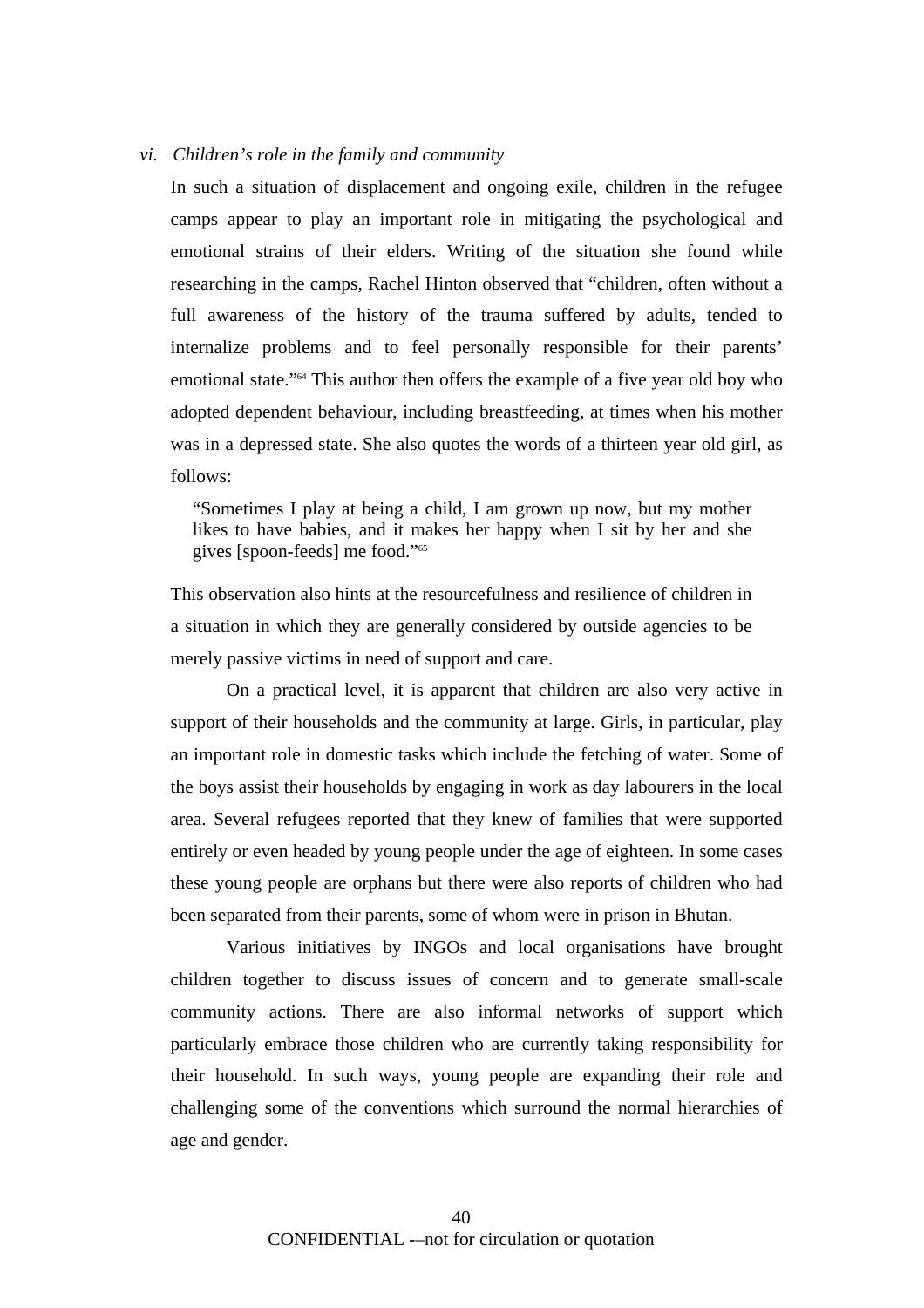Overall, however, perhaps the greatest contribution that children in the camps make to the community is to function as symbols of hope for the future. After more than a decade in exile, it is evidently of great importance and value to adults that their offspring commonly express the determination to return to Bhutan. The following poem by Parbati, a 16 year old from Beldangi Camp, conveys the sentiments voiced by many of her peers:

#### ACCOUNT 6: **A 16 year old refugee's poem**

Right and left and everywhere, I see the image of our dragon flag, But oh, my country for whom I care, When shall I find your face with a smile?

An hour grows into a day and a day into a year Deeply I think, with your picture in mind, Oh, my country where to find you, I am in prison with my thoughts of you.

Yet I can never forget your picture, Wonderful dragon, so full of colours. I will never forget my motherland Until my last breath of life.

Oh, my mother do not be sad. Let me return full of smiles With tears of joy and happiness to all. Rather than nothing at all<sup>66</sup>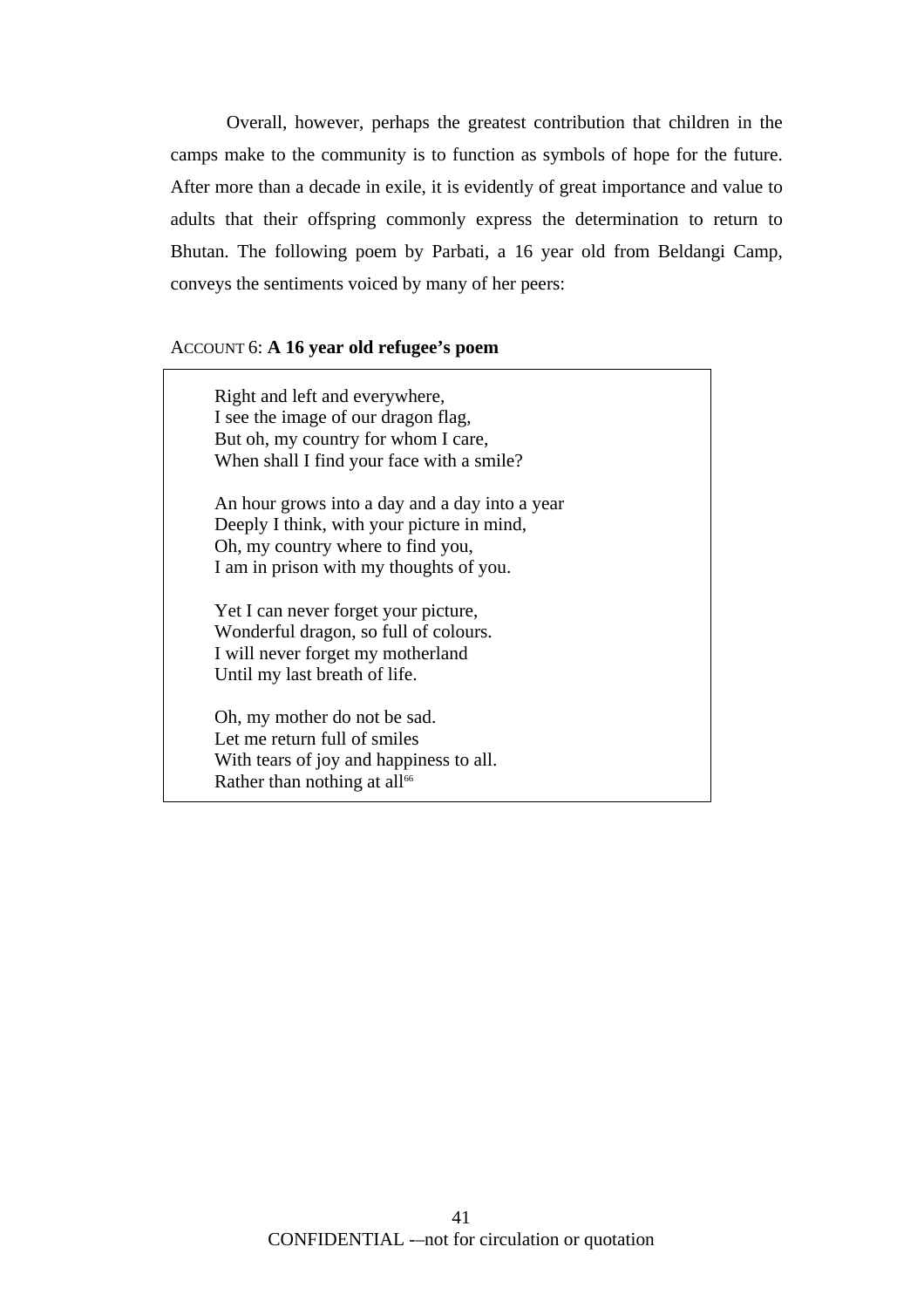# SECTION 4

# **ISSUES FOR RESEARCH/MONITORING**

In March 1999 the Royal Government of Bhutan submitted its first report to the UN Committee on the Rights of the Child in Geneva. In its response, given in June 2001, the committee made several recommendations which involve the co-operation of UNICEF. At least two of these contain elements of monitoring or research.

"The Committee recommends the State party to:

establish a mechanism to systematically collect and analyze disaggregated data of all persons under 18 years for all areas covered by the Convention, including the most vulnerable groups (i.e. children of different ethnicity, living in remote areas, children with disabilities, children of economically disadvantaged households, etc.); and

seek technical assistance from, *inter alia*, UNICEF, in this regard."

Paragraph 22

"The Committee recommends the State party to: conduct a study to assess the nature and extent of ill-treatment of children, and design policies and programmes to address it;… and seek assistance from, *inter alia*, UNICEF"

Paragraph 41

It would thus seem necessary for UNICEF to consider carefully the best way to assist the government to meet the UN committee's recommendations regarding the collection of data. Clearly the monitoring that the committee recommends should explore the range of difficulties faced by children and their families as a consequence of the unrest in the south and the possible escalation of violent activity in connection with the ULFA-Bodo unrest. The particular issues that such monitoring might address include the following:

- i. The access of children from Lhotshampa and other minority communities to school education.
- ii. The current process of re-settling families from northern Bhutan in the homes of Lhotshampa refugees, thereby creating a potentially conflictual situation at the time of the refugees' eventual return.
- iii. The economic and social difficulties encountered by families whose members have been denied or lost Bhutanese citizenship – in particular families where one or other parent is not Bhutanese.
- iv. The possibilities for children of religious minorities to practice their religion freely.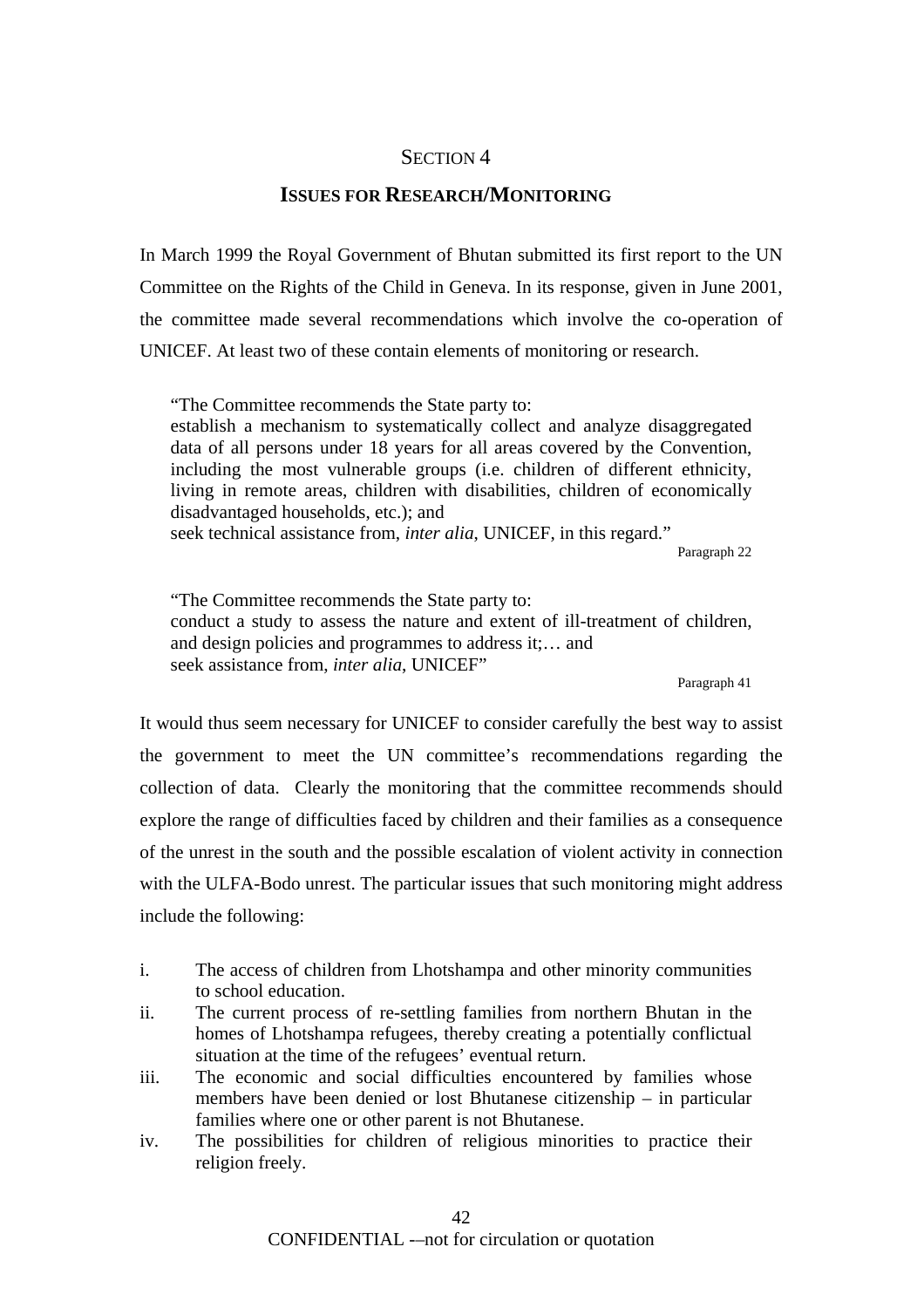- v. The incidence and conditions of children working as domestic helpers in Thimpu and other large towns.
- vi. The access to basic services of children living in the districts of the country affected by the current ULFA-Bodo crisis.

The challenges to the institution of effective monitoring of such issues, in both practical and political terms, are not to be underestimated. However, the knowledge that such monitoring would provide is surely crucial to any serious and sustained effort to protect the rights of children in Bhutan and of those who wish to return.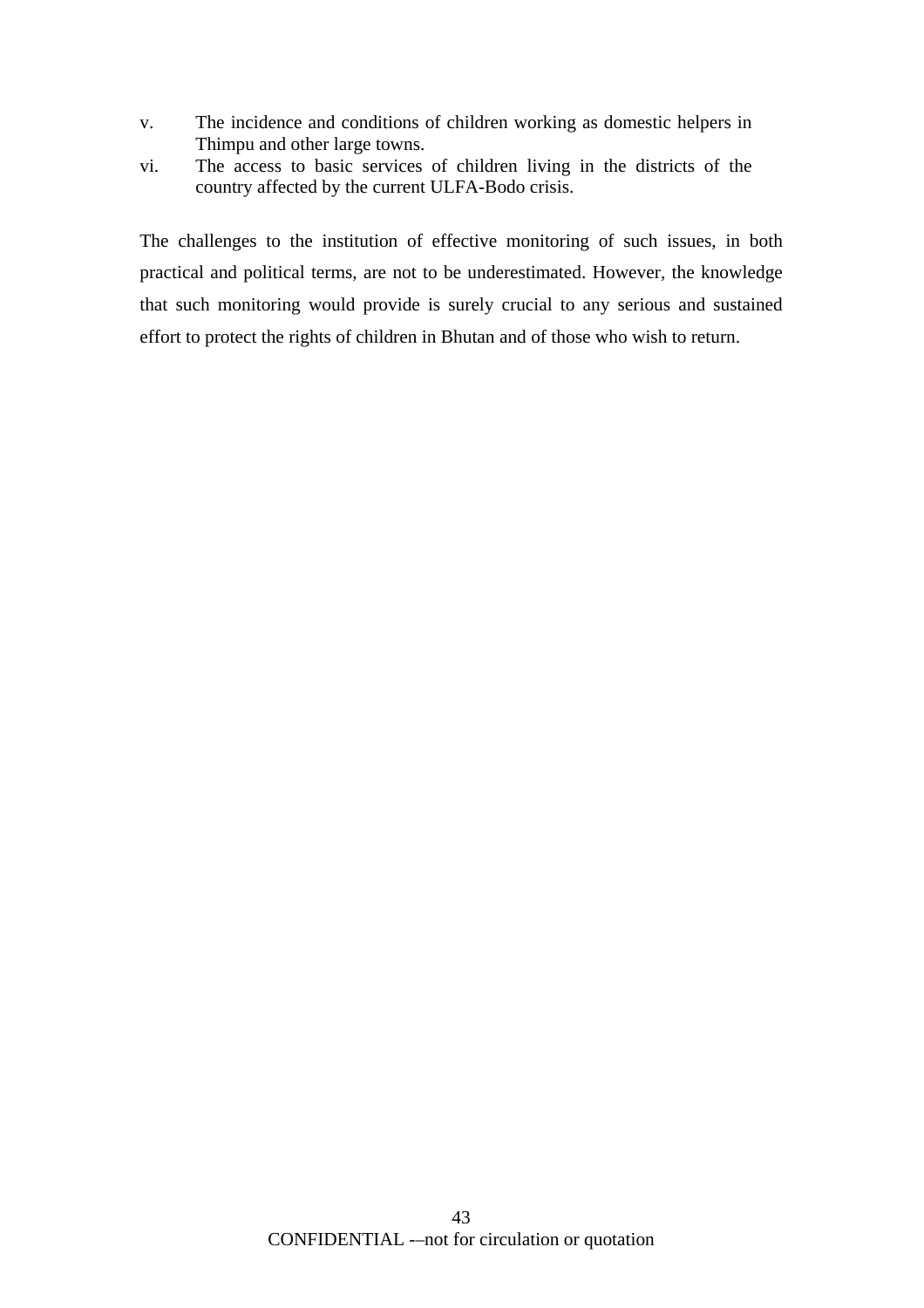#### **Endnotes**

<sup>3</sup> Hutt, 1994:7

<sup>4</sup> The assembly is constituted by 150 members, more than two-thirds (105) are elected within a network of locally-based committees. Ten further seats are reserved for representatives of the Buddhist order, 29 ordinary members and 6 ministers are nominated by the king. 5

 For details of the Assamese militant groups see Chandran S. & Joseph M. (2001) *Lethal Fields: Landmines and IEDs in South Asia* International Committee to Ban Landmines pages 4-6 6

Rakesh Chhetri, Kathmandu Post, January 31, 2001

 $<sup>7</sup>$  ibid</sup>

 $\overline{a}$ 

<sup>8</sup> See, for example, Kuensel April14-20, 2001

<sup>9</sup> For discussion of the events surrounding the demise of Sikkimese independence see Sinha A.C*.*  (1975) *Politics of Sikkim: a sociological stud y*Faridabad: Thomson Press Ltd, pages 33-37.

 $11$  In Hutt, 1994:90

 $12$  Thinley J. in Hutt, 1994:65

<sup>13</sup> Thinley, 1994:45-7

*<sup>14</sup>* Dhakal D.N.S & Strawn C. (1994) *Bhutan: A Movement in Exile* Jaipur:Nirala Publications page 118 <sup>15</sup> As Rose notes, however, resentment towards the government was evident as early as the 1950s and led to the creation of the Bhutan State Congress in Assam in 1952. This party demanded political reforms within Bhutan and an end to what it saw as discriminatory policies towards the Nepalispeaking population who "had most of the obligations associated with subjectship but few of the privileges of citizenship." This included restrictions on the right to own land. Rose L. 1977 *The Politics of Bhutan* London:Cornell University Press pages 110-111

<sup>16</sup> Outline of conditions contained in the three statutes taken from Amnesty International (1992) *Human Rights Violations against the Nepali-speaking Population in the South*<br><sup>17</sup> Strawn, 1994:102<br><sup>18</sup> John A. (2000) *Political Militancy among Bhutanese Refugee Youth* Colombo: RCSS

<sup>19</sup> Thinley, 1994:61<br><sup>20</sup> ibid p.106<br><sup>21</sup> Zeppa J. (1999) *Beyond the Earth and the Sky: a journey into Bhutan* London:Macmillan page194 <sup>22</sup> According to Amnesty International, the six prisoners were held on charges relating to crimes which were committed six months after they were detained.  $(1992.9)$ 

<sup>23</sup> There were, allegedly, two booklets distributed: *Anti-national Activities in Southern Bhutan, a Terrorist Movement* published by the Department of Information in 1991 and *The Southern Bhutan Problem, Threat to a Nation's Survival* published in 1993 by the Ministry of Home Affairs. 24 US Department of State, 1998

www.state.gov/www/global/human\_rights/1998\_hrp\_report/bhutan.html

<sup>25</sup> This is the view, for example, of Amnesty International, Human Rights Watch and the European Union<br><sup>26</sup> Thinley 1994:65

27 Department of Information, Bhutan (1992) *Anti-National Activities in Southern Bhutan: an update* 

<sup>28</sup> From statement of the European Parliament on Bhutanese refugees in Nepal, 6 September 2000 29 Rose, 1977:11

30 1994:7

<sup>31</sup> Health Survery, Royal Government of Bhutan, 2000

<sup>32</sup> US Department of State, 1998:1

<sup>33</sup> Personal communication with Ministry of Education official, April, 2001

 $34$  Kuensel August  $12<sup>th</sup>$ , 2000

CONFIDENTIAL -–not for circulation or quotation

<sup>&</sup>lt;sup>1</sup> From an interview with His Majesty, published in **Himal Sept.-Oct.** 1992. Cited in Hutt M. (ed) (1994) *Bhutan: Perspectives on conflict and dissent* Gartmore: Kiscadale Asia Research Series No. 4 page 10

 $2^2$  Calcium carbide, wood products, cement and some agricultural produce are also exported. However, the quantities of all these are not great.